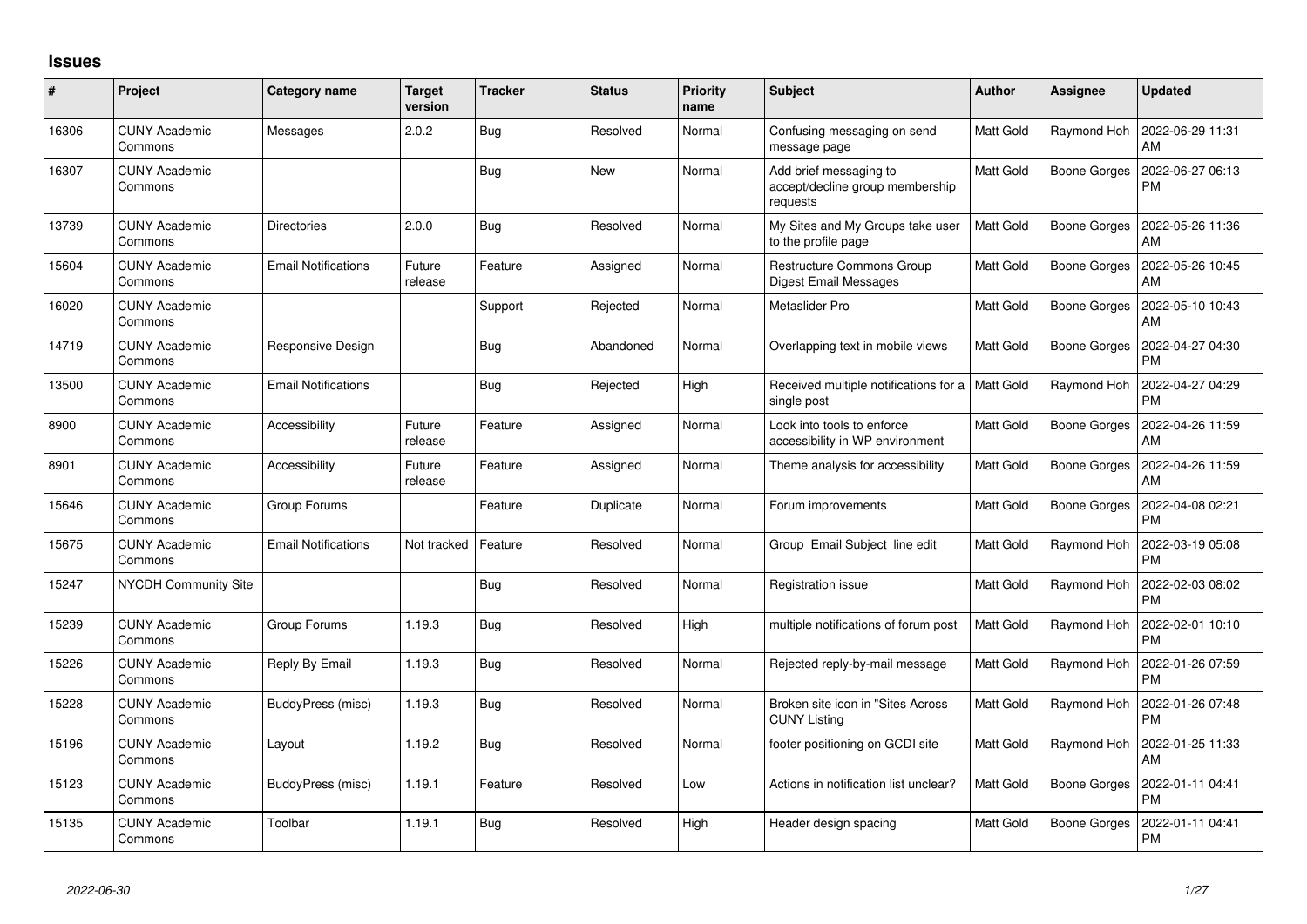| $\pmb{\sharp}$ | Project                         | <b>Category name</b>       | <b>Target</b><br>version | <b>Tracker</b> | <b>Status</b> | <b>Priority</b><br>name | <b>Subject</b>                                              | <b>Author</b>    | <b>Assignee</b>     | <b>Updated</b>                |
|----------------|---------------------------------|----------------------------|--------------------------|----------------|---------------|-------------------------|-------------------------------------------------------------|------------------|---------------------|-------------------------------|
| 15171          | <b>NYCDH Community Site</b>     |                            |                          | Support        | Resolved      | Normal                  | Unclear how to delete account                               | <b>Matt Gold</b> | Raymond Hoh         | 2022-01-10 12:04<br><b>PM</b> |
| 15137          | <b>CUNY Academic</b><br>Commons | Search                     | Not tracked              | <b>Bug</b>     | Resolved      | Normal                  | Google search not working?                                  | Matt Gold        | Boone Gorges        | 2022-01-04 04:17<br><b>PM</b> |
| 15087          | <b>CUNY Academic</b><br>Commons | Group Forums               | 1.18.24                  | <b>Bug</b>     | Resolved      | Normal                  | Forum file limit                                            | <b>Matt Gold</b> | <b>Boone Gorges</b> | 2021-12-14 11:39<br>AM        |
| 15024          | <b>CUNY Academic</b><br>Commons | Social Paper               | 1.18.24                  | Bug            | Resolved      | Normal                  | Erroneous social paper<br>notifications                     | Matt Gold        | Raymond Hoh         | 2021-12-08 11:07<br>AM        |
| 14951          | <b>CUNY Academic</b><br>Commons |                            | Not tracked              | Bug            | Resolved      | Normal                  | Commons down                                                | Matt Gold        | Boone Gorges        | 2021-11-23 04:21<br><b>PM</b> |
| 14896          | <b>CUNY Academic</b><br>Commons |                            |                          | Bug            | Resolved      | Urgent                  | site down for maintenance                                   | Matt Gold        | Boone Gorges        | 2021-10-26 11:01<br>AM        |
| 14861          | <b>NYCDH Community Site</b>     |                            |                          | Bug            | Resolved      | Normal                  | User unable to access profile<br>editing page               | Matt Gold        | Raymond Hoh         | 2021-10-14 08:38<br><b>PM</b> |
| 14776          | <b>CUNY Academic</b><br>Commons | Toolbar                    | 1.18.19                  | Bug            | Resolved      | Normal                  | Top-level nav-bar drop-down nav<br>doesn't match navigation | Matt Gold        | Raymond Hoh         | 2021-09-28 11:06<br>AM        |
| 14450          | <b>CUNY Academic</b><br>Commons | Courses                    | Not tracked              | <b>Bug</b>     | Rejected      | Low                     | Misclassified site                                          | Matt Gold        | Boone Gorges        | 2021-09-15 10:53<br><b>PM</b> |
| 14738          | <b>CUNY Academic</b><br>Commons | Group cloning              | 1.18.18                  | Bug            | Resolved      | Normal                  | unclear language during group/site<br>clone                 | <b>Matt Gold</b> | Jeremy Felt         | 2021-09-14 11:22<br>AM        |
| 13949          | <b>CUNY Academic</b><br>Commons |                            | Not tracked              | <b>Bug</b>     | <b>New</b>    | Normal                  | Continued debugging of runaway<br>MySQL connections         | Matt Gold        | Boone Gorges        | 2021-09-14 10:42<br>AM        |
| 13890          | <b>CUNY Academic</b><br>Commons | <b>Email Notifications</b> | Not tracked              | Bug            | Resolved      | Low                     | Not sure email notification went out                        | Matt Gold        | Raymond Hoh         | 2021-09-14 10:42<br>AM        |
| 14737          | <b>CUNY Academic</b><br>Commons |                            |                          | Bug            | Duplicate     | Normal                  | Final step of group/site clone<br>reloads page              | Matt Gold        | Boone Gorges        | 2021-08-31 11:41<br>AM        |
| 14017          | <b>CUNY Academic</b><br>Commons | <b>Group Blogs</b>         | 1.18.8                   | <b>Bug</b>     | Resolved      | Normal                  | Editing of blog post leads to group<br>notification         | Matt Gold        | Raymond Hoh         | 2021-04-13 11:21<br>AM        |
| 14199          | <b>CUNY Academic</b><br>Commons | Email Notifications        |                          | <b>Bug</b>     | Resolved      | Normal                  | Email replies delayed                                       | Matt Gold        | Raymond Hoh         | 2021-03-24 12:17<br><b>PM</b> |
| 14221          | <b>CUNY Academic</b><br>Commons | Group Forums               |                          | Feature        | Rejected      | Normal                  | Allow .ics files to be posted as<br>forum attachments       | Matt Gold        | Boone Gorges        | 2021-03-23 08:53<br><b>PM</b> |
| 14072          | <b>CUNY Academic</b><br>Commons | Email Notifications        | Not tracked              | Support        | Rejected      | Low                     | Posting to multiple groups via email   Matt Gold            |                  | Raymond Hoh         | 2021-02-28 05:58<br><b>PM</b> |
| 13913          | <b>CUNY Academic</b><br>Commons | Groups (misc)              |                          | Bug            | Rejected      | Normal                  | Group Avatar lost after group<br>creation process           | Matt Gold        | Boone Gorges        | 2021-02-23 10:45<br>AM        |
| 13934          | <b>CUNY Academic</b><br>Commons | cuny.is                    | 1.18.4                   | <b>Bug</b>     | Resolved      | Low                     | Error message on group settings<br>change                   | Matt Gold        | Boone Gorges        | 2021-02-09 11:05<br>AM        |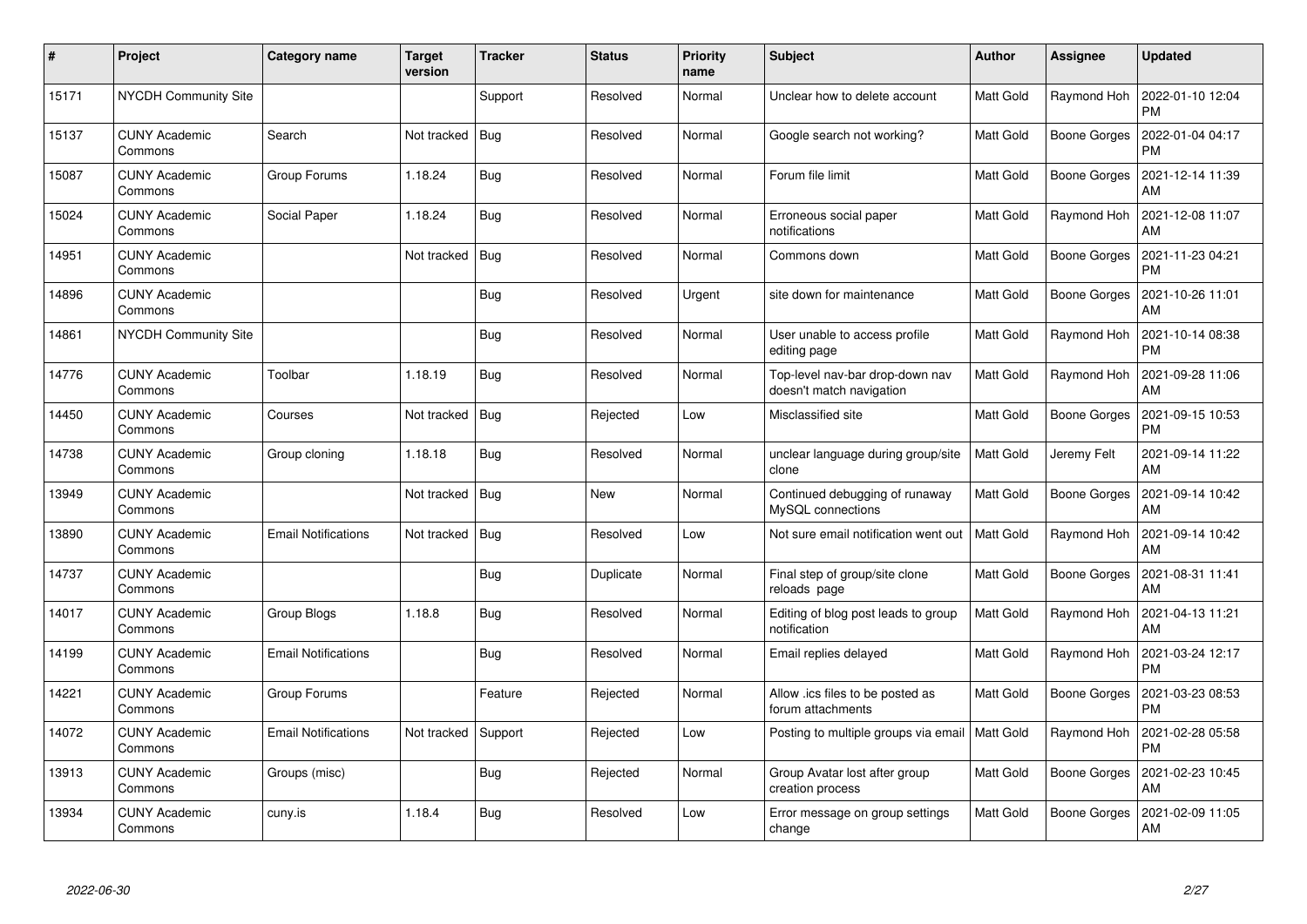| #     | Project                         | <b>Category name</b>       | <b>Target</b><br>version | <b>Tracker</b> | <b>Status</b>        | <b>Priority</b><br>name | Subject                                                                      | Author           | <b>Assignee</b>     | <b>Updated</b>                |
|-------|---------------------------------|----------------------------|--------------------------|----------------|----------------------|-------------------------|------------------------------------------------------------------------------|------------------|---------------------|-------------------------------|
| 13862 | <b>CUNY Academic</b><br>Commons |                            |                          | <b>Bug</b>     | Resolved             | Normal                  | Under maintenance message                                                    | Matt Gold        | <b>Boone Gorges</b> | 2021-01-28 08:56<br><b>PM</b> |
| 13136 | <b>CUNY Academic</b><br>Commons | Group Forums               | 1.18.3                   | Feature        | Duplicate            | Normal                  | Post to multiple group forums by<br>email                                    | Matt Gold        | Raymond Hoh         | 2021-01-20 05:52<br><b>PM</b> |
| 13669 | <b>CUNY Academic</b><br>Commons | DiRT Integration           | 1.18.1                   | Bug            | Resolved             | Normal                  | Digital Research Tools showing up<br>in top nav for logged out users         | Matt Gold        | <b>Boone Gorges</b> | 2020-12-08 05:11<br><b>PM</b> |
| 7115  | <b>CUNY Academic</b><br>Commons | Groups (misc)              | Future<br>release        | Feature        | Reporter<br>Feedback | Normal                  | make licensing info clear during<br>group creation                           | Matt Gold        | Raymond Hoh         | 2020-12-08 11:32<br>AM        |
| 13496 | <b>CUNY Academic</b><br>Commons | Accessibility              | 1.18.0                   | Bug            | Resolved             | Normal                  | Review contrast issues on<br>registration page and profile page              | Matt Gold        | Sonja Leix          | 2020-12-08 11:31<br>AM        |
| 13458 | <b>CUNY Academic</b><br>Commons | Registration               | 1.18.0                   | Feature        | Resolved             | Normal                  | Simplifying/Reducing verbiage on<br><b>Registration Page</b>                 | Matt Gold        | Boone Gorges        | 2020-12-08 11:31<br>AM        |
| 13347 | <b>CUNY Academic</b><br>Commons | <b>Public Portfolio</b>    | 1.18.0                   | Feature        | Resolved             | Normal                  | Add Preferred Gender Pronouns to<br><b>CAC Profile</b>                       | Matt Gold        | Boone Gorges        | 2020-12-08 11:31<br>AM        |
| 12136 | <b>CUNY Academic</b><br>Commons | <b>Group Files</b>         | 1.18.0                   | <b>Bug</b>     | Resolved             | Normal                  | "You must login" group file warning<br>shows after log in                    | <b>Matt Gold</b> | Boone Gorges        | 2020-12-08 11:31<br>AM        |
| 12155 | <b>CUNY Academic</b><br>Commons | DiRT Integration           | 1.18.0                   | Feature        | Resolved             | Normal                  | Update DiRT Tools with new API                                               | Matt Gold        | <b>Boone Gorges</b> | 2020-12-08 11:06<br>AM        |
| 2627  | <b>NYCDH Community Site</b>     |                            |                          | Support        | Rejected             | Normal                  | Users Marked as Spam showing up<br>in New Members Widget List on<br>Homepage | Matt Gold        | Raymond Hoh         | 2020-11-23 08:56<br><b>PM</b> |
| 5521  | <b>NYCDH Community Site</b>     |                            |                          | Feature        | Resolved             | Normal                  | Add help text to registration<br>process re Announcement group<br>add        | Matt Gold        | Raymond Hoh         | 2020-11-23 08:53<br><b>PM</b> |
| 9089  | <b>NYCDH Community Site</b>     |                            |                          | Bug            | Rejected             | Normal                  | User experiences phishing warning                                            | Matt Gold        | Raymond Hoh         | 2020-11-23 08:43<br><b>PM</b> |
| 12433 | <b>NYCDH Community Site</b>     |                            |                          | Bug            | Resolved             | Normal                  | hyperlinks not accepted in forum<br>post                                     | Matt Gold        | Raymond Hoh         | 2020-11-23 08:42<br><b>PM</b> |
| 13581 | <b>CUNY Academic</b><br>Commons | Group Library              |                          | Bug            | Rejected             | Normal                  | Adding link to library didn't<br>generate notification email                 | Matt Gold        | Raymond Hoh         | 2020-11-17 12:33<br><b>PM</b> |
| 13274 | <b>CUNY Academic</b><br>Commons | <b>Email Notifications</b> | 1.17.8                   | <b>Bug</b>     | Resolved             | Normal                  | Messy links in CAC email<br>notifications                                    | Matt Gold        | Raymond Hoh         | 2020-11-17 12:31<br><b>PM</b> |
| 13459 | <b>CUNY Academic</b><br>Commons | Layout                     | 1.17.6                   | Bug            | Resolved             | Normal                  | Line spacing on forum post title is<br>too small                             | Matt Gold        | Raymond Hoh         | 2020-10-27 11:00<br>AM        |
| 13491 | NYCDH Community Site            |                            |                          | Bug            | Resolved             | Normal                  | User unable to register                                                      | Matt Gold        | Raymond Hoh         | 2020-10-23 12:43<br>AM        |
| 13429 | <b>CUNY Academic</b><br>Commons | <b>Email Notifications</b> | Not tracked   Bug        |                | Resolved             | Normal                  | Multiple forum notifications                                                 | Matt Gold        | Raymond Hoh         | 2020-10-13 05:24<br><b>PM</b> |
| 13243 | <b>CUNY Academic</b><br>Commons | Group Library              | Not tracked Support      |                | Resolved             | Normal                  | Request to copy group library                                                | Matt Gold        | Boone Gorges        | 2020-08-27 06:05<br><b>PM</b> |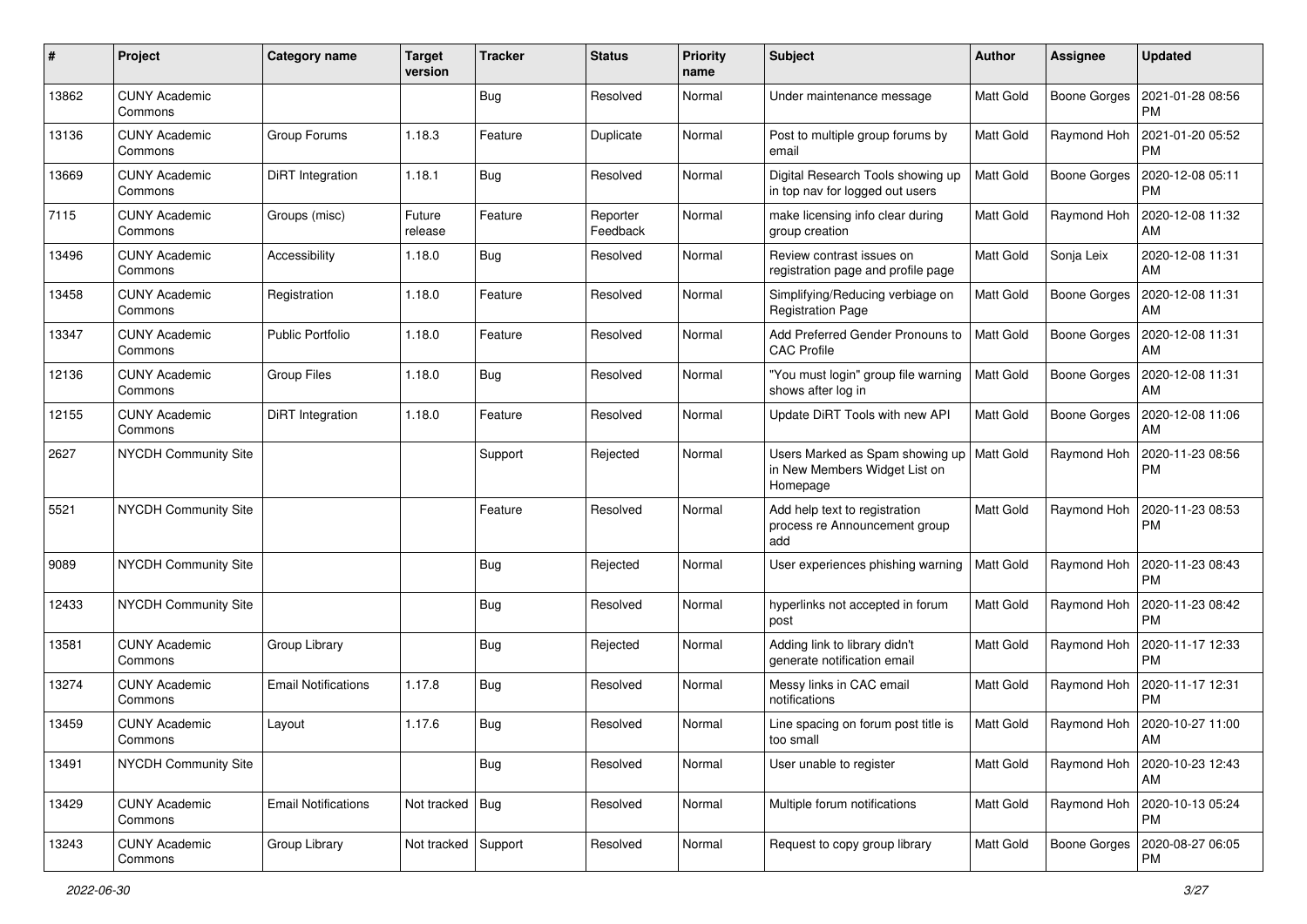| #     | Project                         | <b>Category name</b>       | <b>Target</b><br>version | <b>Tracker</b> | <b>Status</b> | <b>Priority</b><br>name | <b>Subject</b>                                                                                             | Author           | Assignee            | <b>Updated</b>                |
|-------|---------------------------------|----------------------------|--------------------------|----------------|---------------|-------------------------|------------------------------------------------------------------------------------------------------------|------------------|---------------------|-------------------------------|
| 13242 | <b>CUNY Academic</b><br>Commons | cuny.is                    |                          | <b>Bug</b>     | Rejected      | Normal                  | Unable to edit a cuny.is shortlink                                                                         | <b>Matt Gold</b> | <b>Boone Gorges</b> | 2020-08-26 01:30<br>AM        |
| 13230 | <b>CUNY Academic</b><br>Commons | Layout                     | 1.17.2                   | Bug            | Resolved      | Normal                  | Overlapping notifications on group<br>management member acceptance                                         | <b>Matt Gold</b> | Raymond Hoh         | 2020-08-25 11:27<br>AM        |
| 10263 | <b>CUNY Academic</b><br>Commons | Groups (misc)              | 1.17.0                   | Feature        | Resolved      | Normal                  | Accept multiple group membership<br>requests                                                               | Matt Gold        | <b>Boone Gorges</b> | 2020-07-28 11:09<br>AM        |
| 3176  | <b>CUNY Academic</b><br>Commons | Group Library              | 1.17.0                   | Design/UX      | Resolved      | Normal                  | Consolidate Doc/File/Forum<br>Attachment interface                                                         | <b>Matt Gold</b> | <b>Boone Gorges</b> | 2020-07-14 01:06<br><b>PM</b> |
| 12966 | <b>CUNY Academic</b><br>Commons | BuddyPress (misc)          | 1.16.15                  | Feature        | Resolved      | Normal                  | Adjust export data page language<br>to indicate that you should not<br>leave the page                      | Matt Gold        | Raymond Hoh         | 2020-07-14 12:07<br><b>PM</b> |
| 12957 | <b>CUNY Academic</b><br>Commons | BuddyPress (misc)          | 1.16.14                  | Support        | Resolved      | Normal                  | Export data question                                                                                       | Matt Gold        | Raymond Hoh         | 2020-06-23 10:53<br>AM        |
| 12893 | <b>NYCDH Community Site</b>     |                            |                          | Bug            | Resolved      | Normal                  | Login issue                                                                                                | <b>Matt Gold</b> | Raymond Hoh         | 2020-06-05 10:31<br>AM        |
| 12847 | <b>CUNY Academic</b><br>Commons | Events                     | 1.16.12                  | Bug            | Resolved      | Normal                  | Error message in event description                                                                         | Matt Gold        | Raymond Hoh         | 2020-05-26 11:54<br>AM        |
| 12670 | <b>CUNY Academic</b><br>Commons | Responsive Design          | 1.16.10                  | <b>Bug</b>     | Resolved      | Normal                  | Social icons in site header overlap<br>with main nav on mobile                                             | Matt Gold        | Raymond Hoh         | 2020-04-28 11:03<br>AM        |
| 5581  | <b>CUNY Academic</b><br>Commons | Analytics                  | Future<br>release        | Feature        | Assigned      | Normal                  | Explore alternatives to Google<br>Analytics                                                                | <b>Matt Gold</b> | Valerie<br>Townsend | 2020-04-17 03:12<br><b>PM</b> |
| 12581 | <b>CUNY Academic</b><br>Commons | cuny.is                    | Not tracked              | Bug            | Rejected      | High                    | YOURLS shortlinks not working                                                                              | <b>Matt Gold</b> | <b>Boone Gorges</b> | 2020-03-27 10:25<br>AM        |
| 12505 | <b>CUNY Academic</b><br>Commons | <b>Email Notifications</b> | 1.16.8                   | Feature        | Resolved      | Normal                  | Email subject lines                                                                                        | <b>Matt Gold</b> | Luke Waltzer        | 2020-03-24 11:43<br>AM        |
| 12332 | <b>CUNY Academic</b><br>Commons | Events                     | 1.16.8                   | Feature        | Resolved      | Low                     | Limit length of email subject<br>triggered by event activity when<br>activity is linked to multiple groups | Matt Gold        | Raymond Hoh         | 2020-03-24 11:43<br>AM        |
| 12545 | <b>CUNY Academic</b><br>Commons | <b>Email Notifications</b> | Not tracked              | Bug            | Resolved      | Normal                  | Notifications of replies by email not<br>able to be posted                                                 | Matt Gold        | Raymond Hoh         | 2020-03-24 10:27<br>AM        |
| 12353 | <b>CUNY Academic</b><br>Commons | BuddyPress (misc)          | Not tracked              | Bug            | Abandoned     | Normal                  | Member filtering not working                                                                               | <b>Matt Gold</b> | Boone Gorges        | 2020-03-10 11:14<br>AM        |
| 12471 | <b>CUNY Academic</b><br>Commons | Email Notifications        | 1.16.7                   | Bug            | Resolved      | Normal                  | forum notificaiton not sent                                                                                | <b>Matt Gold</b> | Raymond Hoh         | 2020-03-10 10:59<br>AM        |
| 12499 | <b>CUNY Academic</b><br>Commons | <b>Email Notifications</b> | 1.16.7                   | <b>Bug</b>     | Resolved      | Normal                  | no email notification                                                                                      | Matt Gold        | Raymond Hoh         | 2020-03-03 09:31<br>PM        |
| 12341 | <b>CUNY Academic</b><br>Commons |                            |                          | <b>Bug</b>     | Abandoned     | High                    | Commons down                                                                                               | Matt Gold        |                     | 2020-02-11 10:45<br>AM        |
| 12351 | <b>CUNY Academic</b><br>Commons | <b>Email Notifications</b> | 1.16.5                   | Bug            | Resolved      | Normal                  | No email notification for forum post                                                                       | Matt Gold        | <b>Boone Gorges</b> | 2020-02-03 02:33<br>PM.       |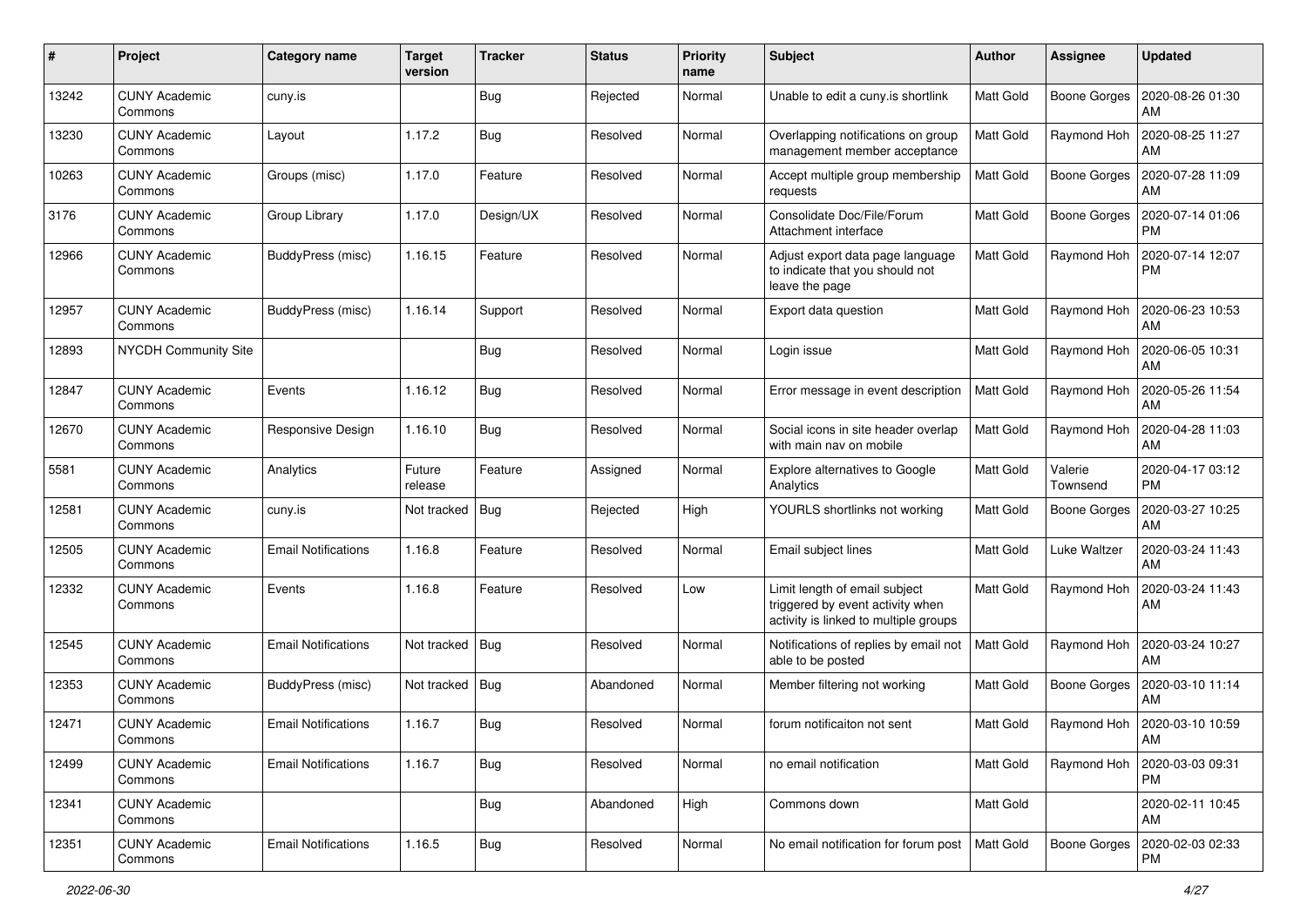| $\#$  | Project                         | Category name            | <b>Target</b><br>version | <b>Tracker</b> | <b>Status</b> | <b>Priority</b><br>name | <b>Subject</b>                                                                           | <b>Author</b>    | <b>Assignee</b> | <b>Updated</b>                |
|-------|---------------------------------|--------------------------|--------------------------|----------------|---------------|-------------------------|------------------------------------------------------------------------------------------|------------------|-----------------|-------------------------------|
| 12335 | <b>CUNY Academic</b><br>Commons | cuny.is                  |                          | <b>Bug</b>     | Rejected      | Normal                  | cuny.is issue                                                                            | Matt Gold        | Boone Gorges    | 2020-01-30 12:47<br>AM        |
| 12185 | <b>CUNY Academic</b><br>Commons |                          | 1.16.1                   | Bug            | Resolved      | Immediate               | Group links not working                                                                  | Matt Gold        | Boone Gorges    | 2019-12-10 10:35<br>AM        |
| 342   | <b>CUNY Academic</b><br>Commons | Blogs (BuddyPress)       | 1.10.2                   | Feature        | Resolved      | Low                     | <b>Blog Listing Displays User Avatars</b><br>Instead of Blog Avatars                     | Matt Gold        | Boone Gorges    | 2019-12-06 11:08<br>AM        |
| 11795 | <b>CUNY Academic</b><br>Commons | Events                   | 1.16                     | Feature        | Resolved      | Normal                  | Import Events to group calendars                                                         | Matt Gold        | Raymond Hoh     | 2019-12-04 10:51<br>AM        |
| 11801 | <b>CUNY Academic</b><br>Commons | Groups (misc)            | 1.16                     | <b>Bug</b>     | Resolved      | Normal                  | Selecting 'CUNY-wide' when<br>creating group/site forbids selection<br>of other campuses | Matt Gold        | Sonja Leix      | 2019-11-14 11:14<br>AM        |
| 10531 | <b>CUNY Academic</b><br>Commons | Reckoning                | Not tracked              | Bug            | Rejected      | Normal                  | Problem with the Reckoning plugin                                                        | <b>Matt Gold</b> | Boone Gorges    | 2019-10-04 02:31<br><b>PM</b> |
| 8836  | <b>CUNY Academic</b><br>Commons | Blogs (BuddyPress)       | Future<br>release        | Feature        | Assigned      | Normal                  | Redesign site launch process                                                             | Matt Gold        | Boone Gorges    | 2019-10-03 02:49<br><b>PM</b> |
| 3758  | <b>CUNY Academic</b><br>Commons | Documentation            | Not tracked              | Documentation  | Resolved      | Normal                  | Update documentation on adding<br>users to blogs                                         | <b>Matt Gold</b> | scott voth      | 2019-09-23 03:25<br><b>PM</b> |
| 8666  | <b>CUNY Academic</b><br>Commons | Teaching                 | Not tracked              | Documentation  | Assigned      | Normal                  | Create Teaching on the Commons<br>Resource Page                                          | Matt Gold        | Laurie Hurson   | 2019-09-23 03:16<br><b>PM</b> |
| 2389  | <b>CUNY Academic</b><br>Commons | commonsinabox.org        | Not tracked              | Documentation  | Resolved      | Normal                  | <b>CBOX</b> slider documentation                                                         | Matt Gold        | scott voth      | 2019-09-23 03:03<br><b>PM</b> |
| 11864 | <b>CUNY Academic</b><br>Commons | Events                   | Not tracked              | Support        | Resolved      | Normal                  | Calendar notification question                                                           | Matt Gold        | Boone Gorges    | 2019-09-16 05:39<br><b>PM</b> |
| 11808 | <b>CUNY Academic</b><br>Commons | Messages                 | 1.15.9                   | Bug            | Resolved      | Normal                  | Search function on messages not<br>working                                               | Matt Gold        | Boone Gorges    | 2019-08-30 11:03<br>AM        |
| 11800 | <b>CUNY Academic</b><br>Commons | Groups (misc)            | 1.15.9                   | <b>Bug</b>     | Resolved      | Normal                  | 'CUNY-wide' Campus option not<br>saving on groups/sites                                  | Matt Gold        | Boone Gorges    | 2019-08-27 04:17<br><b>PM</b> |
| 11619 | <b>CUNY Academic</b><br>Commons |                          | 1.15.5                   | <b>Bug</b>     | Rejected      | Normal                  | Homepage thumbnails not loading                                                          | Matt Gold        | Raymond Hoh     | 2019-07-09 03:49<br>AM        |
| 11610 | <b>CUNY Academic</b><br>Commons |                          | 1.15.5                   | <b>Bug</b>     | Resolved      | Normal                  | Homepage thumbnails not loading                                                          | <b>Matt Gold</b> | Boone Gorges    | 2019-06-29 10:38<br><b>PM</b> |
| 11585 | <b>CUNY Academic</b><br>Commons | <b>WordPress Plugins</b> | Not tracked              | <b>Bug</b>     | Rejected      | Normal                  | The The Tabs and Accordion plugin<br>weirdness                                           | <b>Matt Gold</b> | scott voth      | 2019-06-25 04:17<br><b>PM</b> |
| 11522 | <b>CUNY Academic</b><br>Commons | Reply By Email           | Not tracked              | <b>Bug</b>     | Resolved      | Normal                  | Reply by email didn't work                                                               | Matt Gold        | Raymond Hoh     | 2019-06-05 10:40<br>AM        |
| 11456 | <b>NYCDH Community Site</b>     |                          |                          | Bug            | Resolved      | Normal                  | Group has no admins                                                                      | Matt Gold        | Raymond Hoh     | 2019-06-01 04:24<br><b>PM</b> |
| 11223 | <b>CUNY Academic</b><br>Commons | Design                   | 1.15                     | Feature        | Resolved      | Normal                  | Adjust CC licensing statement on<br>sitewide footer                                      | Matt Gold        | Sonja Leix      | 2019-05-07 02:31<br><b>PM</b> |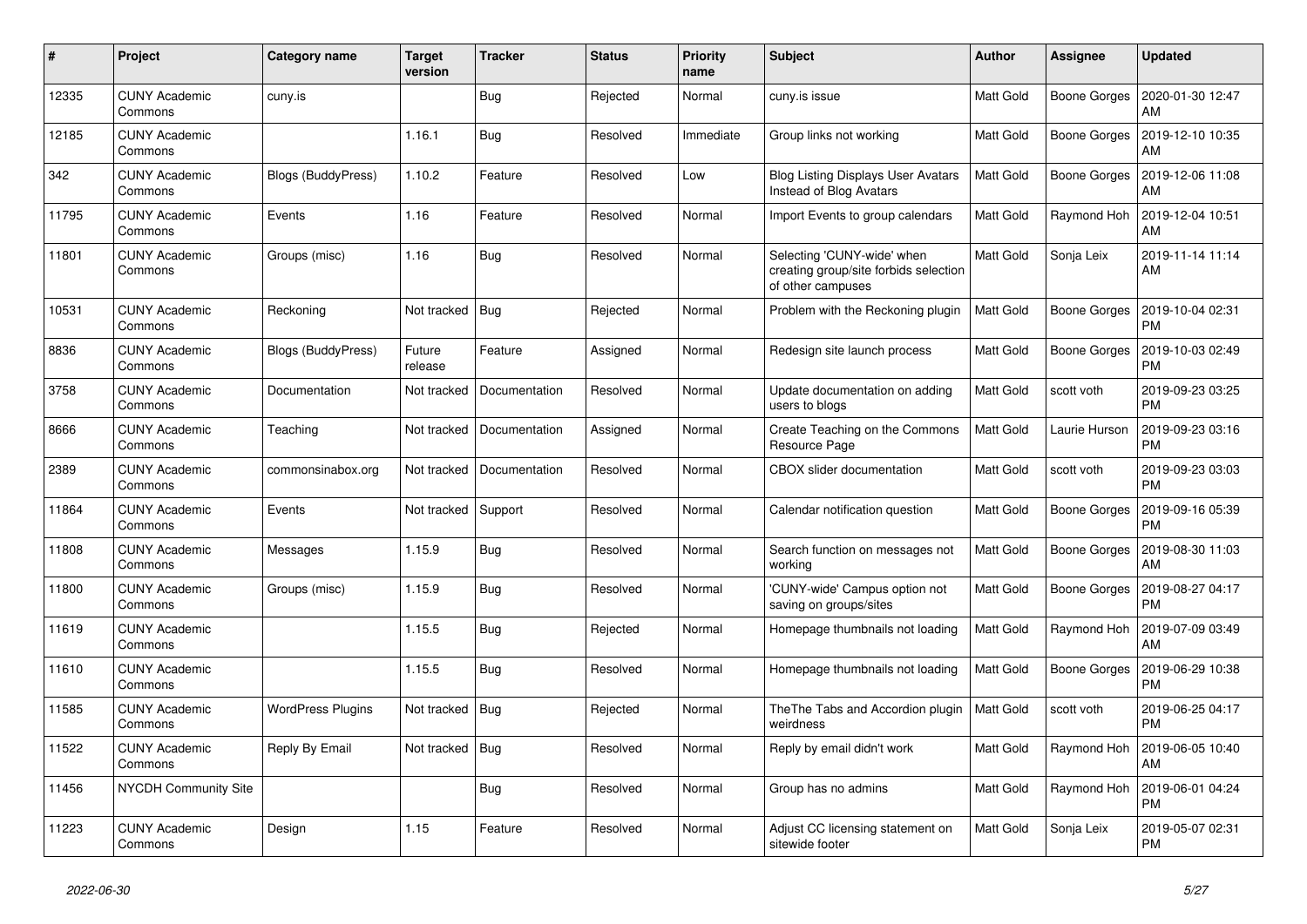| #     | Project                         | Category name              | <b>Target</b><br>version | <b>Tracker</b> | <b>Status</b>        | <b>Priority</b><br>name | <b>Subject</b>                                                                                                   | Author           | Assignee     | <b>Updated</b>                |
|-------|---------------------------------|----------------------------|--------------------------|----------------|----------------------|-------------------------|------------------------------------------------------------------------------------------------------------------|------------------|--------------|-------------------------------|
| 11121 | <b>CUNY Academic</b><br>Commons | Design                     | 1.15                     | <b>Bug</b>     | Resolved             | Low                     | Overlapping elements on mobile<br>view of CAC                                                                    | Matt Gold        | Boone Gorges | 2019-04-23 03:55<br><b>PM</b> |
| 11209 | <b>CUNY Academic</b><br>Commons | BuddyPress (misc)          | 1.14.11                  | <b>Bug</b>     | Resolved             | Normal                  | Activity timestamp errors                                                                                        | Matt Gold        | Raymond Hoh  | 2019-04-23 12:27<br><b>PM</b> |
| 11086 | <b>CUNY Academic</b><br>Commons | <b>Email Notifications</b> | 1.15                     | <b>Bug</b>     | Resolved             | Normal                  | Users clicking "unsubscribe" on a<br>forwarded CAC group email can<br>unsubscribe a another user from a<br>group | Matt Gold        | Raymond Hoh  | 2019-04-16 12:40<br><b>PM</b> |
| 11280 | <b>NYCDH Community Site</b>     |                            |                          | Bug            | Resolved             | Normal                  | Member search not working                                                                                        | Matt Gold        | Raymond Hoh  | 2019-04-01 06:23<br><b>PM</b> |
| 11084 | <b>CUNY Academic</b><br>Commons | Documentation              | Not tracked              | Documentation  | Resolved             | Normal                  | document new padlet, voicethread,<br>suturi functionality                                                        | Matt Gold        | scott voth   | 2019-03-27 03:07<br><b>PM</b> |
| 10658 | <b>CUNY Academic</b><br>Commons | Design                     | 1.14.8                   | Design/UX      | Resolved             | Normal                  | Condense sitewide footer                                                                                         | Matt Gold        | Sonja Leix   | 2019-03-12 11:20<br>AM        |
| 4331  | <b>CUNY Academic</b><br>Commons | Group Forums               | Future<br>release        | Feature        | Resolved             | Normal                  | Improve visibility of forum "post by<br>email" information                                                       | Matt Gold        | Chris Stein  | 2019-03-12 12:39<br>AM        |
| 11174 | <b>CUNY Academic</b><br>Commons | <b>Email Notifications</b> | 1.14.8                   | Bug            | Resolved             | High                    | Email notifications of spammed<br>comment on groupblog                                                           | Matt Gold        | Raymond Hoh  | 2019-03-11 11:42<br><b>PM</b> |
| 5884  | <b>CUNY Academic</b><br>Commons | Reply By Email             | Not tracked              | Bug            | Resolved             | Normal                  | Reply by email double posting<br>issues                                                                          | Matt Gold        | Raymond Hoh  | 2019-03-11 11:32<br><b>PM</b> |
| 3858  | <b>CUNY Academic</b><br>Commons | Reply By Email             | Future<br>release        | <b>Bug</b>     | Duplicate            | Normal                  | Improved groupblog-RBE<br>integration                                                                            | Matt Gold        | Raymond Hoh  | 2019-03-11 02:32<br><b>PM</b> |
| 1544  | <b>CUNY Academic</b><br>Commons | Groups (misc)              | Future<br>release        | Feature        | Reporter<br>Feedback | Normal                  | Group Filtering and Sorting                                                                                      | Matt Gold        | Chris Stein  | 2019-03-01 02:25<br><b>PM</b> |
| 5016  | <b>CUNY Academic</b><br>Commons | Events                     | Future<br>release        | Feature        | Assigned             | Low                     | Allow comments to be posted on<br>events                                                                         | Matt Gold        | Raymond Hoh  | 2019-03-01 02:23<br>PM        |
| 11016 | <b>CUNY Academic</b><br>Commons | Home Page                  | 1.14.7                   | Bug            | Resolved             | Normal                  | Activity timestamps on homepage<br>are borked                                                                    | Matt Gold        | Raymond Hoh  | 2019-02-26 02:04<br><b>PM</b> |
| 11000 | <b>NYCDH Community Site</b>     |                            |                          | Bug            | Rejected             | Normal                  | SSL / link redirection issue for DH<br>Week site from NYCDH homepage                                             | Matt Gold        | Raymond Hoh  | 2019-01-24 10:00<br><b>PM</b> |
| 10970 | <b>CUNY Academic</b><br>Commons | Reply By Email             | Not tracked              | Bug            | Resolved             | High                    | Post by email failure                                                                                            | Matt Gold        | Raymond Hoh  | 2019-01-22 12:05<br><b>PM</b> |
| 10955 | <b>CUNY Academic</b><br>Commons | Home Page                  | 1.14.5                   | Support        | Resolved             | Normal                  | Homepage help link                                                                                               | Matt Gold        | Boone Gorges | 2019-01-22 11:53<br>AM        |
| 10950 | <b>CUNY Academic</b><br>Commons |                            |                          | Support        | Resolved             | High                    | Create slide for system<br>maintenance                                                                           | Matt Gold        | scott voth   | 2019-01-12 10:23<br>AM        |
| 10859 | <b>CUNY Academic</b><br>Commons | WordPress (misc)           |                          | Support        | Resolved             | Low                     | Prevent trackbacks on previously<br>published pages and posts                                                    | <b>Matt Gold</b> | Boone Gorges | 2018-12-23 07:17<br><b>PM</b> |
| 10854 | <b>CUNY Academic</b><br>Commons | Groups (misc)              | 1.14.3                   | Bug            | Resolved             | Normal                  | Group membership request not<br>appearing on Requests admin tab                                                  | Matt Gold        |              | 2018-12-21 04:12<br><b>PM</b> |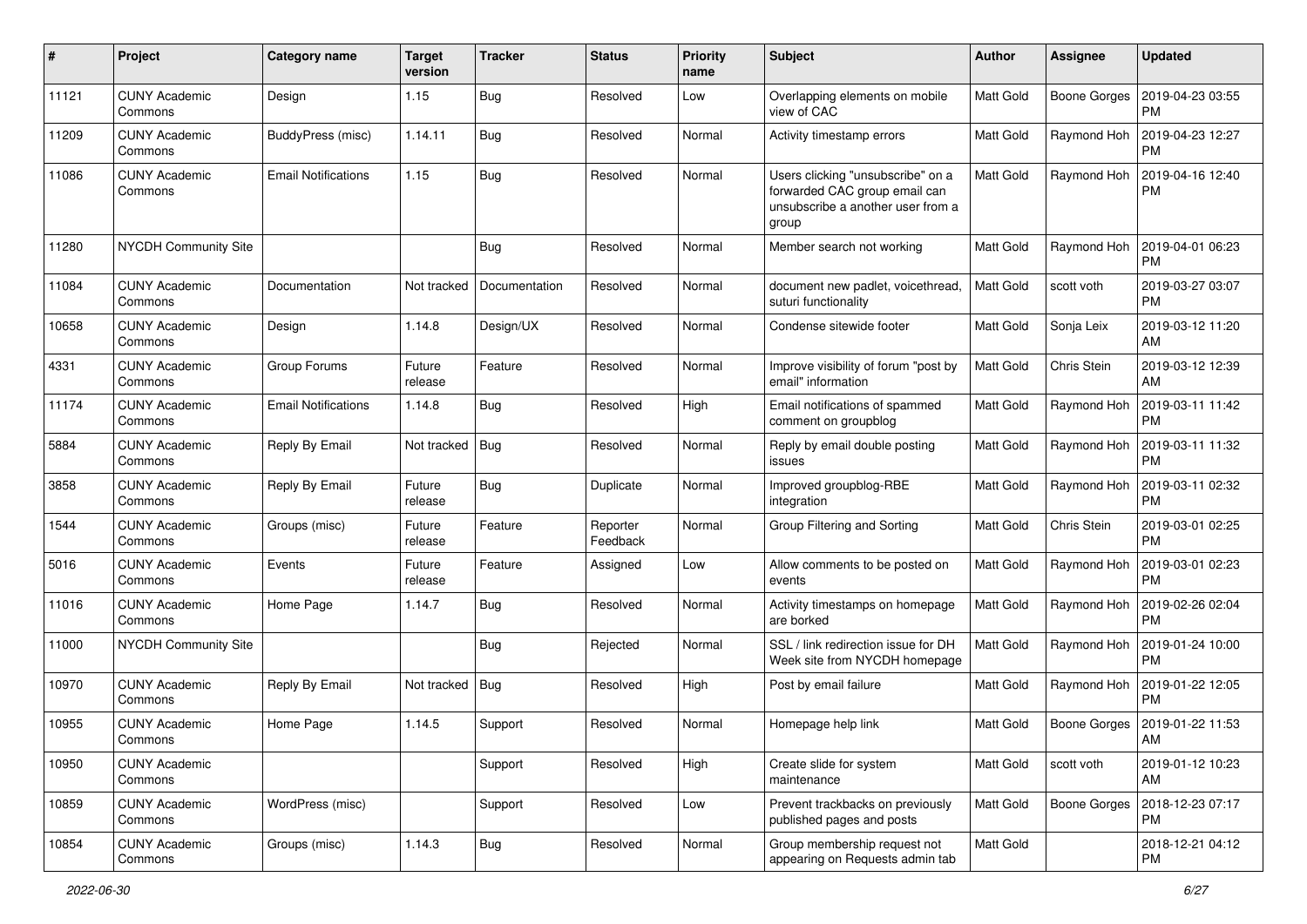| #     | Project                         | Category name               | <b>Target</b><br>version | <b>Tracker</b> | <b>Status</b> | <b>Priority</b><br>name | <b>Subject</b>                                                                                     | Author    | Assignee            | <b>Updated</b>                |
|-------|---------------------------------|-----------------------------|--------------------------|----------------|---------------|-------------------------|----------------------------------------------------------------------------------------------------|-----------|---------------------|-------------------------------|
| 10789 | <b>CUNY Academic</b><br>Commons | <b>Email Notifications</b>  | 1.14.2                   | Bug            | Resolved      | High                    | Forum Posts not generating email<br>notifications                                                  | Matt Gold | Boone Gorges        | 2018-12-10 07:19<br><b>PM</b> |
| 10659 | <b>CUNY Academic</b><br>Commons | Group Forums                | Future<br>release        | Feature        | Assigned      | Normal                  | Post to multiple groups via email                                                                  | Matt Gold | Raymond Hoh         | 2018-11-15 12:54<br>AM        |
| 9235  | <b>CUNY Academic</b><br>Commons | Reply By Email              | 1.14                     | Bug            | Resolved      | Normal                  | Better RBE error messaging when<br>duplicate content is detected                                   | Matt Gold | Raymond Hoh         | 2018-11-14 10:35<br>AM        |
| 7112  | <b>CUNY Academic</b><br>Commons | WordPress (misc)            | 1.14                     | Feature        | Resolved      | Normal                  | Add Copyright option/question to<br>users on blog creation wizard                                  | Matt Gold | Raymond Hoh         | 2018-11-14 10:34<br>AM        |
| 9801  | <b>CUNY Academic</b><br>Commons | Courses                     | 1.14                     | Feature        | Resolved      | Normal                  | Add courses item to main<br>Commons nav                                                            | Matt Gold | <b>Boone Gorges</b> | 2018-11-13 02:15<br><b>PM</b> |
| 10647 | <b>CUNY Academic</b><br>Commons | Publicity                   |                          | Publicity      | Resolved      | Normal                  | Add JTD to list of Publications on<br>the Commmons                                                 | Matt Gold | scott voth          | 2018-11-01 01:33<br><b>PM</b> |
| 10356 | <b>CUNY Academic</b><br>Commons | Reply By Email              | 1.13.12                  | Bug            | Resolved      | Normal                  | <b>RBE</b> error                                                                                   | Matt Gold | Raymond Hoh         | 2018-10-27 04:51<br><b>PM</b> |
| 10229 | <b>CUNY Academic</b><br>Commons | Information<br>Architecture | 1.14                     | Feature        | Resolved      | Normal                  | Remove 1 item from main nav bar<br>when we add courses                                             | Matt Gold | Chris Stein         | 2018-10-25 02:59<br><b>PM</b> |
| 10597 | <b>CUNY Academic</b><br>Commons | cuny.is                     | Not tracked              | <b>Bug</b>     | Resolved      | Normal                  | cuny.is admin unavailable                                                                          | Matt Gold | <b>Boone Gorges</b> | 2018-10-25 01:44<br><b>PM</b> |
| 502   | <b>CUNY Academic</b><br>Commons | <b>WordPress Themes</b>     | 1.14                     | Feature        | Duplicate     | High                    | <b>Create Site Templates</b>                                                                       | Matt Gold | Chris Stein         | 2018-10-24 12:34<br><b>PM</b> |
| 9028  | <b>CUNY Academic</b><br>Commons | Onboarding                  | Future<br>release        | Feature        | Assigned      | Normal                  | suggest groups to new members<br>during the registration process                                   | Matt Gold | Chris Stein         | 2018-10-24 12:34<br><b>PM</b> |
| 10553 | <b>CUNY Academic</b><br>Commons | <b>Group Files</b>          | 1.13.12                  | Bug            | Resolved      | Normal                  | File category view persists after<br>clicking away                                                 | Matt Gold | Boone Gorges        | 2018-10-23 11:47<br>AM        |
| 10563 | <b>CUNY Academic</b><br>Commons |                             | 1.13.12                  | <b>Bug</b>     | Resolved      | Urgent                  | cllicking on links from site menu<br>leads to 500 error                                            | Matt Gold | Boone Gorges        | 2018-10-23 10:48<br>AM        |
| 10538 | <b>CUNY Academic</b><br>Commons |                             |                          | Bug            | Resolved      | Normal                  | "This Site Can't be Reached"                                                                       | Matt Gold | Boone Gorges        | 2018-10-16 09:39<br><b>PM</b> |
| 10410 | <b>CUNY Academic</b><br>Commons | Group Invitations           | 1.13.11                  | <b>Bug</b>     | Resolved      | Normal                  | Navigating to another user's<br>'invites' page leads to portfolio<br>page without redirect message | Matt Gold | Raymond Hoh         | 2018-10-09 10:43<br>AM        |
| 10381 | <b>CUNY Academic</b><br>Commons | <b>Email Notifications</b>  | 1.13.11                  | Bug            | Resolved      | Normal                  | Group Blog Comment notification<br>doesn't include username                                        | Matt Gold | Raymond Hoh         | 2018-10-09 10:36<br>AM        |
| 10144 | <b>CUNY Academic</b><br>Commons | Group Forums                | 1.13.10                  | <b>Bug</b>     | Resolved      | Normal                  | Subscription set to "no email"                                                                     | Matt Gold | Raymond Hoh         | 2018-09-25 10:26<br>AM        |
| 9076  | <b>NYCDH Community Site</b>     |                             |                          | Bug            | Resolved      | Normal                  | Email group subscription reset<br>erroneously                                                      | Matt Gold | Raymond Hoh         | 2018-09-25 09:52<br>AM        |
| 10360 | <b>CUNY Academic</b><br>Commons | Groups (misc)               |                          | Support        | Resolved      | Normal                  | Pruning groups                                                                                     | Matt Gold | Boone Gorges        | 2018-09-20 02:57<br><b>PM</b> |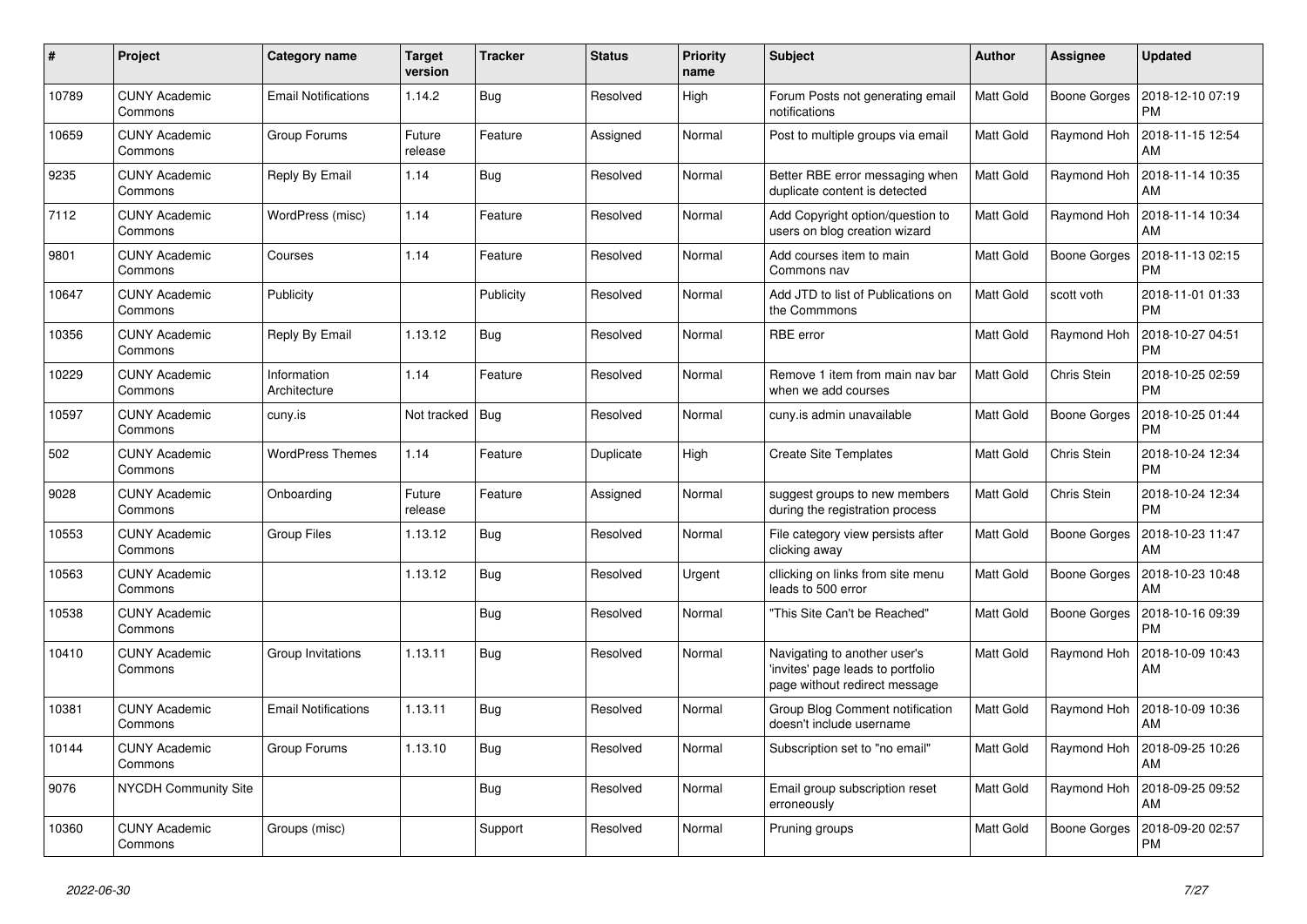| #     | Project                         | <b>Category name</b>       | <b>Target</b><br>version | <b>Tracker</b> | <b>Status</b>        | <b>Priority</b><br>name | Subject                                                                            | Author           | Assignee            | <b>Updated</b>                       |
|-------|---------------------------------|----------------------------|--------------------------|----------------|----------------------|-------------------------|------------------------------------------------------------------------------------|------------------|---------------------|--------------------------------------|
| 10357 | <b>CUNY Academic</b><br>Commons | Onboarding                 |                          | Bug            | Rejected             | Normal                  | Invitation snafu                                                                   | Matt Gold        | <b>Boone Gorges</b> | 2018-09-20 02:14<br><b>PM</b>        |
| 10325 | NYCDH Community Site            |                            |                          | Bug            | Resolved             | Normal                  | Digest email formatting                                                            | Matt Gold        | Raymond Hoh         | 2018-09-14 09:34<br><b>PM</b>        |
| 2650  | <b>CUNY Academic</b><br>Commons | commonsinabox.org          | Not tracked              | Design/UX      | Resolved             | Normal                  | Redo CBOX homepage                                                                 | Matt Gold        | scott voth          | 2018-09-12 02:08<br><b>PM</b>        |
| 6584  | <b>CUNY Academic</b><br>Commons | cuny.is                    | Not tracked              | Feature        | Resolved             | Normal                  | Create form for requesting cuny.is<br>links                                        | Matt Gold        | scott voth          | 2018-09-12 02:07<br><b>PM</b>        |
| 9947  | <b>CUNY Academic</b><br>Commons | <b>WordPress Plugins</b>   | Future<br>release        | Feature        | Reporter<br>Feedback | Normal                  | Install H5P quiz plugin                                                            | Matt Gold        | Boone Gorges        | 2018-09-11 11:01<br>AM               |
| 9894  | <b>CUNY Academic</b><br>Commons | Onboarding                 |                          | Bug            | Rejected             | Normal                  | Super Admin can't add user to site                                                 | Matt Gold        | <b>Boone Gorges</b> | 2018-09-11 09:57<br>AM               |
| 9979  | <b>CUNY Academic</b><br>Commons | <b>Email Notifications</b> | Not tracked              | Bug            | Reporter<br>Feedback | Normal                  | Reports of slow email activation<br>emails                                         | Matt Gold        | <b>Boone Gorges</b> | 2018-08-29 09:40<br><b>PM</b>        |
| 10210 | <b>CUNY Academic</b><br>Commons | Onboarding                 | 1.13.8                   | Bug            | Resolved             | Normal                  | Spacing wonky on invite screen                                                     | Matt Gold        | <b>Boone Gorges</b> | 2018-08-29 05:39<br>РM               |
| 10209 | <b>CUNY Academic</b><br>Commons | BuddyPress (misc)          | 1.13.8                   | Bug            | Resolved             | Normal                  | Additional login prompt                                                            | Matt Gold        | Raymond Hoh         | 2018-08-29 03:23<br><b>PM</b>        |
| 10228 | <b>CUNY Academic</b><br>Commons | <b>WordPress Plugins</b>   | Not tracked              | <b>Bug</b>     | Rejected             | Normal                  | NS Cloner network activated                                                        | Matt Gold        | <b>Boone Gorges</b> | 2018-08-27 09:27<br>AM               |
| 10164 | <b>CUNY Academic</b><br>Commons | Group Forums               | 1.13.8                   | Bug            | Resolved             | Normal                  | A few oddities related to a<br>cross-posted forum post                             | <b>Matt Gold</b> | <b>Boone Gorges</b> | 2018-08-17 10:12<br>AM               |
| 10040 | <b>CUNY Academic</b><br>Commons | WordPress (misc)           | Not tracked              | <b>Bug</b>     | Reporter<br>Feedback | Normal                  | User doesn't see full list of themes                                               | Matt Gold        | Boone Gorges        | 2018-07-25 10:12<br>AM               |
| 9977  | <b>CUNY Academic</b><br>Commons | <b>WordPress Plugins</b>   | 1.13.5                   | Bug            | Rejected             | High                    | ACERT website down                                                                 | Matt Gold        | <b>Boone Gorges</b> | 2018-07-03 02:09<br><b>PM</b>        |
| 9941  | <b>CUNY Academic</b><br>Commons | Wiki                       | Not tracked              | Support        | Assigned             | Normal                  | Wiki functionality                                                                 | Matt Gold        | Boone Gorges        | 2018-06-26 10:57<br>AM               |
| 9875  | <b>CUNY Academic</b><br>Commons | Messages                   | 1.13.3                   | <b>Bug</b>     | Resolved             | Low                     | Can't mark message as read                                                         | Matt Gold        | <b>Boone Gorges</b> | 2018-06-01 07:54<br><b>PM</b>        |
| 9876  | <b>CUNY Academic</b><br>Commons | Messages                   | 1.13.3                   | Bug            | Resolved             | Normal                  | System erroneously indicates<br>super-admin is part of private<br>message exchange | Matt Gold        | Boone Gorges        | 2018-06-01 07:36<br><b>PM</b>        |
| 9814  | <b>CUNY Academic</b><br>Commons | Groups (misc)              | Not tracked   Bug        |                | Resolved             | Normal                  | Group email settings "No Email"<br>issue                                           | <b>Matt Gold</b> |                     | Raymond Hoh   2018-05-22 11:45<br>AM |
| 9749  | <b>CUNY Academic</b><br>Commons | Onboarding                 | 1.13.2                   | <b>Bug</b>     | Resolved             | Normal                  | New invitation message mentions<br>username as opposed to First/Last<br>Name       | Matt Gold        | <b>Boone Gorges</b> | 2018-05-22 10:49<br>AM               |
| 9782  | <b>CUNY Academic</b><br>Commons | Groups (misc)              | 1.13.2                   | <b>Bug</b>     | Resolved             | Normal                  | Site loads/skips last step of group<br>creation                                    | Matt Gold        | Boone Gorges        | 2018-05-22 10:45<br>AM               |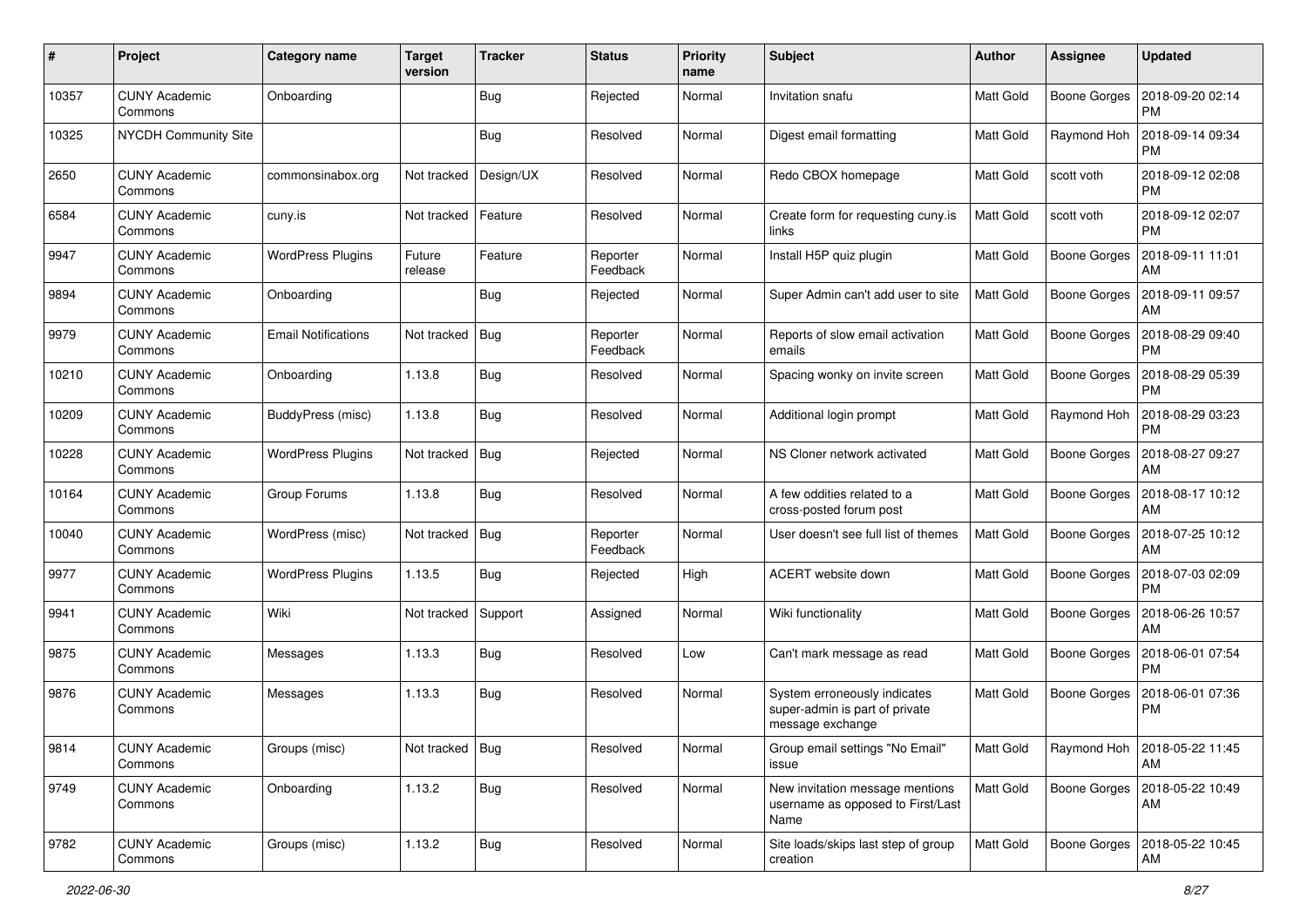| #    | Project                         | Category name           | <b>Target</b><br>version | <b>Tracker</b> | <b>Status</b> | <b>Priority</b><br>name | <b>Subject</b>                                                                     | Author    | Assignee            | <b>Updated</b>                |
|------|---------------------------------|-------------------------|--------------------------|----------------|---------------|-------------------------|------------------------------------------------------------------------------------|-----------|---------------------|-------------------------------|
| 9492 | <b>CUNY Academic</b><br>Commons | WordPress (misc)        | Not tracked              | Support        | Resolved      | Normal                  | Importing Wikispaces Articles to<br>Blogs in Academic Commons                      | Matt Gold | Raymond Hoh         | 2018-05-21 03:58<br><b>PM</b> |
| 9748 | <b>CUNY Academic</b><br>Commons | Onboarding              | Not tracked              | Support        | Resolved      | Normal                  | Non-CUNY codes and the new<br>invitation system                                    | Matt Gold | <b>Boone Gorges</b> | 2018-05-14 12:54<br><b>PM</b> |
| 8929 | <b>CUNY Academic</b><br>Commons | Groups (misc)           | 1.13                     | Feature        | Resolved      | Normal                  | Editing group forum email address                                                  | Matt Gold | Raymond Hoh         | 2018-05-07 12:44<br><b>PM</b> |
| 8225 | <b>CUNY Academic</b><br>Commons | Group Blogs             | 1.13                     | Bug            | Resolved      | Normal                  | replies to a blog post activity item                                               | Matt Gold | Raymond Hoh         | 2018-05-07 12:32<br><b>PM</b> |
| 9010 | <b>CUNY Academic</b><br>Commons | Groups (misc)           | 1.13                     | Feature        | Resolved      | Normal                  | Add group email address in<br>prominent way to Group homepage                      | Matt Gold | <b>Erik Trainer</b> | 2018-05-07 12:32<br><b>PM</b> |
| 8899 | <b>CUNY Academic</b><br>Commons | Accessibility           | 1.13                     | Feature        | Resolved      | Normal                  | <b>Accessibility Fixes</b>                                                         | Matt Gold | Boone Gorges        | 2018-04-23 10:55<br>AM        |
| 3768 | <b>CUNY Academic</b><br>Commons | <b>Public Portfolio</b> | Future<br>release        | Feature        | Assigned      | Normal                  | Institutions/Past positions on public<br>portfolios                                | Matt Gold | Boone Gorges        | 2018-04-23 10:44<br>AM        |
| 9622 | <b>CUNY Academic</b><br>Commons | WordPress (misc)        | 1.12.13                  | Feature        | Resolved      | Normal                  | <b>Redirect site URL</b>                                                           | Matt Gold | Boone Gorges        | 2018-04-19 11:45<br><b>AM</b> |
| 9191 | <b>CUNY Academic</b><br>Commons | Reply By Email          | Future<br>release        | Bug            | Rejected      | Normal                  | multiple RBE messages                                                              | Matt Gold | Raymond Hoh         | 2018-04-13 05:08<br><b>PM</b> |
| 9051 | <b>CUNY Academic</b><br>Commons | Groups (misc)           | 1.13                     | Bug            | Duplicate     | Normal                  | Difficult to know how to change<br>group email address                             | Matt Gold | Raymond Hoh         | 2018-04-13 05:01<br><b>PM</b> |
| 9466 | <b>CUNY Academic</b><br>Commons | Reply By Email          | 1.12.11                  | <b>Bug</b>     | Resolved      | Normal                  | email post notification does not<br>post notice of attachment                      | Matt Gold | Raymond Hoh         | 2018-03-27 12:48<br><b>PM</b> |
| 9148 | <b>CUNY Academic</b><br>Commons | Layout                  | 1.12.11                  | Bug            | Resolved      | Normal                  | <b>CAC on Microsoft Edge</b>                                                       | Matt Gold | Matt Gold           | 2018-03-27 11:34<br>AM        |
| 9489 | <b>CUNY Academic</b><br>Commons | Spam/Spam<br>Prevention | 1.12.11                  | Bug            | Resolved      | Normal                  | Email spam possibly related to<br>CAC form                                         | Matt Gold | Raymond Hoh         | 2018-03-26 05:28<br><b>PM</b> |
| 8935 | <b>CUNY Academic</b><br>Commons | Public Portfolio        | 1.13                     | Feature        | Resolved      | Normal                  | Create a better-looking null state<br>for Portfolios without About You<br>sections | Matt Gold | Boone Gorges        | 2018-03-23 04:37<br><b>PM</b> |
| 9421 | <b>CUNY Academic</b><br>Commons | Reply By Email          |                          | <b>Bug</b>     | Rejected      | Normal                  | RBE posting error                                                                  | Matt Gold | Raymond Hoh         | 2018-03-19 03:00<br><b>PM</b> |
| 9319 | <b>CUNY Academic</b><br>Commons | Group Blogs             |                          | <b>Bug</b>     | Duplicate     | Normal                  | Question about group/site<br>connections                                           | Matt Gold | <b>Boone Gorges</b> | 2018-02-28 01:45<br><b>PM</b> |
| 9242 | NYCDH Community Site            |                         |                          | Bug            | Resolved      | Normal                  | Default subscription to NYCDH<br>Announcements group                               | Matt Gold | Raymond Hoh         | 2018-02-22 12:47<br><b>PM</b> |
| 8406 | NYCDH Community Site            |                         |                          | Feature        | Resolved      | Normal                  | Error message for WP-Cerber<br>lockouts                                            | Matt Gold | Raymond Hoh         | 2018-02-22 09:26<br>AM        |
| 3286 | <b>NYCDH Community Site</b>     |                         |                          | <b>Bug</b>     | Resolved      | Normal                  | Have BP Docs take on Access<br>Defaults of group                                   | Matt Gold | Raymond Hoh         | 2018-02-21 07:23<br><b>PM</b> |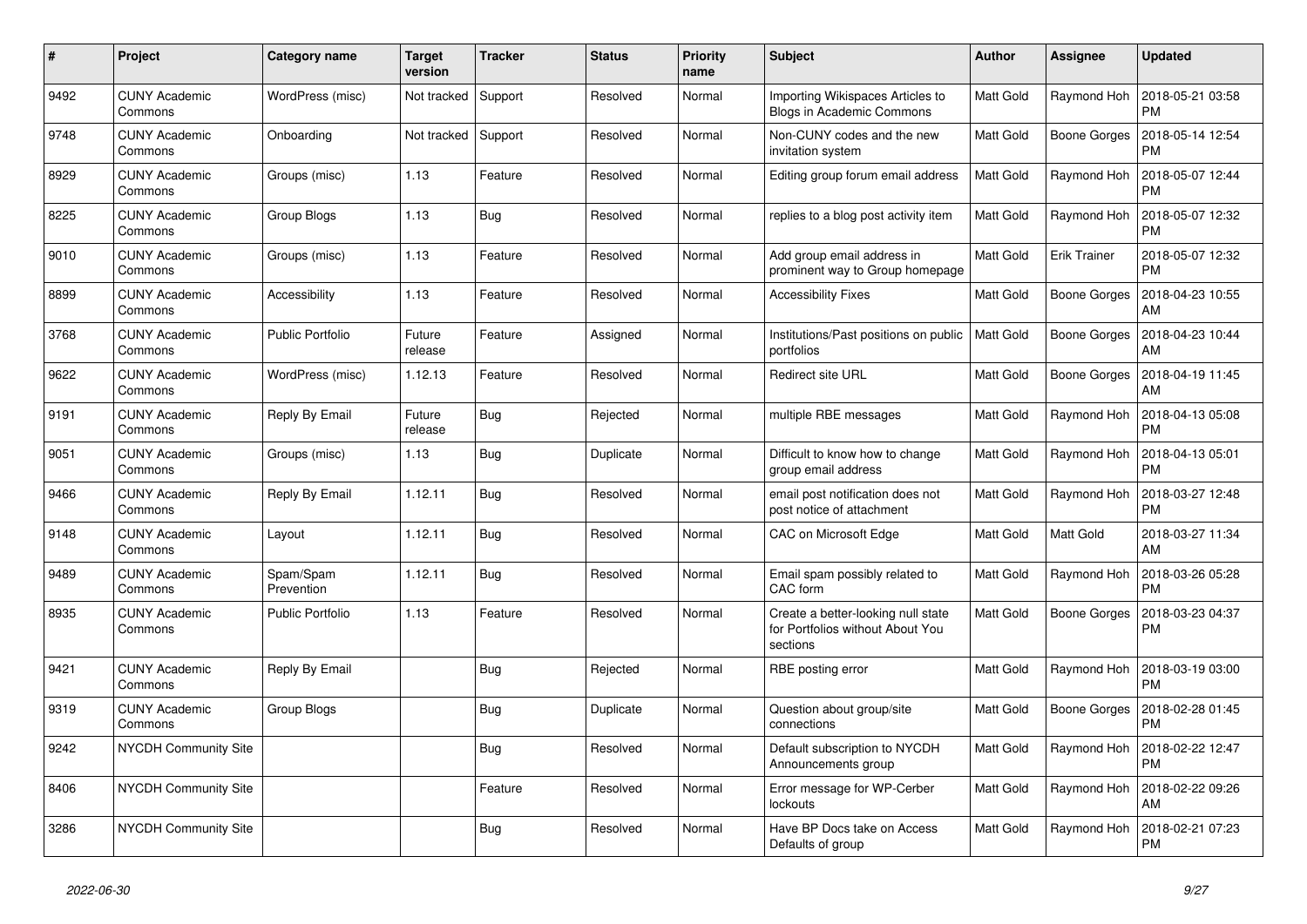| $\vert$ # | Project                         | Category name            | <b>Target</b><br>version | <b>Tracker</b> | <b>Status</b> | <b>Priority</b><br>name | <b>Subject</b>                                                         | <b>Author</b> | <b>Assignee</b> | <b>Updated</b>                |
|-----------|---------------------------------|--------------------------|--------------------------|----------------|---------------|-------------------------|------------------------------------------------------------------------|---------------|-----------------|-------------------------------|
| 8397      | <b>NYCDH Community Site</b>     |                          |                          | <b>Bug</b>     | Resolved      | Normal                  | Profile question                                                       | Matt Gold     | Raymond Hoh     | 2018-02-21 07:21<br><b>PM</b> |
| 7448      | <b>NYCDH Community Site</b>     |                          |                          | <b>Bug</b>     | Duplicate     | Normal                  | Email subscription changed                                             | Matt Gold     | Raymond Hoh     | 2018-02-21 07:20<br><b>PM</b> |
| 2628      | <b>NYCDH Community Site</b>     |                          |                          | Bug            | Resolved      | Low                     | Spam User Changes Password                                             | Matt Gold     | Raymond Hoh     | 2018-02-21 07:18<br><b>PM</b> |
| 5989      | <b>NYCDH Community Site</b>     |                          |                          | Support        | Resolved      | Normal                  | Buddypress/WP question                                                 | Matt Gold     | Raymond Hoh     | 2018-02-21 07:16<br><b>PM</b> |
| 5939      | <b>NYCDH Community Site</b>     |                          |                          | Bug            | Resolved      | Normal                  | Embedded link doesn't come<br>through CBOX/NYCDH email<br>notification | Matt Gold     | Raymond Hoh     | 2018-02-21 07:16<br><b>PM</b> |
| 5530      | <b>NYCDH Community Site</b>     |                          |                          | Bug            | Resolved      | Normal                  | Error updating plugin                                                  | Matt Gold     | Raymond Hoh     | 2018-02-21 07:16<br><b>PM</b> |
| 5430      | <b>NYCDH Community Site</b>     |                          |                          | Support        | Resolved      | Normal                  | Question about deleting account                                        | Matt Gold     | Raymond Hoh     | 2018-02-21 07:15<br><b>PM</b> |
| 2888      | <b>NYCDH Community Site</b>     |                          |                          | Feature        | Resolved      | Normal                  | Make Text Posting the Default?                                         | Matt Gold     | Raymond Hoh     | 2018-02-21 07:14<br><b>PM</b> |
| 8582      | <b>NYCDH Community Site</b>     |                          |                          | <b>Bug</b>     | Resolved      | High                    | Forum post doesn't work                                                | Matt Gold     | Raymond Hoh     | 2018-02-21 07:13<br>PM        |
| 2773      | <b>NYCDH Community Site</b>     |                          |                          | <b>Bug</b>     | Resolved      | Urgent                  | Severe site weirdness                                                  | Matt Gold     | Raymond Hoh     | 2018-02-21 07:13<br><b>PM</b> |
| 8991      | <b>CUNY Academic</b><br>Commons | Reply By Email           | Not tracked              | Bug            | Hold          | Normal                  | RBE duplicate email message<br>issue                                   | Matt Gold     | Raymond Hoh     | 2018-02-18 08:53<br><b>PM</b> |
| 9115      | <b>CUNY Academic</b><br>Commons |                          | Not tracked              | Support        | Resolved      | Normal                  | question about invite by email                                         | Matt Gold     | Matt Gold       | 2018-02-13 11:14<br>AM        |
| 9132      | <b>CUNY Academic</b><br>Commons | My Commons               | 1.12.8                   | <b>Bug</b>     | Resolved      | Normal                  | empty activity items on My<br>Commons                                  | Matt Gold     | Raymond Hoh     | 2018-02-13 10:49<br>AM        |
| 9124      | <b>CUNY Academic</b><br>Commons | Reply By Email           | 1.12.8                   | <b>Bug</b>     | Resolved      | Normal                  | Old RBE new topic email address<br>appears on post editing screen      | Matt Gold     | Raymond Hoh     | 2018-02-13 10:49<br>AM        |
| 9149      | <b>CUNY Academic</b><br>Commons | <b>BuddyPress Docs</b>   | 1.12.8                   | <b>Bug</b>     | Resolved      | Normal                  | Doc listing layout issue                                               | Matt Gold     | Boone Gorges    | 2018-02-13 10:36<br>AM        |
| 9127      | <b>CUNY Academic</b><br>Commons | <b>WordPress Plugins</b> |                          | Documentation  | Resolved      | Normal                  | update taxonomy of plugins                                             | Matt Gold     | scott voth      | 2018-02-12 12:03<br><b>PM</b> |
| 9144      | <b>CUNY Academic</b><br>Commons | <b>WordPress Themes</b>  | Not tracked              | Support        | Resolved      | Normal                  | CSS question                                                           | Matt Gold     | Boone Gorges    | 2018-01-30 10:23<br><b>PM</b> |
| 9114      | <b>CUNY Academic</b><br>Commons | Home Page                | 1.12.8                   | <b>Bug</b>     | Resolved      | Normal                  | group with long name messes up<br>homepage layout                      | Matt Gold     | Boone Gorges    | 2018-01-24 05:17<br><b>PM</b> |
| 9112      | <b>CUNY Academic</b><br>Commons |                          | Not tracked              | Bug            | Resolved      | High                    | GCDI site down                                                         | Matt Gold     | Boone Gorges    | 2018-01-23 10:18<br>PM        |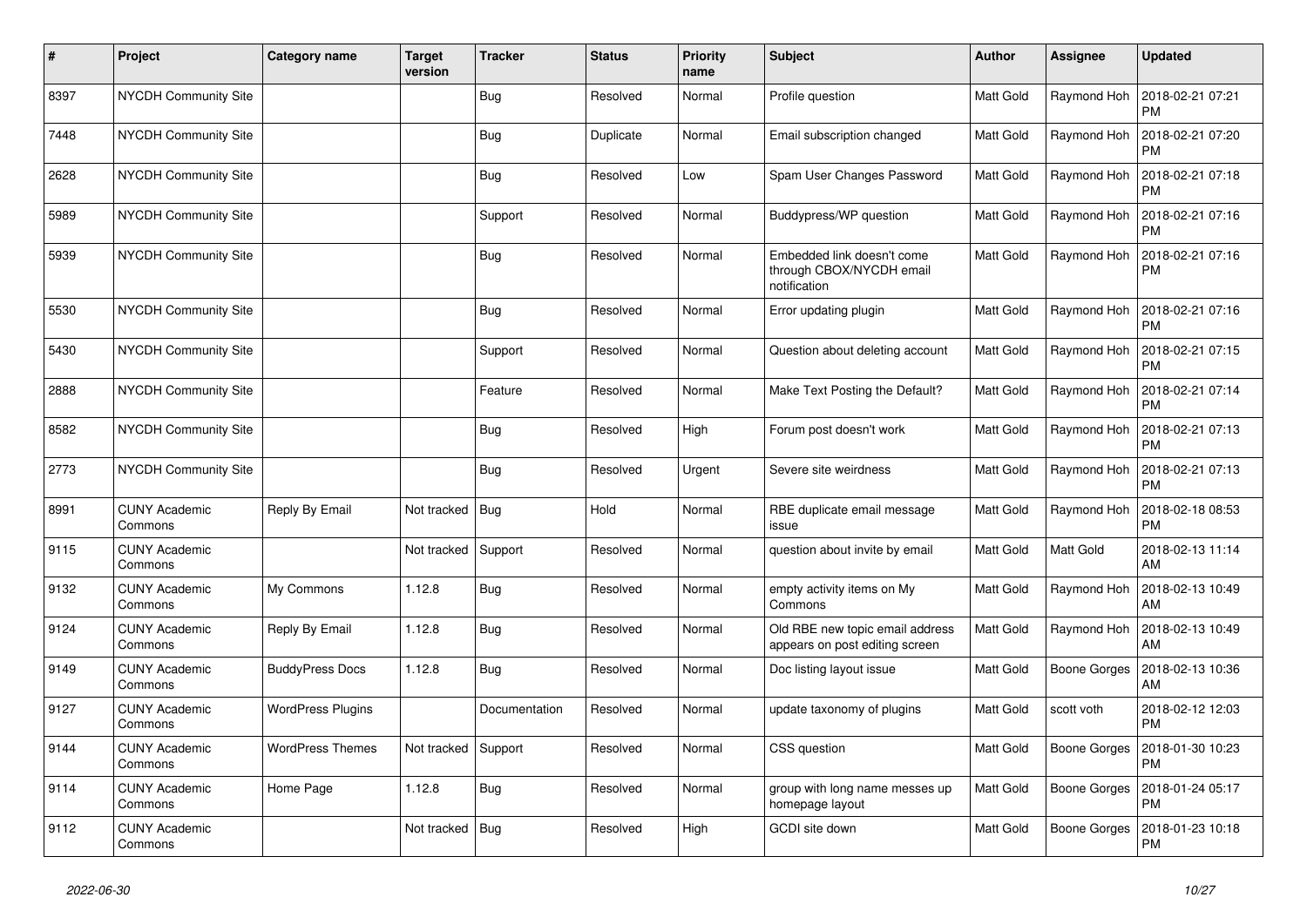| #    | Project                         | <b>Category name</b>       | <b>Target</b><br>version | <b>Tracker</b> | <b>Status</b> | <b>Priority</b><br>name | <b>Subject</b>                                                              | Author    | <b>Assignee</b>     | <b>Updated</b>                |
|------|---------------------------------|----------------------------|--------------------------|----------------|---------------|-------------------------|-----------------------------------------------------------------------------|-----------|---------------------|-------------------------------|
| 9107 | <b>CUNY Academic</b><br>Commons | Non-CUNY sign up<br>codes  | 1.12.7                   | Bug            | Resolved      | Normal                  | Can't add group to non-CUNY<br>sign-up code                                 | Matt Gold | Boone Gorges        | 2018-01-23 04:15<br><b>PM</b> |
| 9085 | <b>CUNY Academic</b><br>Commons | <b>Email Notifications</b> | 1.12.7                   | Bug            | Resolved      | Normal                  | Email notification for group doc<br>creation                                | Matt Gold | Raymond Hoh         | 2018-01-23 11:11<br>AM        |
| 9105 | <b>CUNY Academic</b><br>Commons | <b>BuddyPress Docs</b>     | 1.12.7                   | Bug            | Resolved      | Urgent                  | BP doc titles/dates messed up                                               | Matt Gold | Boone Gorges        | 2018-01-23 11:00<br>AM        |
| 9095 | <b>CUNY Academic</b><br>Commons | <b>Email Notifications</b> |                          | Bug            | Rejected      | Normal                  | Email notifications of events may<br>not be going out                       | Matt Gold | Raymond Hoh         | 2018-01-19 04:58<br><b>PM</b> |
| 9015 | <b>CUNY Academic</b><br>Commons | Groups (misc)              | Not tracked              | Outreach       | Assigned      | Normal                  | Email group admins the email<br>addresses of their groups                   | Matt Gold | Matt Gold           | 2018-01-02 09:54<br>AM        |
| 8943 | <b>CUNY Academic</b><br>Commons | Reply By Email             | 1.12.6                   | Bug            | Resolved      | Normal                  | RBE email attachment not posted<br>from new topic email address             | Matt Gold | Raymond Hoh         | 2017-12-28 03:49<br><b>PM</b> |
| 8992 | <b>NYCDH Community Site</b>     |                            |                          | Bug            | Assigned      | Normal                  | Multiple RBE error reports                                                  | Matt Gold | Raymond Hoh         | 2017-12-11 05:43<br><b>PM</b> |
| 8976 | <b>CUNY Academic</b><br>Commons | Reply By Email             | Not tracked              | Feature        | Assigned      | Normal                  | Package RBE new topics posting?                                             | Matt Gold | Raymond Hoh         | 2017-12-04 02:34<br><b>PM</b> |
| 8945 | <b>CUNY Academic</b><br>Commons | <b>BuddyPress Docs</b>     | Not tracked              | Support        | Duplicate     | Normal                  | Spam report                                                                 | Matt Gold | Boone Gorges        | 2017-11-28 01:39<br><b>PM</b> |
| 8793 | <b>CUNY Academic</b><br>Commons | Help/Codex                 | 1.12.3                   | Bug            | Resolved      | Normal                  | Bold email address on help page                                             | Matt Gold | Paige Dupont        | 2017-11-28 11:21<br>AM        |
| 8898 | <b>CUNY Academic</b><br>Commons | Social Paper               | Not tracked              | Feature        | Assigned      | Normal                  | Usage data on docs and social<br>paper                                      | Matt Gold | Matt Gold           | 2017-11-16 11:32<br>AM        |
| 3555 | <b>CUNY Academic</b><br>Commons | Publicity                  | Not tracked              | <b>Bug</b>     | Resolved      | High                    | Mailchimp email display issue                                               | Matt Gold | Matt Gold           | 2017-11-15 05:47<br><b>PM</b> |
| 3785 | <b>CUNY Academic</b><br>Commons | Registration               | Not tracked              | Bug            | Resolved      | Normal                  | New CUNY email addresses                                                    | Matt Gold | Marilyn Weber       | 2017-11-15 05:47<br><b>PM</b> |
| 2272 | <b>CUNY Academic</b><br>Commons | commonsinabox.org          | Not tracked              | Feature        | Rejected      | Normal                  | Edit inline help on<br>commonsinabox.org                                    | Matt Gold | Chris Stein         | 2017-11-15 05:26<br><b>PM</b> |
| 2285 | <b>CUNY Academic</b><br>Commons | commonsinabox.org          | Not tracked              | Feature        | Rejected      | Normal                  | Feature Community/Group Forums<br>on commonsinabox.org<br>homepage?         | Matt Gold | Chris Stein         | 2017-11-15 05:24<br><b>PM</b> |
| 6456 | <b>CUNY Academic</b><br>Commons | Documentation              | Not tracked              | Documentation  | Resolved      | Normal                  | Update Dev Blog Free Software<br><b>Contributions Page</b>                  | Matt Gold | Boone Gorges        | 2017-11-15 05:09<br><b>PM</b> |
| 1200 | <b>CUNY Academic</b><br>Commons | WordPress (misc)           | Not tracked              | Feature        | Rejected      | Normal                  | Create Changelog for the<br>Commons                                         | Matt Gold | Boone Gorges        | 2017-11-15 05:06<br><b>PM</b> |
| 6467 | <b>CUNY Academic</b><br>Commons | BuddyPress (misc)          | Not tracked   Support    |                | Resolved      | Normal                  | Question about what happens<br>when people leave/are removed<br>from groups | Matt Gold | <b>Boone Gorges</b> | 2017-11-15 01:24<br><b>PM</b> |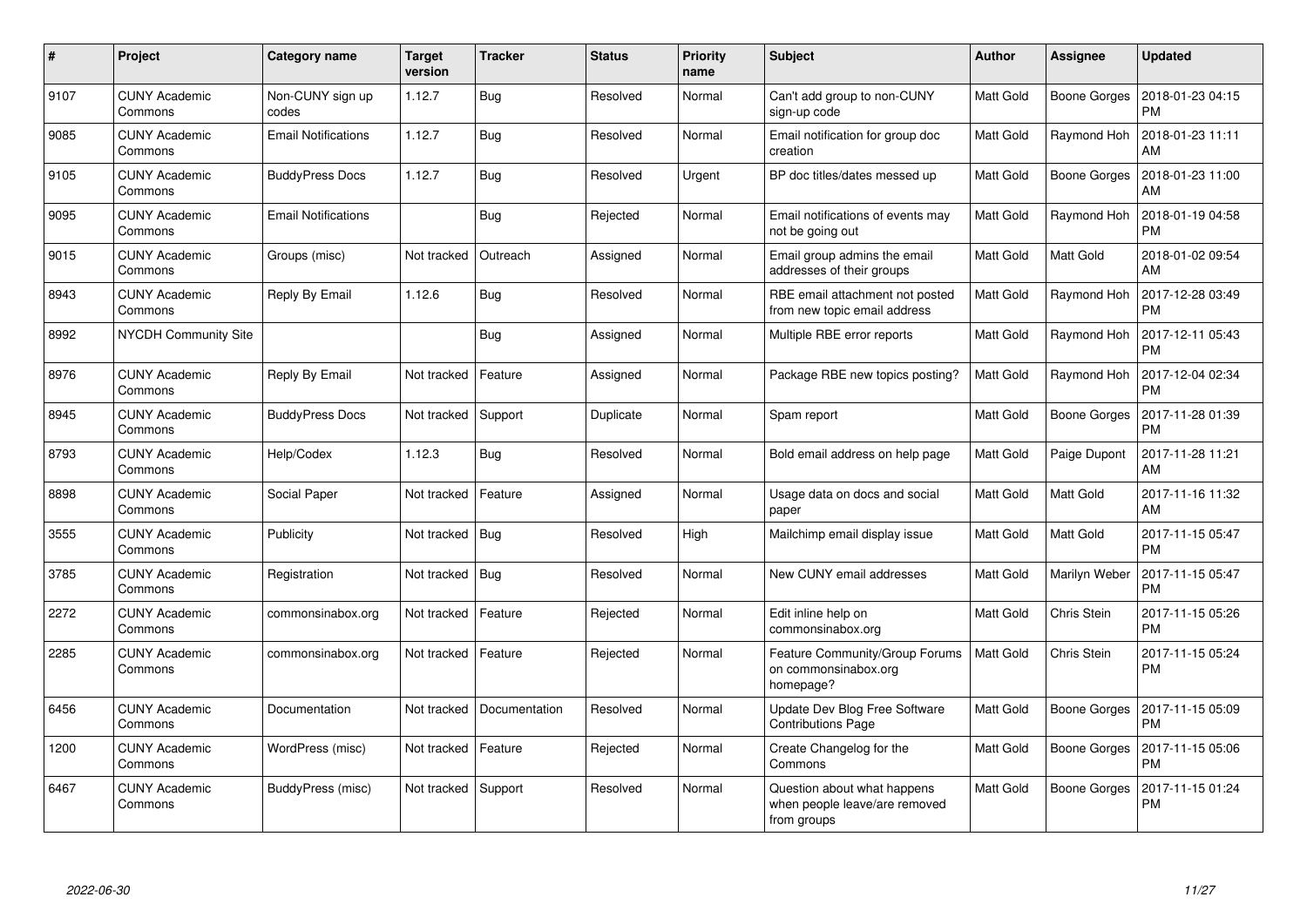| $\#$ | Project                         | Category name              | <b>Target</b><br>version | <b>Tracker</b> | <b>Status</b> | <b>Priority</b><br>name | <b>Subject</b>                                                                        | Author    | Assignee            | <b>Updated</b>                |
|------|---------------------------------|----------------------------|--------------------------|----------------|---------------|-------------------------|---------------------------------------------------------------------------------------|-----------|---------------------|-------------------------------|
| 8837 | <b>CUNY Academic</b><br>Commons |                            | Not tracked              | Feature        | Assigned      | Normal                  | Create a form to request info from<br>people requesting premium themes<br>and plugins | Matt Gold | Marilyn Weber       | 2017-11-14 03:35<br><b>PM</b> |
| 8902 | <b>CUNY Academic</b><br>Commons | Design                     | Not tracked              | Feature        | Assigned      | Normal                  | Report back on research on<br><b>BuddyPress themes</b>                                | Matt Gold | Michael Smith       | 2017-11-10 12:31<br><b>PM</b> |
| 8386 | <b>CUNY Academic</b><br>Commons | Reply By Email             | 1.12                     | Bug            | Resolved      | Normal                  | Post by email did not include<br>attachment                                           | Matt Gold | Raymond Hoh         | 2017-10-30 10:03<br>AM        |
| 8659 | <b>CUNY Academic</b><br>Commons | Help/Codex                 | 1.11.16                  | Bug            | Resolved      | Normal                  | Help email us link not working                                                        | Matt Gold | Raymond Hoh         | 2017-10-11 03:51<br><b>PM</b> |
| 8239 | <b>CUNY Academic</b><br>Commons |                            |                          | Bug            | Duplicate     | Normal                  | Help page should have an email<br>address on it                                       | Matt Gold | Paige Dupont        | 2017-10-11 11:28<br>AM        |
| 8692 | <b>CUNY Academic</b><br>Commons | <b>Email Notifications</b> | 1.11.15                  | Bug            | Resolved      | Normal                  | HTML not rendering in email<br>notifications                                          | Matt Gold | Raymond Hoh         | 2017-10-11 11:08<br>AM        |
| 8670 | <b>CUNY Academic</b><br>Commons | <b>Email Notifications</b> | 1.11.15                  | Feature        | Resolved      | Normal                  | Group Forum Notifications                                                             | Matt Gold | Raymond Hoh         | 2017-10-03 02:38<br><b>PM</b> |
| 8756 | <b>CUNY Academic</b><br>Commons | Group Blogs                | Future<br>release        | Feature        | Hold          | Normal                  | Connect multiple blogs to one<br>group?                                               | Matt Gold | Boone Gorges        | 2017-09-30 10:42<br>AM        |
| 8676 | <b>CUNY Academic</b><br>Commons | <b>Group Files</b>         | 1.12                     | Feature        | Resolved      | Normal                  | Share file description when a file is<br>uploaded in Email Notification               | Matt Gold | Paige Dupont        | 2017-09-28 03:58<br><b>PM</b> |
| 8702 | <b>CUNY Academic</b><br>Commons | Homepage Slides            | 1.11.13                  | Bug            | Resolved      | Normal                  | Homepage slider doesn't offer<br>option to move through slides                        | Matt Gold | <b>Boone Gorges</b> | 2017-09-14 11:37<br><b>PM</b> |
| 8660 | <b>CUNY Academic</b><br>Commons | <b>WordPress Themes</b>    | 1.11.12                  | <b>Bug</b>     | Resolved      | Normal                  | Search within theme directory issue   Matt Gold                                       |           | Boone Gorges        | 2017-09-05 11:48<br>AM        |
| 8625 | <b>CUNY Academic</b><br>Commons | Group Blogs                | 1.11.11                  | Support        | Resolved      | Normal                  | Group / Blog user role syncing not<br>working                                         | Matt Gold | Boone Gorges        | 2017-08-30 04:07<br><b>PM</b> |
| 8025 | <b>CUNY Academic</b><br>Commons | Group Forums               | 1.11.11                  | Bug            | Resolved      | Normal                  | HTML markup in group forum<br>notification                                            | Matt Gold | Daniel Jones        | 2017-08-25 11:38<br>AM        |
| 8510 | <b>CUNY Academic</b><br>Commons | <b>Public Portfolio</b>    | 1.11.10                  | Bug            | Resolved      | Normal                  | Social media icons crowded on<br>mobile view of Portfolio                             | Matt Gold | Boone Gorges        | 2017-08-22 05:31<br><b>PM</b> |
| 8183 | <b>CUNY Academic</b><br>Commons | Group Blogs                | 1.11.2                   | Bug            | Resolved      | Normal                  | Edit of Post creates notification<br>emails                                           | Matt Gold | Boone Gorges        | 2017-08-15 05:14<br><b>PM</b> |
| 8463 | <b>CUNY Academic</b><br>Commons | <b>Public Portfolio</b>    | 1.11.9                   | Bug            | Resolved      | Normal                  | Continued issues with portfolio<br>view on mobile device                              | Matt Gold | Daniel Jones        | 2017-08-13 07:44<br><b>PM</b> |
| 8460 | <b>CUNY Academic</b><br>Commons | <b>Public Portfolio</b>    | 1.11.9                   | Feature        | Resolved      | Normal                  | ORCID should be a social<br>networking field                                          | Matt Gold | Boone Gorges        | 2017-08-13 06:40<br><b>PM</b> |
| 5961 | <b>CUNY Academic</b><br>Commons | <b>WordPress Plugins</b>   | 1.9.26                   | Bug            | Resolved      | Normal                  | Multisite Clone duplicator plugin                                                     | Matt Gold | Boone Gorges        | 2017-07-18 02:56<br><b>PM</b> |
| 8290 | <b>CUNY Academic</b><br>Commons | <b>Public Portfolio</b>    | 1.11.6                   | Design/UX      | Resolved      | Normal                  | Problems with Commons profile on<br>mobile view                                       | Matt Gold | Daniel Jones        | 2017-07-10 03:07<br><b>PM</b> |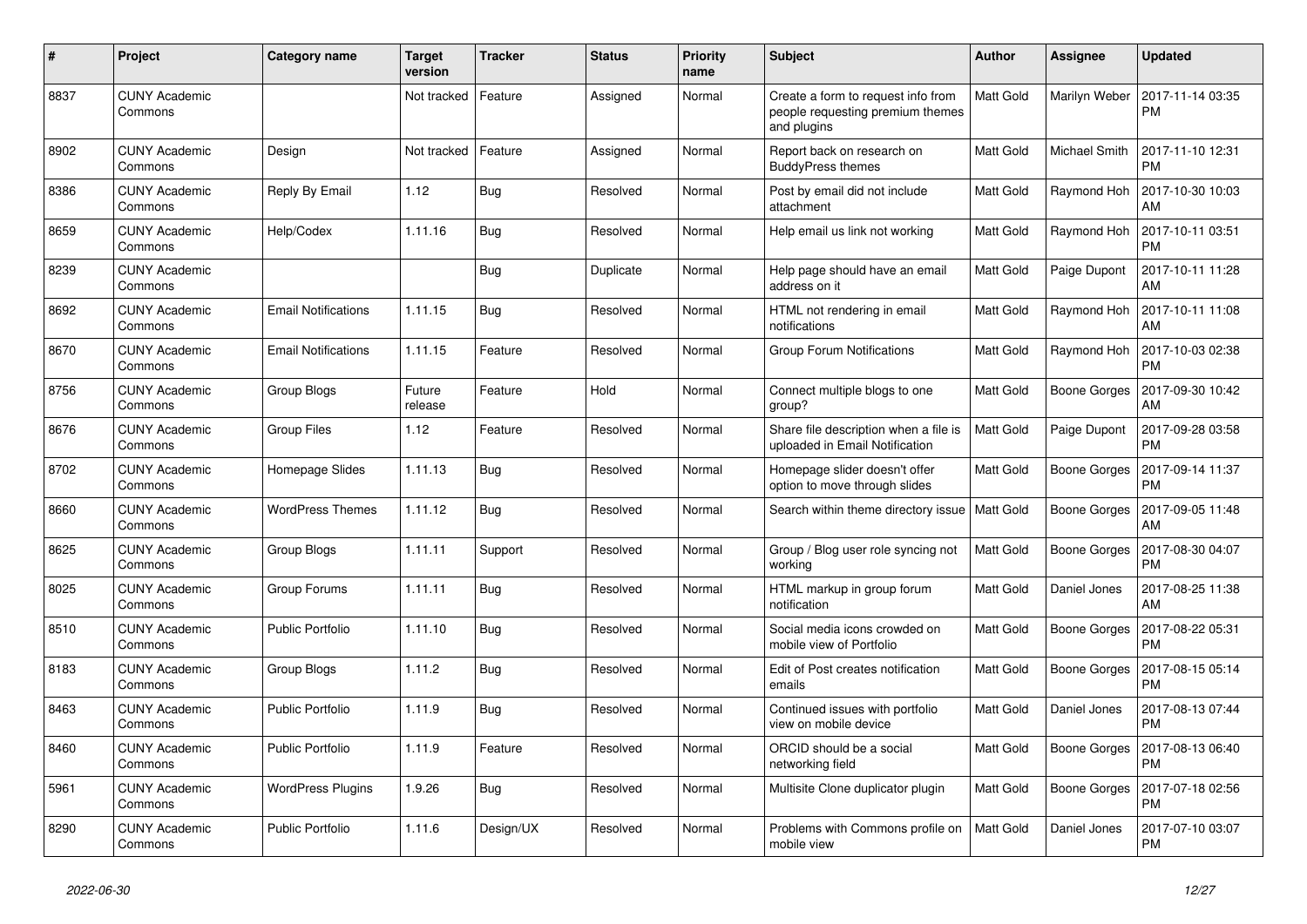| #    | Project                         | Category name     | <b>Target</b><br>version | <b>Tracker</b> | <b>Status</b> | <b>Priority</b><br>name | <b>Subject</b>                                                                  | Author           | <b>Assignee</b>     | <b>Updated</b>                |
|------|---------------------------------|-------------------|--------------------------|----------------|---------------|-------------------------|---------------------------------------------------------------------------------|------------------|---------------------|-------------------------------|
| 8380 | <b>CUNY Academic</b><br>Commons | commonsinabox.org | Not tracked              | Support        | Resolved      | Normal                  | Commons In a Box login issue                                                    | Matt Gold        | Raymond Hoh         | 2017-06-29 03:44<br><b>PM</b> |
| 6683 | <b>CUNY Academic</b><br>Commons | Groups (misc)     | 1.11.2                   | Feature        | Resolved      | Normal                  | Update social network connection<br>options during group creation               | Matt Gold        | Daniel Jones        | 2017-06-01 11:39<br><b>PM</b> |
| 8204 | <b>CUNY Academic</b><br>Commons | commonsinabox.org | Not tracked              | Support        | Resolved      | Normal                  | How to create a group on<br>commonsinabox.org                                   | Matt Gold        | <b>Boone Gorges</b> | 2017-05-26 02:50<br><b>PM</b> |
| 8161 | <b>CUNY Academic</b><br>Commons |                   |                          | Bug            | Rejected      | Normal                  | Contact form info sent to Commons<br>email                                      | Matt Gold        | <b>Boone Gorges</b> | 2017-05-21 10:52<br><b>PM</b> |
| 2880 | <b>CUNY Academic</b><br>Commons | BuddyPress (misc) | 1.11                     | Feature        | Resolved      | Normal                  | RBE Group Post New Topic<br><b>Shortlink Addresses</b>                          | Matt Gold        | Raymond Hoh         | 2017-05-18 01:04<br><b>PM</b> |
| 588  | <b>CUNY Academic</b><br>Commons | Group Forums      | 1.11                     | Feature        | Resolved      | Low                     | Quote feature on forums                                                         | Matt Gold        | Raymond Hoh         | 2017-05-18 12:49<br><b>PM</b> |
| 8121 | <b>CUNY Academic</b><br>Commons | Group Forums      |                          | Bug            | Rejected      | Normal                  | Forum reply oddities -- RBE/Hidden<br>replies                                   | Matt Gold        | Raymond Hoh         | 2017-05-10 01:39<br><b>PM</b> |
| 8051 | <b>NYCDH Community Site</b>     |                   |                          | <b>Bug</b>     | Resolved      | Normal                  | User reports registration problem                                               | Matt Gold        | Raymond Hoh         | 2017-04-27 04:29<br><b>PM</b> |
| 8050 | <b>NYCDH Community Site</b>     |                   |                          | <b>Bug</b>     | Rejected      | Normal                  | problem resetting pw                                                            | Matt Gold        | Raymond Hoh         | 2017-04-27 03:54<br><b>PM</b> |
| 8023 | <b>CUNY Academic</b><br>Commons | Reply By Email    | 1.10.18                  | Bug            | Resolved      | High                    | Reply to CAC Message gets<br>posted to forum                                    | Matt Gold        | Raymond Hoh         | 2017-04-25 02:35<br><b>PM</b> |
| 3175 | <b>CUNY Academic</b><br>Commons | Group Forums      | 1.11                     | Feature        | Resolved      | Normal                  | Replace Announcements with a<br>force-email option on new forum<br>posts        | <b>Matt Gold</b> | Daniel Jones        | 2017-04-24 02:54<br><b>PM</b> |
| 7908 | <b>CUNY Academic</b><br>Commons | WordPress (misc)  | Not tracked              | Bug            | Resolved      | Low                     | Top nav inconsistent height issue                                               | Matt Gold        | <b>Boone Gorges</b> | 2017-04-04 09:45<br>PM        |
| 7907 | <b>CUNY Academic</b><br>Commons | WordPress (misc)  |                          | Bug            | Resolved      | High                    | Site header image shows up for<br>logged in user but not for logged<br>out user | <b>Matt Gold</b> | <b>Boone Gorges</b> | 2017-04-04 03:16<br><b>PM</b> |
| 7906 | <b>CUNY Academic</b><br>Commons | Reply By Email    |                          | Bug            | Rejected      | Normal                  | RBE Did not post                                                                | <b>Matt Gold</b> | Raymond Hoh         | 2017-04-04 01:10<br><b>PM</b> |
| 7755 | <b>CUNY Academic</b><br>Commons | Help/Codex        | Not tracked              | <b>Bug</b>     | Resolved      | Normal                  | help page not loading                                                           | Matt Gold        | scott voth          | 2017-03-25 11:10<br>AM        |
| 7823 | <b>CUNY Academic</b><br>Commons | Home Page         |                          | Feature        | Resolved      | High                    | animated gif on frontpage                                                       | Matt Gold        | Boone Gorges        | 2017-03-22 04:36<br>PM        |
| 7723 | <b>CUNY Academic</b><br>Commons | Public Portfolio  |                          | <b>Bug</b>     | Rejected      | Normal                  | Profile brackets                                                                | Matt Gold        | Boone Gorges        | 2017-02-27 04:00<br><b>PM</b> |
| 7715 | <b>CUNY Academic</b><br>Commons | Reply By Email    |                          | <b>Bug</b>     | Resolved      | Normal                  | 4 notifications of a single post by<br>email                                    | Matt Gold        | Raymond Hoh         | 2017-02-23 04:09<br><b>PM</b> |
| 7689 | <b>CUNY Academic</b><br>Commons |                   |                          | <b>Bug</b>     | Duplicate     | Immediate               | Commons in Blank State                                                          | Matt Gold        | Boone Gorges        | 2017-02-15 10:19<br><b>PM</b> |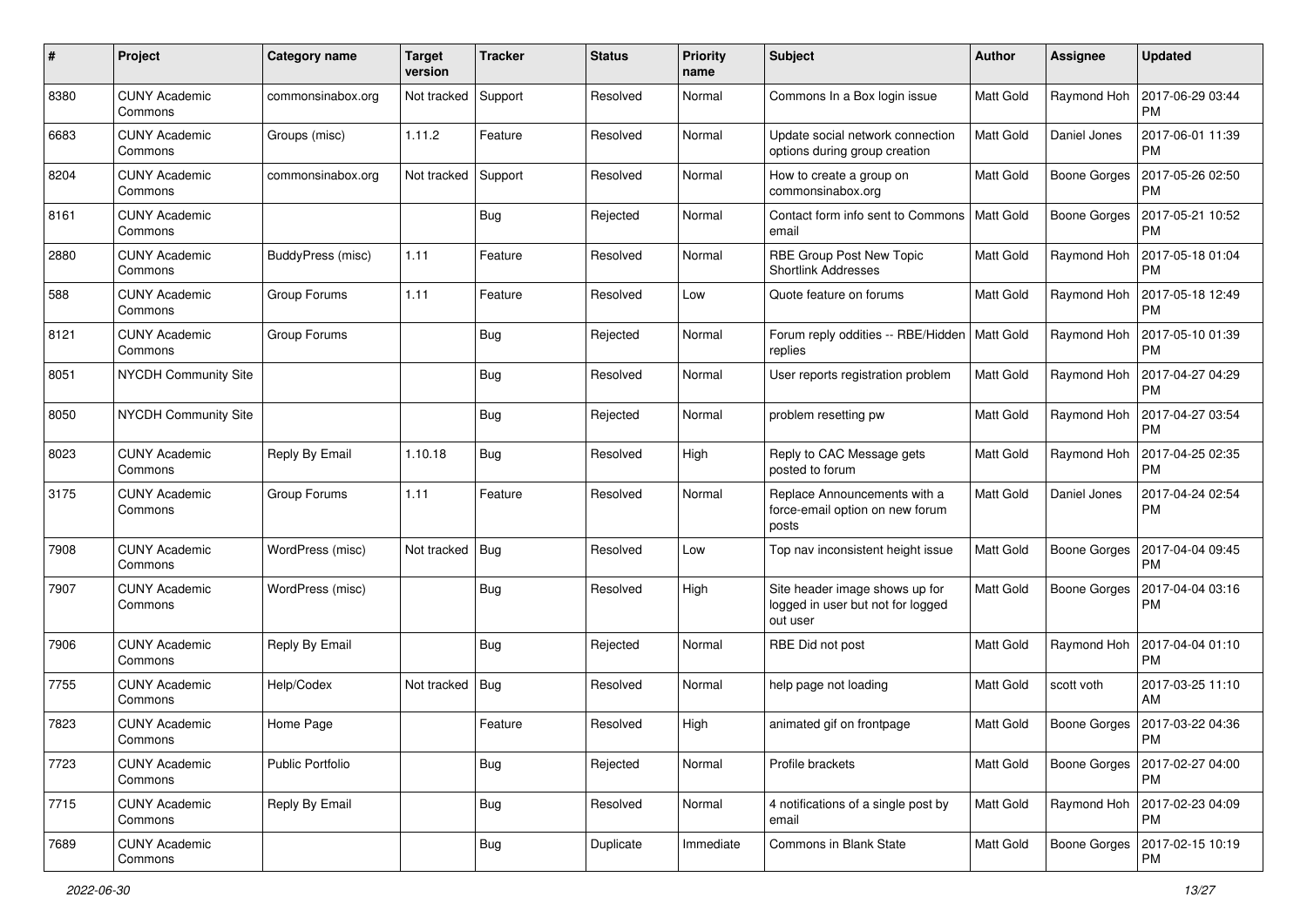| #    | Project                         | Category name              | <b>Target</b><br>version | <b>Tracker</b> | <b>Status</b> | <b>Priority</b><br>name | <b>Subject</b>                                                  | <b>Author</b> | Assignee            | <b>Updated</b>                |
|------|---------------------------------|----------------------------|--------------------------|----------------|---------------|-------------------------|-----------------------------------------------------------------|---------------|---------------------|-------------------------------|
| 7262 | <b>CUNY Academic</b><br>Commons | Home Page                  | 1.10.6                   | Feature        | Resolved      | Normal                  | replace "take a tour" widget on<br>CAC homepage                 | Matt Gold     | Boone Gorges        | 2016-12-28 03:34<br><b>PM</b> |
| 5316 | <b>CUNY Academic</b><br>Commons | User Experience            | Future<br>release        | Feature        | Assigned      | Normal                  | Prompt user email address updates   Matt Gold                   |               | <b>Stephen Real</b> | 2016-12-21 03:30<br><b>PM</b> |
| 7127 | <b>CUNY Academic</b><br>Commons | cuny.is                    |                          | Feature        | Resolved      | Normal                  | Remove cuny is form                                             | Matt Gold     | Matt Gold           | 2016-12-18 02:06<br><b>PM</b> |
| 4980 | <b>CUNY Academic</b><br>Commons | Home Page                  | Future<br>release        | Feature        | Assigned      | Normal                  | CAC Featured Content -- Adding<br>Randomization                 | Matt Gold     | Boone Gorges        | 2016-12-12 03:01<br><b>PM</b> |
| 769  | <b>CUNY Academic</b><br>Commons | Search                     |                          | Feature        | Duplicate     | Normal                  | <b>Test Out and Consider Installing</b><br>Sphinx Search Plugin | Matt Gold     | Dominic Giglio      | 2016-12-12 02:47<br><b>PM</b> |
| 1151 | <b>CUNY Academic</b><br>Commons | Wiki                       | Not tracked              | Feature        | Rejected      | High                    | Upgrade MediaWiki to latest                                     | Matt Gold     | Dominic Giglio      | 2016-12-12 10:46<br>AM        |
| 6995 | <b>CUNY Academic</b><br>Commons | Home Page                  | Not tracked              | Bug            | Assigned      | Normal                  | member filter on homepage not<br>working                        | Matt Gold     | Raymond Hoh         | 2016-12-11 09:46<br><b>PM</b> |
| 6992 | <b>CUNY Academic</b><br>Commons | Registration               | Not tracked              | Support        | Resolved      | High                    | User cannot activate account                                    | Matt Gold     | Boone Gorges        | 2016-12-08 11:13<br>AM        |
| 6686 | <b>CUNY Academic</b><br>Commons | Group Invitations          | 1.10.3                   | Bug            | Resolved      | Normal                  | Problems with auto-complete on<br>Send Invites tab              | Matt Gold     | Boone Gorges        | 2016-12-01 03:14<br><b>PM</b> |
| 6674 | <b>CUNY Academic</b><br>Commons | Reply By Email             | 1.10.3                   | Bug            | Resolved      | Normal                  | Member RBE responses to<br>document uploads                     | Matt Gold     | Raymond Hoh         | 2016-11-29 09:44<br><b>PM</b> |
| 6869 | <b>CUNY Academic</b><br>Commons | <b>Email Notifications</b> |                          | <b>Bug</b>     | Resolved      | Urgent                  | Report: Email notifications not<br>going out                    | Matt Gold     | Raymond Hoh         | 2016-11-29 09:44<br><b>PM</b> |
| 6872 | <b>CUNY Academic</b><br>Commons | Group Files                | Not tracked              | <b>Bug</b>     | Resolved      | Normal                  | Seeing a red PHP warning                                        | Matt Gold     | Boone Gorges        | 2016-11-29 02:39<br><b>PM</b> |
| 6695 | <b>CUNY Academic</b><br>Commons | <b>Group Announcments</b>  | 1.10.3                   | Bug            | Duplicate     | Normal                  | Member reply to announcement<br>goes to Commons address         | Matt Gold     | Raymond Hoh         | 2016-11-22 01:46<br>AM        |
| 6629 | <b>CUNY Academic</b><br>Commons | <b>Email Notifications</b> | 1.10.2                   | Bug            | Resolved      | Normal                  | email footer demphasizes RBE                                    | Matt Gold     | Raymond Hoh         | 2016-11-20 09:23<br>AM        |
| 6773 | <b>CUNY Academic</b><br>Commons | Registration               |                          | Support        | Resolved      | Normal                  | tracking non-CUNY sign-up codes                                 | Matt Gold     | Boone Gorges        | 2016-11-17 01:15<br>AM        |
| 6680 | <b>CUNY Academic</b><br>Commons | Groups (misc)              | 1.10.2                   | Feature        | Resolved      | Normal                  | Make "All email" default on group<br>creation                   | Matt Gold     | Boone Gorges        | 2016-11-11 04:20<br><b>PM</b> |
| 6143 | <b>CUNY Academic</b><br>Commons | Events                     | 1.10.1                   | Documentation  | Resolved      | Normal                  | Calendar Embed documentation                                    | Matt Gold     | scott voth          | 2016-11-11 11:02<br>AM        |
| 6671 | <b>CUNY Academic</b><br>Commons | Reply By Email             | Not tracked              | Bug            | Assigned      | Normal                  | 'Post too often" RBE error<br>message                           | Matt Gold     | Raymond Hoh         | 2016-11-11 09:55<br>AM        |
| 6623 | CUNY Academic<br>Commons        | <b>Email Notifications</b> | 1.10.1                   | <b>Bug</b>     | Resolved      | Normal                  | Add blank line in cross-posted<br>email notifications           | Matt Gold     | Daniel Jones        | 2016-11-08 01:07<br>PM        |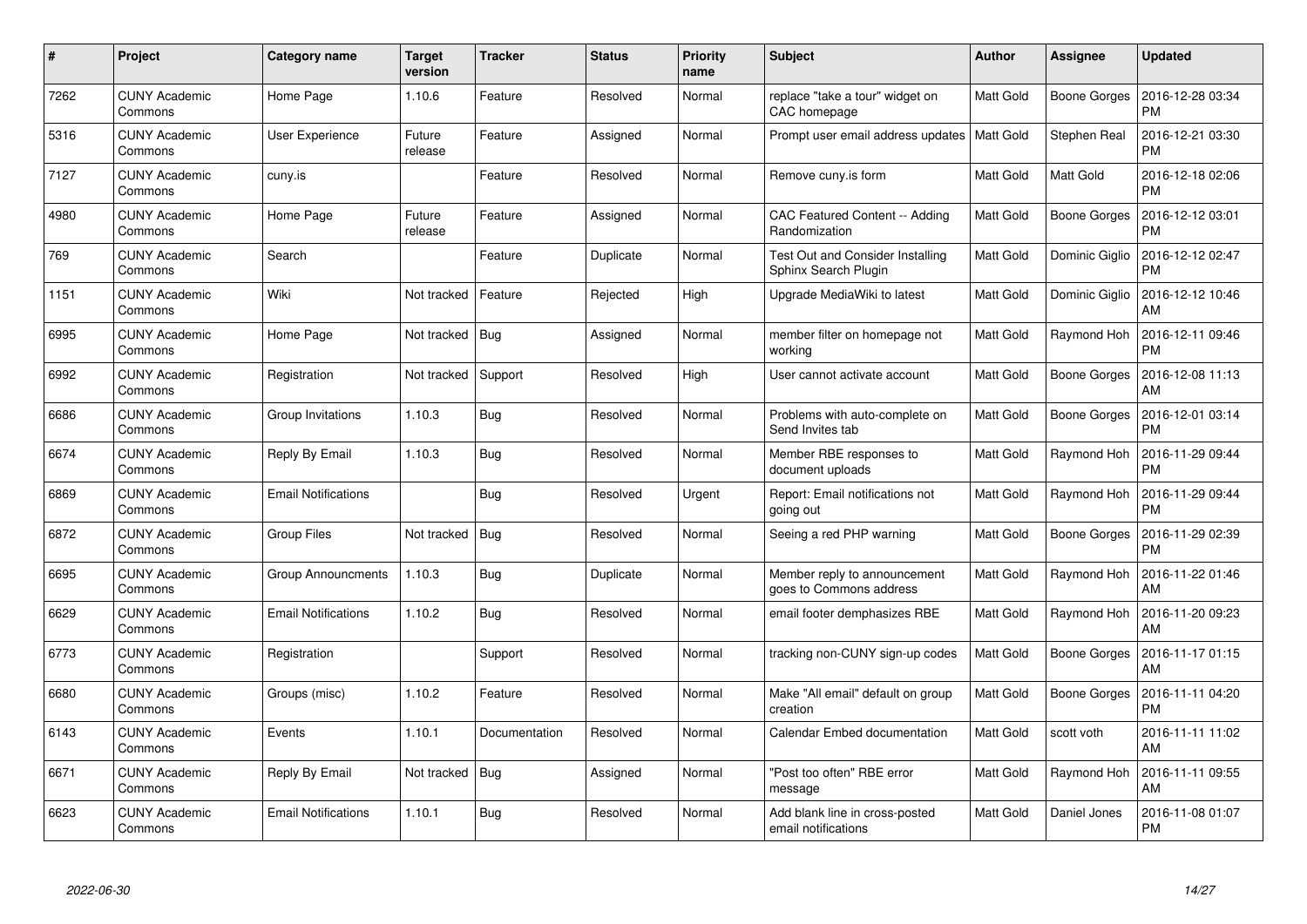| #    | Project                         | <b>Category name</b>    | Target<br>version | <b>Tracker</b> | <b>Status</b> | <b>Priority</b><br>name | <b>Subject</b>                                                                     | Author    | <b>Assignee</b>     | <b>Updated</b>                |
|------|---------------------------------|-------------------------|-------------------|----------------|---------------|-------------------------|------------------------------------------------------------------------------------|-----------|---------------------|-------------------------------|
| 6075 | <b>CUNY Academic</b><br>Commons | WordPress (misc)        | 1.9.32            | <b>Bug</b>     | Resolved      | Normal                  | Suppress useless warnings on<br>sub-blog dashboards                                | Matt Gold | Daniel Jones        | 2016-11-01 10:06<br><b>PM</b> |
| 2049 | <b>CUNY Academic</b><br>Commons | Group Forums            | 1.10              | Feature        | Resolved      | Normal                  | Rich-text forum posts                                                              | Matt Gold | Raymond Hoh         | 2016-11-01 11:21<br>AM        |
| 5342 | <b>CUNY Academic</b><br>Commons | Registration            | 1.10              | Feature        | Resolved      | Normal                  | Create auto-emails to people on<br>Unconfirmed list to nudge towards<br>completion | Matt Gold | <b>Boone Gorges</b> | 2016-10-31 01:48<br><b>PM</b> |
| 5717 | <b>CUNY Academic</b><br>Commons | Events                  | 1.10              | <b>Bug</b>     | Resolved      | Normal                  | Events not showing up on sitewide<br>events calendar                               | Matt Gold | Raymond Hoh         | 2016-10-27 11:49<br>AM        |
| 6404 | <b>CUNY Academic</b><br>Commons | Registration            | 1.9.32            | Feature        | Resolved      | Normal                  | Registration page text change                                                      | Matt Gold | Boone Gorges        | 2016-10-25 01:47<br><b>PM</b> |
| 6426 | <b>CUNY Academic</b><br>Commons | Spam/Spam<br>Prevention | Future<br>release | Feature        | Assigned      | Normal                  | Force captcha on all comments?                                                     | Matt Gold | <b>Tahir Butt</b>   | 2016-10-24 02:06<br><b>PM</b> |
| 615  | <b>CUNY Academic</b><br>Commons | BuddyPress (misc)       |                   | Feature        | Rejected      | Low                     | "Enter" should trigger autocomplete<br>event                                       | Matt Gold | <b>Boone Gorges</b> | 2016-10-24 11:49<br>AM        |
| 1215 | <b>CUNY Academic</b><br>Commons | <b>WordPress Themes</b> |                   | Feature        | Rejected      | Normal                  | <b>Consider Buying Viva Themes</b><br>Pack                                         | Matt Gold | Matt Gold           | 2016-10-24 11:41<br>AM        |
| 3090 | <b>CUNY Academic</b><br>Commons | Twitter page            | Future<br>release | Feature        | Assigned      | Normal                  | Prevent Retweets from showing up<br>on Commons twitter page                        | Matt Gold | <b>Tahir Butt</b>   | 2016-10-24 11:31<br>AM        |
| 506  | <b>CUNY Academic</b><br>Commons | BuddyPress (misc)       |                   | Feature        | Rejected      | Normal                  | Attachments for Group<br><b>Announcement Posts</b>                                 | Matt Gold | <b>Boone Gorges</b> | 2016-10-24 11:20<br>AM        |
| 6413 | <b>CUNY Academic</b><br>Commons | WordPress - Media       |                   | Bug            | Duplicate     | Normal                  | Images not showing up                                                              | Matt Gold | Boone Gorges        | 2016-10-24 10:16<br>AM        |
| 5221 | <b>CUNY Academic</b><br>Commons | Reply By Email          | 1.10              | <b>Bug</b>     | Resolved      | Normal                  | Alter Error messages for RBE                                                       | Matt Gold | Raymond Hoh         | 2016-10-24 02:11<br>AM        |
| 6365 | <b>CUNY Academic</b><br>Commons | BuddyPress (misc)       | Not tracked       | Feature        | Duplicate     | Normal                  | Create Undergraduate Student<br>status/role on the CAC                             | Matt Gold | <b>Boone Gorges</b> | 2016-10-20 11:38<br>AM        |
| 6350 | <b>CUNY Academic</b><br>Commons | Blogs (BuddyPress)      | 1.9.31            | Bug            | Resolved      | Normal                  | Editing blog posts results in activity<br>items                                    | Matt Gold | Boone Gorges        | 2016-10-18 09:24<br><b>PM</b> |
| 2695 | <b>CUNY Academic</b><br>Commons | WordPress (misc)        | 1.10              | Feature        | Resolved      | Normal                  | Create Private File Uploads for<br><b>Blogs</b>                                    | Matt Gold | Boone Gorges        | 2016-10-18 09:45<br>AM        |
| 6220 | <b>CUNY Academic</b><br>Commons | Support                 | Not tracked       | Documentation  | Resolved      | Normal                  | Add password protection info to<br>privacy page                                    | Matt Gold | scott voth          | 2016-10-16 11:36<br>AM        |
| 6298 | <b>CUNY Academic</b><br>Commons | User Experience         | Not tracked       | Design/UX      | Assigned      | Normal                  | Examine data from survey                                                           | Matt Gold | Margaret<br>Galvan  | 2016-10-14 12:16<br><b>PM</b> |
| 4082 | <b>CUNY Academic</b><br>Commons | Events                  | 1.10              | Feature        | Resolved      | Normal                  | Events Calendar: Expose sitewide<br>events listings                                | Matt Gold | Samantha<br>Raddatz | 2016-10-13 03:58<br><b>PM</b> |
| 2670 | <b>CUNY Academic</b><br>Commons | <b>Public Portfolio</b> |                   | Feature        | Duplicate     | Normal                  | Design review of our new profile<br>header                                         | Matt Gold | Matt Gold           | 2016-10-13 12:46<br><b>PM</b> |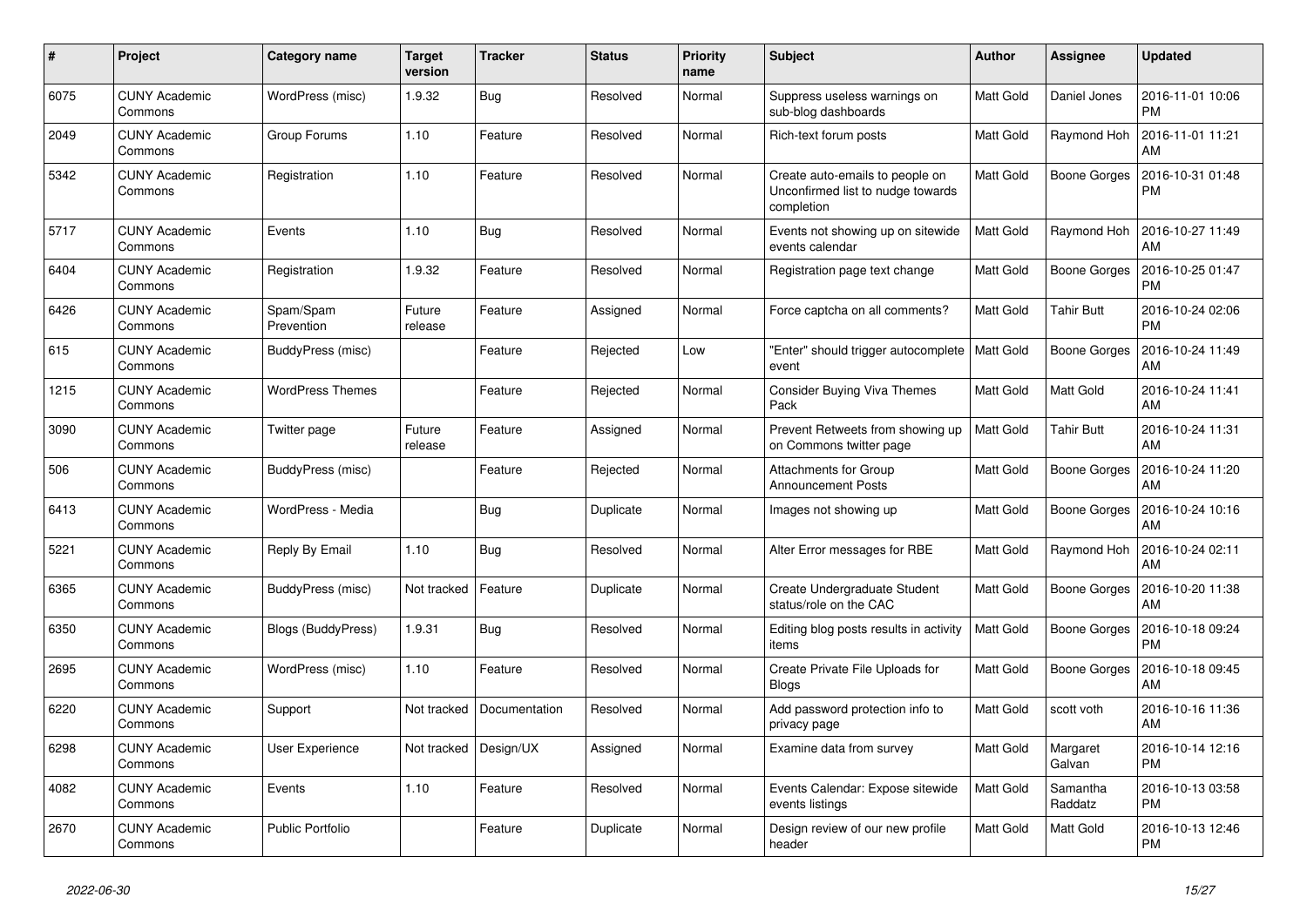| #    | Project                         | Category name            | <b>Target</b><br>version | <b>Tracker</b> | <b>Status</b>        | <b>Priority</b><br>name | <b>Subject</b>                                                                                           | Author    | Assignee            | <b>Updated</b>                |
|------|---------------------------------|--------------------------|--------------------------|----------------|----------------------|-------------------------|----------------------------------------------------------------------------------------------------------|-----------|---------------------|-------------------------------|
| 4903 | <b>CUNY Academic</b><br>Commons | Events                   | Future<br>release        | Design/UX      | Assigned             | Normal                  | Improving visual appearance of<br>event calendars                                                        | Matt Gold | Boone Gorges        | 2016-10-13 11:51<br>AM        |
| 5696 | <b>CUNY Academic</b><br>Commons | Events                   | Future<br>release        | Feature        | Assigned             | Normal                  | Events Calendar - display options /<br>calendar aggregation                                              | Matt Gold | <b>Boone Gorges</b> | 2016-10-13 11:44<br>AM        |
| 6115 | <b>CUNY Academic</b><br>Commons | Publicity                | Not tracked              | Feature        | Assigned             | Normal                  | create digital signage for GC                                                                            | Matt Gold | scott voth          | 2016-10-11 10:09<br><b>PM</b> |
| 6126 | <b>CUNY Academic</b><br>Commons | Wiki                     | Not tracked              | <b>Bug</b>     | Resolved             | Normal                  | <b>CUNY DHI Guide</b>                                                                                    | Matt Gold | Boone Gorges        | 2016-10-09 02:59<br><b>PM</b> |
| 6082 | <b>CUNY Academic</b><br>Commons | <b>WordPress Themes</b>  | 1.9.29                   | <b>Bug</b>     | Resolved             | Immediate               | Sites down                                                                                               | Matt Gold | Boone Gorges        | 2016-09-23 03:32<br><b>PM</b> |
| 5954 | <b>CUNY Academic</b><br>Commons |                          | Not tracked              | Feature        | Resolved             | Normal                  | replace video on homepage with<br>featured sites/groups                                                  | Matt Gold | Boone Gorges        | 2016-09-23 02:23<br><b>PM</b> |
| 6014 | <b>CUNY Academic</b><br>Commons | Publicity                | Future<br>release        | Publicity      | Reporter<br>Feedback | Normal                  | Google search listing                                                                                    | Matt Gold | Boone Gorges        | 2016-09-21 03:48<br><b>PM</b> |
| 5978 | <b>CUNY Academic</b><br>Commons | BuddyPress (misc)        | Not tracked              | Feature        | Resolved             | Normal                  | Add Undergraduate Student to<br>Checkable filters on People page                                         | Matt Gold | Boone Gorges        | 2016-09-04 09:48<br><b>PM</b> |
| 5977 | <b>CUNY Academic</b><br>Commons | Registration             | Not tracked              | Feature        | Resolved             | Normal                  | Add Undergraduate Student to list<br>of Profile choices upon registration                                | Matt Gold | <b>Boone Gorges</b> | 2016-09-04 09:47<br><b>PM</b> |
| 5955 | <b>CUNY Academic</b><br>Commons | Outreach                 | Future<br>release        | Feature        | Assigned             | Normal                  | Create auto-newsletter for<br>commons members                                                            | Matt Gold | Luke Waltzer        | 2016-08-30 10:34<br>AM        |
| 5925 | <b>CUNY Academic</b><br>Commons | <b>WordPress Plugins</b> | 1.9.26                   | Feature        | Resolved             | High                    | Add Github Embed plugin                                                                                  | Matt Gold | Boone Gorges        | 2016-08-24 12:56<br><b>PM</b> |
| 5890 | <b>CUNY Academic</b><br>Commons | <b>Commons Profile</b>   | 1.9.24                   | Bug            | Resolved             | Normal                  | Commons user profile erroneously<br>indicates a group for a member                                       | Matt Gold | Boone Gorges        | 2016-08-11 11:53<br><b>PM</b> |
| 5881 | <b>CUNY Academic</b><br>Commons | Groups (misc)            | 1.9.24                   | Bug            | Resolved             | Normal                  | shown "Request membership"<br>button when admin/creator of group                                         | Matt Gold | Boone Gorges        | 2016-08-11 10:56<br><b>PM</b> |
| 5879 | <b>CUNY Academic</b><br>Commons | Group Forums             | 1.10                     | Feature        | Resolved             | Normal                  | Enable Group Forums By Default                                                                           | Matt Gold | Boone Gorges        | 2016-08-11 10:40<br><b>PM</b> |
| 5880 | <b>CUNY Academic</b><br>Commons | Groups (misc)            | 1.10                     | <b>Bug</b>     | Resolved             | Normal                  | Option to send invites to group<br>shown in group creation process<br>even when no invitees are selected | Matt Gold | Paige Dupont        | 2016-08-11 11:55<br>AM        |
| 5878 | <b>CUNY Academic</b><br>Commons | Group Blogs              | 1.10                     | Bug            | Resolved             | Normal                  | Group Blog creation improvements                                                                         | Matt Gold | <b>Boone Gorges</b> | 2016-08-10 09:36<br><b>PM</b> |
| 5823 | <b>CUNY Academic</b><br>Commons | Domain Mapping           | 1.9.22                   | Support        | Resolved             | Normal                  | <b>Redirect CFR sites</b>                                                                                | Matt Gold | Boone Gorges        | 2016-08-01 11:58<br><b>PM</b> |
| 5840 | <b>NYCDH Community Site</b>     |                          |                          | Bug            | Resolved             | Normal                  | request membership in private<br>group issue                                                             | Matt Gold | Raymond Hoh         | 2016-07-26 06:58<br>AM        |
| 5767 | <b>CUNY Academic</b><br>Commons | WordPress (misc)         | 1.9.20                   | Feature        | Resolved             | Normal                  | Migrate the social paper cbox site<br>into the Commons                                                   | Matt Gold | <b>Boone Gorges</b> | 2016-07-21 03:52<br><b>PM</b> |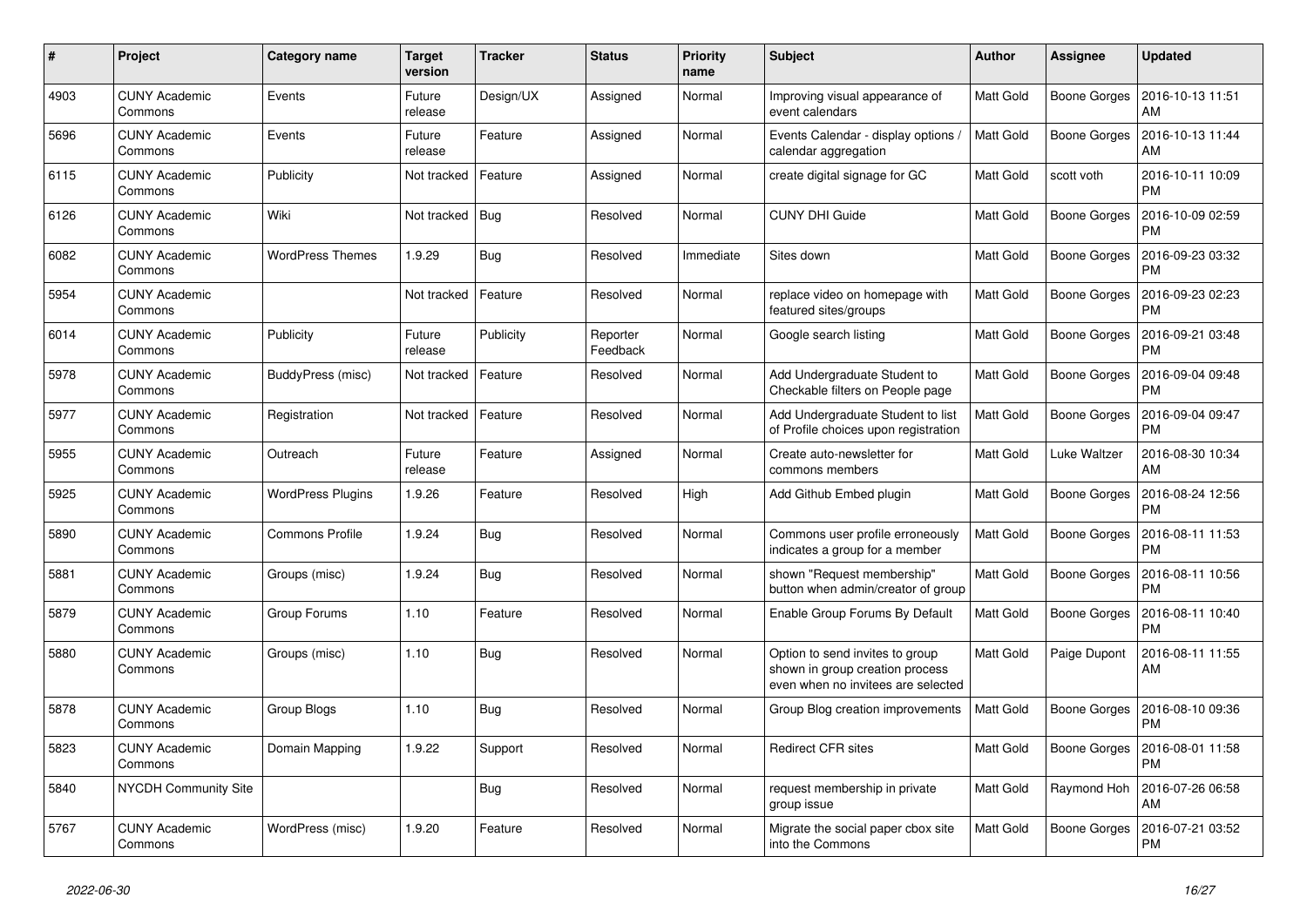| #    | Project                         | <b>Category name</b>      | <b>Target</b><br>version | <b>Tracker</b> | <b>Status</b> | <b>Priority</b><br>name | <b>Subject</b>                                                                | <b>Author</b> | <b>Assignee</b>     | <b>Updated</b>                |
|------|---------------------------------|---------------------------|--------------------------|----------------|---------------|-------------------------|-------------------------------------------------------------------------------|---------------|---------------------|-------------------------------|
| 5519 | NYCDH Community Site            |                           |                          | Feature        | Resolved      | Normal                  | Add all NYCDH members to the<br>Announcements Group                           | Matt Gold     | Raymond Hoh         | 2016-07-20 07:30<br><b>PM</b> |
| 5742 | <b>NYCDH Community Site</b>     |                           |                          | <b>Bug</b>     | Resolved      | Normal                  | images in slideshow not working                                               | Matt Gold     | Raymond Hoh         | 2016-07-20 07:24<br><b>PM</b> |
| 5738 | <b>CUNY Academic</b><br>Commons | Group Forums              |                          | <b>Bug</b>     | Rejected      | Normal                  | Forum post list formatting didn't<br>come through                             | Matt Gold     | Boone Gorges        | 2016-07-02 01:09<br><b>PM</b> |
| 5736 | <b>CUNY Academic</b><br>Commons | WordPress (misc)          | Not tracked              | Support        | Resolved      | Normal                  | Create GCDI dev site                                                          | Matt Gold     | Boone Gorges        | 2016-06-27 04:23<br><b>PM</b> |
| 5516 | <b>CUNY Academic</b><br>Commons | Social Paper              | 1.9.19                   | Bug            | Rejected      | Normal                  | Adding a link to Social Paper jumps<br>position to top of page                | Matt Gold     | Boone Gorges        | 2016-06-21 09:54<br><b>PM</b> |
| 5693 | <b>CUNY Academic</b><br>Commons | Social Paper              | Not tracked              | Publicity      | Resolved      | Normal                  | Social Paper Stats for grant report                                           | Matt Gold     | Boone Gorges        | 2016-06-14 09:21<br><b>PM</b> |
| 5691 | <b>CUNY Academic</b><br>Commons | <b>Blogs (BuddyPress)</b> | Future<br>release        | Bug            | Assigned      | High                    | Differing numbers on Sites display                                            | Matt Gold     | Raymond Hoh         | 2016-06-13 01:37<br><b>PM</b> |
| 5631 | <b>CUNY Academic</b><br>Commons | <b>WordPress Plugins</b>  | 1.9.17                   | Feature        | Resolved      | Normal                  | WP Super Edit Plugin                                                          | Matt Gold     | Boone Gorges        | 2016-06-01 11:57<br><b>PM</b> |
| 335  | <b>CUNY Academic</b><br>Commons | Wiki                      |                          | Bug            | Rejected      | Normal                  | Link attribute on images is stripped<br>when MW pages are edited              | Matt Gold     | Boone Gorges        | 2016-05-31 12:17<br><b>PM</b> |
| 5513 | <b>CUNY Academic</b><br>Commons | Reply By Email            | 1.9.17                   | <b>Bug</b>     | Resolved      | Low                     | Header issues on a RBE post                                                   | Matt Gold     | Raymond Hoh         | 2016-05-31 11:44<br>AM        |
| 5606 | <b>CUNY Academic</b><br>Commons | Group Forums              | Not tracked              | Feature        | Resolved      | Normal                  | Allow .txt files as forum post<br>attachments                                 | Matt Gold     | Boone Gorges        | 2016-05-24 07:37<br>AM        |
| 5556 | <b>CUNY Academic</b><br>Commons | WordPress (misc)          | 1.9.16                   | Bug            | Resolved      | Normal                  | Blog comment leads to<br>unauthorized post warning                            | Matt Gold     | <b>Boone Gorges</b> | 2016-05-21 11:12<br><b>PM</b> |
| 5512 | <b>CUNY Academic</b><br>Commons | <b>WordPress Plugins</b>  | 1.9.15                   | Feature        | Resolved      | Normal                  | Update premium plugin -- Google<br><b>Drive</b>                               | Matt Gold     | Boone Gorges        | 2016-05-11 11:12<br><b>PM</b> |
| 5411 | <b>CUNY Academic</b><br>Commons | <b>WordPress Themes</b>   | 1.10                     | Feature        | Resolved      | Normal                  | Child theme for the MALS program                                              | Matt Gold     | Daniel Jones        | 2016-05-09 08:51<br><b>PM</b> |
| 5520 | NYCDH Community Site            |                           |                          | Feature        | Resolved      | Normal                  | Auto-Add Newly Registered<br>Members to the Announcements<br>Group            | Matt Gold     | Raymond Hoh         | 2016-05-03 07:25<br>PM        |
| 5504 | <b>CUNY Academic</b><br>Commons | <b>WordPress Plugins</b>  |                          | Support        | Resolved      | Normal                  | Embedding CartoDB maps                                                        | Matt Gold     | Boone Gorges        | 2016-04-30 10:49<br>AM        |
| 5486 | <b>CUNY Academic</b><br>Commons | <b>BuddyPress Docs</b>    | 1.9.15                   | Bug            | Resolved      | Low                     | Doc history not showing up                                                    | Matt Gold     | Boone Gorges        | 2016-04-24 11:50<br>AM        |
| 5440 | <b>CUNY Academic</b><br>Commons |                           |                          | <b>Bug</b>     | Rejected      | Normal                  | New account notification email<br>question                                    | Matt Gold     | Raymond Hoh         | 2016-04-21 12:12<br>AM        |
| 5447 | <b>NYCDH Community Site</b>     |                           |                          | <b>Bug</b>     | Resolved      | Normal                  | Forum post notification doesn't note   Matt Gold<br>presence of an attachment |               | Raymond Hoh         | 2016-04-15 12:19<br><b>PM</b> |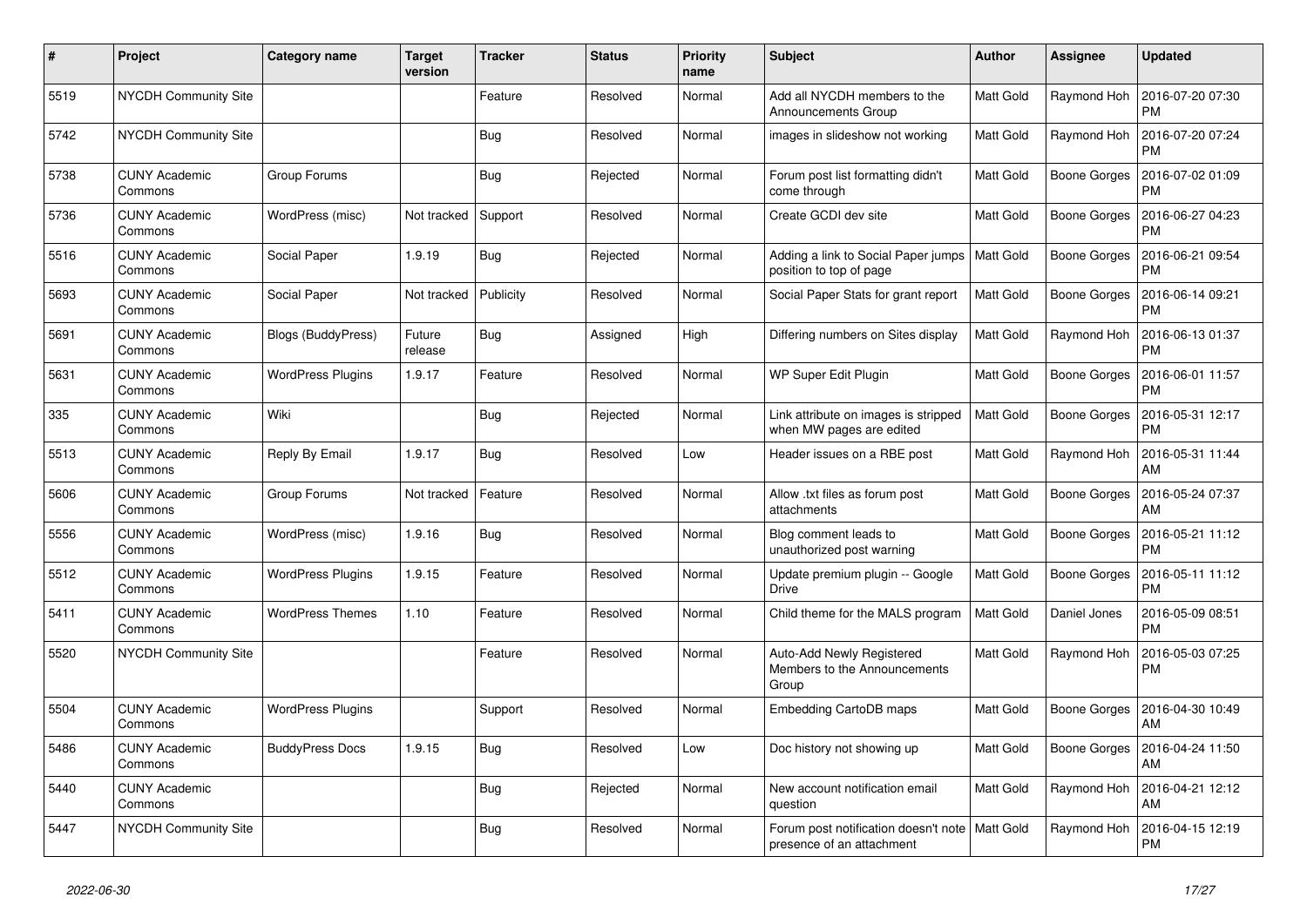| $\pmb{\#}$ | Project                         | <b>Category name</b>       | <b>Target</b><br>version | <b>Tracker</b> | <b>Status</b> | <b>Priority</b><br>name | Subject                                                                                      | Author           | Assignee            | <b>Updated</b>                |
|------------|---------------------------------|----------------------------|--------------------------|----------------|---------------|-------------------------|----------------------------------------------------------------------------------------------|------------------|---------------------|-------------------------------|
| 3657       | <b>CUNY Academic</b><br>Commons | WordPress (misc)           | Not tracked              | Feature        | <b>New</b>    | Normal                  | Create alert for GC email<br>addresses                                                       | Matt Gold        | Matt Gold           | 2016-04-14 11:29<br><b>PM</b> |
| 5445       | <b>NYCDH Community Site</b>     |                            |                          | <b>Bug</b>     | Resolved      | Normal                  | Private group question                                                                       | Matt Gold        | Raymond Hoh         | 2016-04-13 01:58<br><b>PM</b> |
| 5442       | <b>CUNY Academic</b><br>Commons | cuny.is                    | 1.9.14                   | Bug            | Resolved      | Normal                  | Shortlink creation problem                                                                   | Matt Gold        | <b>Boone Gorges</b> | 2016-04-12 11:03<br><b>PM</b> |
| 5222       | <b>CUNY Academic</b><br>Commons | <b>Email Notifications</b> | Not tracked              | Feature        | Resolved      | Normal                  | Change email address in the footer<br>of email notifications                                 | <b>Matt Gold</b> | Matt Gold           | 2016-04-08 11:49<br>AM        |
| 5415       | <b>CUNY Academic</b><br>Commons | Reply By Email             | 1.9.13                   | Bug            | Resolved      | Normal                  | Received a "Your RBE Message<br>could not be posted" error even<br>though the message posted | Matt Gold        | Raymond Hoh         | 2016-04-07 03:41<br><b>PM</b> |
| 5097       | <b>CUNY Academic</b><br>Commons | Registration               | Not tracked              | Support        | Resolved      | Normal                  | Bulk account creation                                                                        | Matt Gold        | Boone Gorges        | 2016-04-07 11:14<br>AM        |
| 4405       | <b>CUNY Academic</b><br>Commons | <b>Public Portfolio</b>    | 1.9.12                   | Bug            | Resolved      | Normal                  | New portfolio text not saving                                                                | Matt Gold        | Boone Gorges        | 2016-04-04 02:12<br>PM        |
| 4676       | <b>CUNY Academic</b><br>Commons | Events                     | 1.9.12                   | Feature        | Resolved      | Normal                  | Offer silent option (no email<br>notification) for events calendar in<br>groups              | Matt Gold        | Daniel Jones        | 2016-03-28 03:57<br><b>PM</b> |
| 3497       | <b>CUNY Academic</b><br>Commons | Publicity                  | Not tracked              | Bug            | Resolved      | Normal                  | News blog post & hero slide on free   Matt Gold<br>software contributions                    |                  | scott voth          | 2016-03-09 06:48<br><b>PM</b> |
| 3370       | <b>CUNY Academic</b><br>Commons | <b>WordPress Plugins</b>   | Not tracked              | Outreach       | Resolved      | Normal                  | Package Registration Plugin for<br><b>WP Repo Release</b>                                    | Matt Gold        | Raymond Hoh         | 2016-03-08 11:57<br>AM        |
| 1382       | <b>CUNY Academic</b><br>Commons | WordPress (misc)           | Not tracked              | Outreach       | Resolved      | Normal                  | <b>Add Recent Commons</b><br>Presentations to "Campus<br>Outreach" Tab on News Blog          | Matt Gold        | scott voth          | 2016-03-04 08:48<br>AM        |
| 3369       | <b>CUNY Academic</b><br>Commons | Reply By Email             | Not tracked              | Outreach       | Hold          | Normal                  | Release reply by email to WP<br>plugin directory                                             | Matt Gold        | Raymond Hoh         | 2016-03-01 12:46<br><b>PM</b> |
| 5220       | <b>CUNY Academic</b><br>Commons | Reply By Email             | 1.9.9                    | Bug            | Resolved      | Normal                  | Post by Email error                                                                          | Matt Gold        | Raymond Hoh         | 2016-03-01 12:30<br><b>PM</b> |
| 5274       | <b>CUNY Academic</b><br>Commons |                            |                          | <b>Bug</b>     | Resolved      | Normal                  | RBE - received erroneous<br>notification of reply not being<br>posted                        | Matt Gold        |                     | 2016-02-29 03:46<br><b>PM</b> |
| 4986       | <b>CUNY Academic</b><br>Commons | ZenDesk                    | Not tracked              | Support        | Assigned      | Normal                  | Prepare documentation for<br>Zendesk re web widget                                           | Matt Gold        | Samantha<br>Raddatz | 2016-02-25 03:09<br><b>PM</b> |
| 861        | <b>CUNY Academic</b><br>Commons | WordPress (misc)           | Not tracked              | Feature        | Rejected      | Normal                  | Embed Wikipedia Page in About<br>Page                                                        | Matt Gold        | Matt Gold           | 2016-02-23 06:00<br>PM        |
| 636        | <b>CUNY Academic</b><br>Commons | WordPress (misc)           | Not tracked Support      |                | Assigned      | Normal                  | Create Lynda.com-like Table of<br>Contents for Prospective Tutorial<br>Screencasts           | Matt Gold        | scott voth          | 2016-02-23 03:12<br><b>PM</b> |
| 4070       | <b>CUNY Academic</b><br>Commons | Analytics                  | Not tracked Support      |                | Assigned      | Normal                  | Request for JITP site analytics                                                              | Matt Gold        | Seth Persons        | 2016-02-23 03:09<br><b>PM</b> |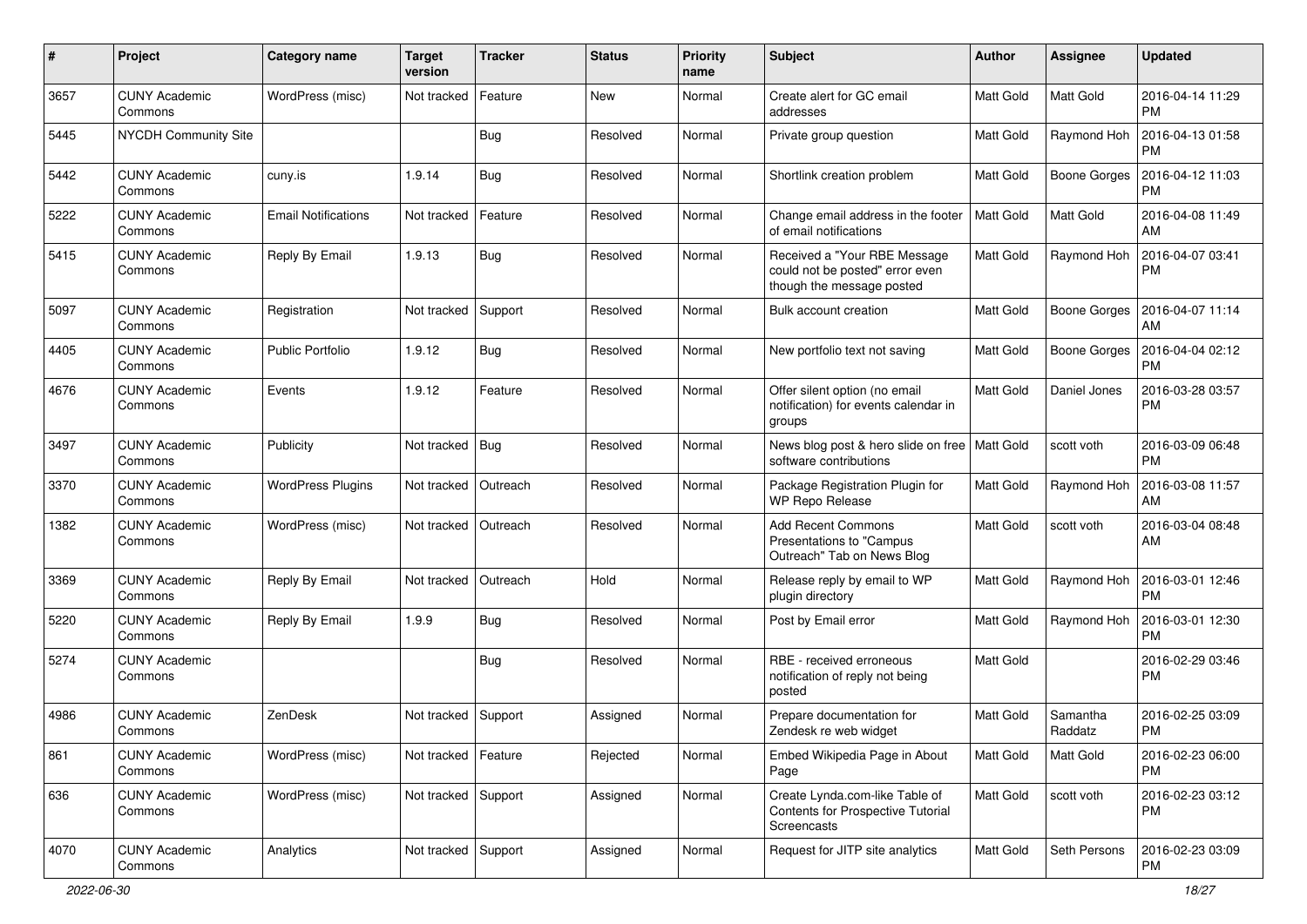| #    | Project                         | Category name              | <b>Target</b><br>version | <b>Tracker</b> | <b>Status</b> | <b>Priority</b><br>name | <b>Subject</b>                                                                      | Author           | <b>Assignee</b>     | <b>Updated</b>                |
|------|---------------------------------|----------------------------|--------------------------|----------------|---------------|-------------------------|-------------------------------------------------------------------------------------|------------------|---------------------|-------------------------------|
| 5237 | <b>CUNY Academic</b><br>Commons | <b>Email Invitations</b>   | 1.9.8                    | Feature        | Resolved      | Normal                  | Remove restrictions on undergrad<br>student email domains                           | Matt Gold        | Boone Gorges        | 2016-02-19 03:16<br><b>PM</b> |
| 5231 | <b>CUNY Academic</b><br>Commons | Registration               | 1.9.8                    | Feature        | Resolved      | Normal                  | Create role that allows community<br>facilitators to access the<br>Unconfirmed tool | Matt Gold        | <b>Boone Gorges</b> | 2016-02-19 01:31<br>AM        |
| 2580 | <b>CUNY Academic</b><br>Commons | Events                     |                          | Feature        | Rejected      | Low                     | Time.ly - possible calendar plugin                                                  | <b>Matt Gold</b> | Chris Stein         | 2016-02-15 11:19<br><b>PM</b> |
| 5127 | <b>CUNY Academic</b><br>Commons | <b>Email Notifications</b> | 1.9.7                    | Bug            | Resolved      | Normal                  | Forum posts to multiple groups --<br>no notice in attachment                        | Matt Gold        | Daniel Jones        | 2016-02-07 10:08<br><b>PM</b> |
| 3153 | <b>CUNY Academic</b><br>Commons | Documentation              | Not tracked              | Documentation  | Resolved      | Normal                  | Update Sliders Page on Codex                                                        | Matt Gold        | scott voth          | 2016-02-07 10:05<br><b>PM</b> |
| 4180 | <b>CUNY Academic</b><br>Commons | WordPress (misc)           | Not tracked              | Bug            | Resolved      | High                    | Cache issues: site deletion process                                                 | Matt Gold        | <b>Boone Gorges</b> | 2016-02-07 10:05<br><b>PM</b> |
| 5179 | <b>CUNY Academic</b><br>Commons | Homepage Slides            | 1.9.6                    | Bug            | Resolved      | High                    | homepage slider image broken                                                        | Matt Gold        | Raymond Hoh         | 2016-02-01 11:26<br><b>PM</b> |
| 3706 | <b>CUNY Academic</b><br>Commons | commonsinabox.org          | Not tracked              | Feature        | Resolved      | Normal                  | CBOX nav bar                                                                        | Matt Gold        | scott voth          | 2016-01-26 05:26<br><b>PM</b> |
| 4979 | <b>CUNY Academic</b><br>Commons | Group Forums               | Not tracked              | Bug            | Resolved      | Normal                  | File size limit exceeded?                                                           | Matt Gold        | Matt Gold           | 2016-01-26 05:16<br><b>PM</b> |
| 383  | <b>CUNY Academic</b><br>Commons | Documentation              | Not tracked              | Feature        | Rejected      | Normal                  | Purchase WP101 Videos                                                               | Matt Gold        | <b>Matt Gold</b>    | 2016-01-26 05:12<br><b>PM</b> |
| 176  | <b>CUNY Academic</b><br>Commons | Documentation              | Not tracked              | Feature        | Rejected      | Normal                  | Consider adding submenu to Help<br>section                                          | Matt Gold        | <b>Matt Gold</b>    | 2016-01-26 05:12<br><b>PM</b> |
| 3547 | <b>CUNY Academic</b><br>Commons | <b>Email Notifications</b> | Not tracked              | Bug            | Resolved      | Urgent                  | Email notifications not working                                                     | Matt Gold        | Matt Gold           | 2016-01-26 05:11<br><b>PM</b> |
| 3489 | <b>CUNY Academic</b><br>Commons | commonsinabox.org          | Not tracked              | Feature        | Resolved      | Normal                  | Tighten security on CBOX demo<br>site registration                                  | Matt Gold        | Boone Gorges        | 2016-01-26 04:32<br><b>PM</b> |
| 3518 | <b>CUNY Academic</b><br>Commons | WordPress (misc)           | Not tracked              | Support        | Rejected      | Normal                  | Moderated comment spam                                                              | Matt Gold        | Boone Gorges        | 2016-01-26 03:26<br><b>PM</b> |
| 3437 | <b>CUNY Academic</b><br>Commons | Registration               | Not tracked              | Support        | Resolved      | Normal                  | Unconfirmed question                                                                | Matt Gold        | Boone Gorges        | 2016-01-26 12:07<br><b>PM</b> |
| 3410 | <b>CUNY Academic</b><br>Commons | cuny.is                    | Not tracked              | Publicity      | Resolved      | Normal                  | DH Praxis cuny is request                                                           | Matt Gold        | Boone Gorges        | 2016-01-26 12:03<br>РM        |
| 3243 | CUNY Academic<br>Commons        | <b>Email Notifications</b> | Not tracked              | Support        | Rejected      | Normal                  | LAGCC email system stripping<br>links from email message                            | Matt Gold        | Micki Kaufman       | 2016-01-26 11:55<br>AM        |
| 3127 | <b>CUNY Academic</b><br>Commons | <b>WordPress Plugins</b>   | Not tracked              | Documentation  | Resolved      | Normal                  | Document our Google Form embed   Matt Gold                                          |                  | scott voth          | 2016-01-26 11:27<br>AM        |
| 2150 | <b>CUNY Academic</b><br>Commons | WordPress (misc)           | Not tracked              | Support        | Rejected      | Normal                  | Issue getting new member onto the<br>Commons                                        | Matt Gold        | <b>Matt Gold</b>    | 2016-01-26 11:03<br>AM        |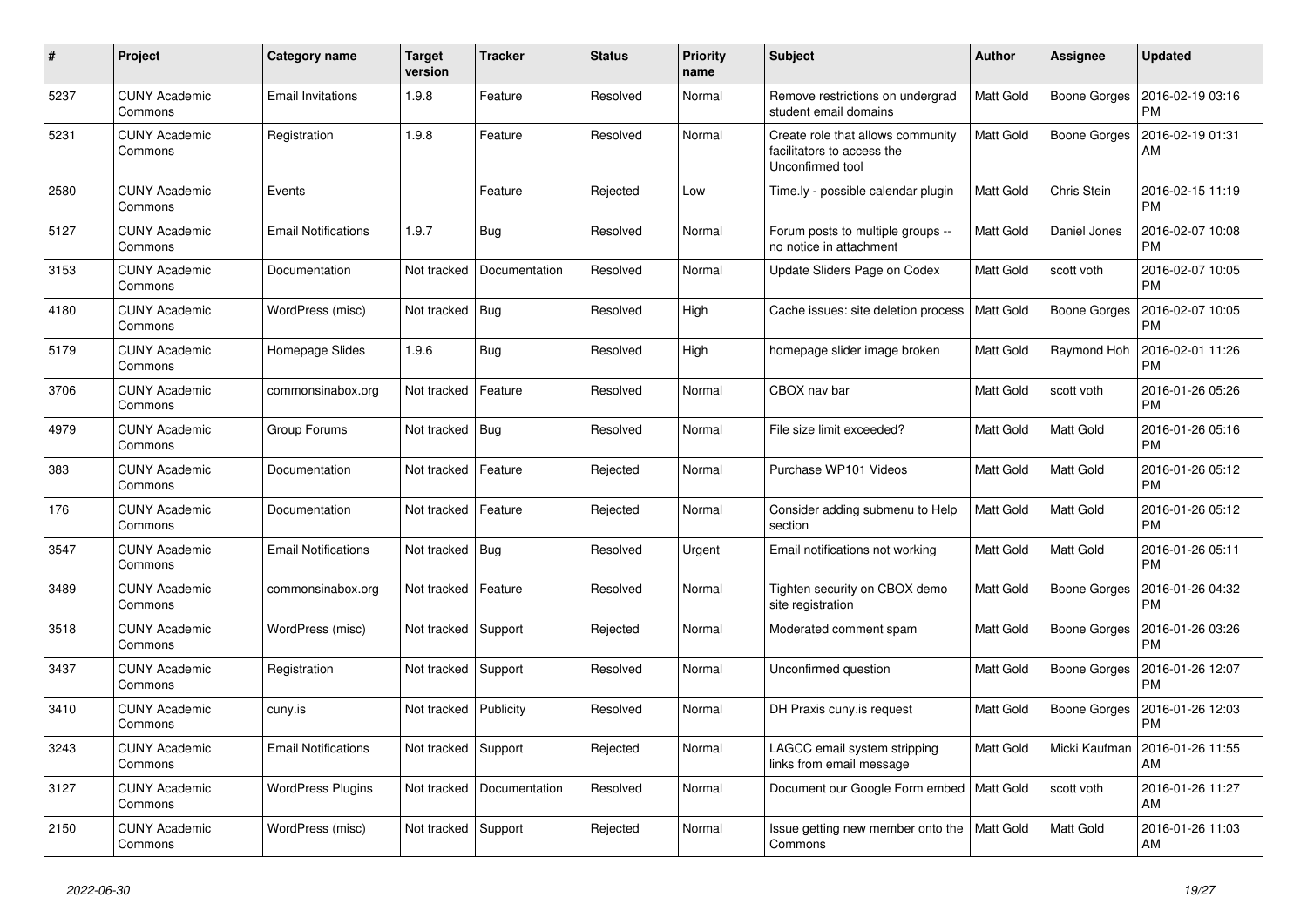| #    | Project                         | Category name            | <b>Target</b><br>version | <b>Tracker</b> | <b>Status</b> | <b>Priority</b><br>name | <b>Subject</b>                                                     | <b>Author</b>    | Assignee            | <b>Updated</b>                |
|------|---------------------------------|--------------------------|--------------------------|----------------|---------------|-------------------------|--------------------------------------------------------------------|------------------|---------------------|-------------------------------|
| 1260 | <b>CUNY Academic</b><br>Commons | WordPress (misc)         | Not tracked              | Outreach       | Resolved      | Normal                  | Send email blast                                                   | <b>Matt Gold</b> | Michael Smith       | 2016-01-26 11:01<br>AM        |
| 637  | <b>CUNY Academic</b><br>Commons | WordPress (misc)         | Not tracked              | Outreach       | Resolved      | Normal                  | Create Table of Contents for<br>Hour-Long Commons presentation     | Matt Gold        | Michael Smith       | 2016-01-26 10:55<br>AM        |
| 598  | <b>CUNY Academic</b><br>Commons | Wiki                     | Not tracked              | Feature        | Rejected      | Normal                  | Get wiki redesign info to CIC                                      | Matt Gold        | Matt Gold           | 2016-01-26 10:54<br>AM        |
| 654  | <b>CUNY Academic</b><br>Commons | BuddyPress (misc)        | Not tracked              | Feature        | Rejected      | Normal                  | User Interface Issues                                              | Matt Gold        | Chris Stein         | 2016-01-26 10:53<br>AM        |
| 329  | <b>CUNY Academic</b><br>Commons |                          | Not tracked              | Support        | Resolved      | Normal                  | 10 Things to Do After You Sign Up                                  | Matt Gold        | <b>Brian Foote</b>  | 2016-01-26 10:51<br>AM        |
| 122  | <b>CUNY Academic</b><br>Commons | Upgrades                 | Not tracked              | Feature        | Rejected      | Normal                  | Create Single Sign on for<br><b>UserVoice</b>                      | Matt Gold        | <b>Zach Davis</b>   | 2016-01-26 10:50<br>AM        |
| 2355 | <b>CUNY Academic</b><br>Commons | commonsinabox.org        | Not tracked              | Feature        | Resolved      | Normal                  | Set up cbox.org                                                    | Matt Gold        | <b>Boone Gorges</b> | 2016-01-26 12:34<br>AM        |
| 2271 | <b>CUNY Academic</b><br>Commons | commonsinabox.org        | Not tracked              | Feature        | Resolved      | Normal                  | CBOX forum posts include "notify<br>by email" checkbox             | Matt Gold        | Boone Gorges        | 2016-01-26 12:33<br>AM        |
| 2106 | <b>CUNY Academic</b><br>Commons | BuddyPress (misc)        | Not tracked              | Support        | Resolved      | Normal                  | Blog posts part of group activity<br>feed                          | Matt Gold        | Boone Gorges        | 2016-01-26 12:30<br>AM        |
| 2084 | <b>CUNY Academic</b><br>Commons | WordPress (misc)         | Not tracked              | Support        | Rejected      | Normal                  | User reports redirect error                                        | Matt Gold        | Boone Gorges        | 2016-01-26 12:27<br>AM        |
| 1177 | <b>CUNY Academic</b><br>Commons | WordPress (misc)         | Not tracked              | Support        | Rejected      | Normal                  | Member claims that a previously<br>created account has disappeared | Matt Gold        | <b>Boone Gorges</b> | 2016-01-26 12:23<br>AM        |
| 1103 | <b>CUNY Academic</b><br>Commons | WordPress (misc)         | Not tracked              | Support        | Resolved      | Normal                  | Slideshare Embeds?                                                 | Matt Gold        | Boone Gorges        | 2016-01-26 12:21<br>AM        |
| 1095 | <b>CUNY Academic</b><br>Commons | <b>WordPress Plugins</b> | Not tracked              | Feature        | Rejected      | Normal                  | Install ComicPress Theme and<br>Plugin                             | Matt Gold        | Boone Gorges        | 2016-01-26 12:19<br>AM        |
| 812  | <b>CUNY Academic</b><br>Commons | <b>WordPress Plugins</b> | Not tracked              | Feature        | Resolved      | Normal                  | Wiki Inc on the Main Commons<br>blog                               | Matt Gold        | <b>Boone Gorges</b> | 2016-01-26 12:19<br>AM        |
| 708  | <b>CUNY Academic</b><br>Commons | WordPress (misc)         | Not tracked              | Support        | Rejected      | Normal                  | Question about Backup                                              | Matt Gold        | <b>Boone Gorges</b> | 2016-01-26 12:17<br>AM        |
| 157  | <b>CUNY Academic</b><br>Commons | BuddyPress (misc)        | Not tracked              | Feature        | Rejected      | Normal                  | Conduct a review of BuddyPress<br>plugins                          | Matt Gold        | Boone Gorges        | 2016-01-26 12:16<br>AM        |
| 402  | <b>CUNY Academic</b><br>Commons | BuddyPress (misc)        | Not tracked              | Support        | Resolved      | Normal                  | Name Change Request                                                | Matt Gold        | Boone Gorges        | 2016-01-26 12:15<br>AM        |
| 2059 | <b>CUNY Academic</b><br>Commons | Domain Mapping           | 1.9.6                    | Bug            | Resolved      | Low                     | Domain Mapping Issue                                               | Matt Gold        | <b>Boone Gorges</b> | 2016-01-25 11:54<br><b>PM</b> |
| 5128 | CUNY Academic<br>Commons        | Group Forums             | 1.9.5                    | <b>Bug</b>     | Resolved      | Normal                  | Botched forum display of posting to<br>multiple groups info        | Matt Gold        | Daniel Jones        | 2016-01-19 03:13<br>PM        |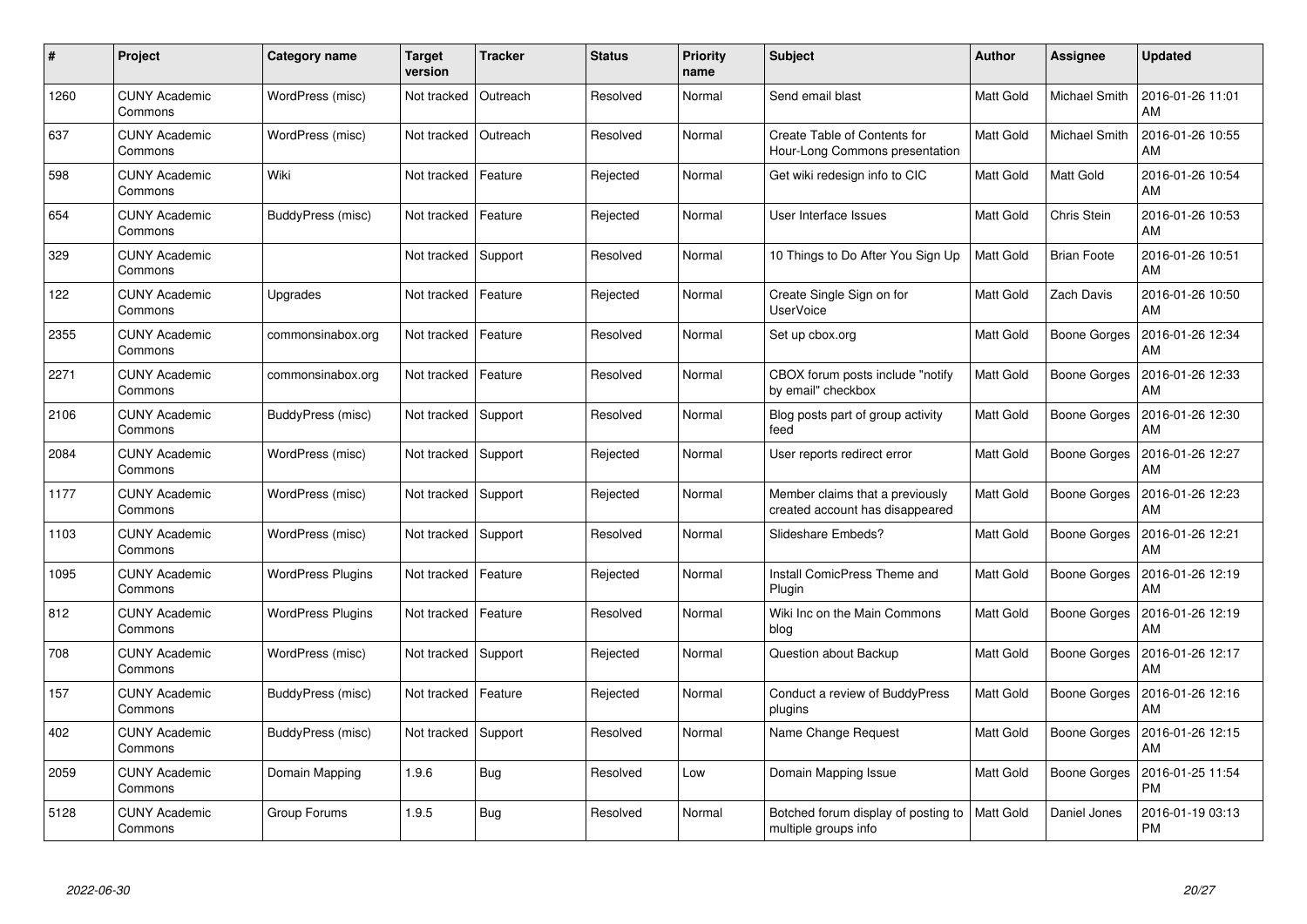| $\pmb{\#}$ | Project                         | Category name          | <b>Target</b><br>version | <b>Tracker</b> | <b>Status</b> | <b>Priority</b><br>name | <b>Subject</b>                                                                                | Author    | Assignee            | <b>Updated</b>                |
|------------|---------------------------------|------------------------|--------------------------|----------------|---------------|-------------------------|-----------------------------------------------------------------------------------------------|-----------|---------------------|-------------------------------|
| 5131       | <b>CUNY Academic</b><br>Commons | Commons In A Box       |                          | Outreach       | Resolved      | Normal                  | Add digital archaeology commons<br>to CBOX showcase                                           | Matt Gold | scott voth          | 2016-01-16 03:27<br><b>PM</b> |
| 4648       | <b>CUNY Academic</b><br>Commons | Wiki                   | 1.10                     | Feature        | Duplicate     | Normal                  | Create plan for deprecating the wiki   Matt Gold                                              |           | Stephen Real        | 2016-01-06 12:35<br><b>PM</b> |
| 5055       | <b>NYCDH Community Site</b>     |                        |                          | Bug            | Resolved      | Normal                  | Up file size limit on forum<br>attachments                                                    | Matt Gold |                     | 2015-12-21 01:30<br><b>PM</b> |
| 5014       | <b>CUNY Academic</b><br>Commons | Social Paper           | 1.9.1                    | <b>Bug</b>     | Resolved      | Normal                  | Slow loading of new SP papers                                                                 | Matt Gold | Boone Gorges        | 2015-12-14 10:08<br>AM        |
| 5022       | <b>CUNY Academic</b><br>Commons | Wiki                   | 1.9.1                    | Bug            | Resolved      | High                    | Main nav bar different on wiki page                                                           | Matt Gold | Boone Gorges        | 2015-12-11 09:31<br><b>PM</b> |
| 5017       | <b>CUNY Academic</b><br>Commons | Social Paper           | 1.9.1                    | Bug            | Resolved      | Normal                  | Paper Hub styling issue                                                                       | Matt Gold | Boone Gorges        | 2015-12-11 03:36<br><b>PM</b> |
| 4080       | <b>CUNY Academic</b><br>Commons | Events                 | 1.9                      | Bug            | Resolved      | Normal                  | Events Calendar: Allow sites to<br>embed calendars from groups<br>(perhaps via BP group blog) | Matt Gold | Raymond Hoh         | 2015-12-03 06:24<br><b>PM</b> |
| 4939       | <b>CUNY Academic</b><br>Commons | Social Paper           | 1.9                      | Design/UX      | Resolved      | Normal                  | Embiggen the Create New Paper<br>button on the Social Paper Hub                               | Matt Gold | Samantha<br>Raddatz | 2015-11-30 08:51<br>AM        |
| 4636       | <b>CUNY Academic</b><br>Commons | Group Forums           | 1.8.18                   | Bug            | Resolved      | Normal                  | Silent edit option for editing forum<br>posts                                                 | Matt Gold | Raymond Hoh         | 2015-11-29 04:20<br><b>PM</b> |
| 4923       | <b>CUNY Academic</b><br>Commons | WordPress (misc)       | Not tracked              | Support        | Resolved      | Normal                  | Comment posting censoring                                                                     | Matt Gold | Boone Gorges        | 2015-11-20 10:37<br><b>PM</b> |
| 4244       | <b>CUNY Academic</b><br>Commons | User Experience        | 1.9                      | Design/UX      | Resolved      | Normal                  | Posting to multiple groups                                                                    | Matt Gold | Daniel Jones        | 2015-11-12 05:20<br><b>PM</b> |
| 291        | <b>CUNY Academic</b><br>Commons | BuddyPress (misc)      | Future<br>release        | Feature        | Rejected      | Normal                  | Add Chat/IM functionality                                                                     | Matt Gold | Boone Gorges        | 2015-11-12 01:36<br>AM        |
| 120        | <b>CUNY Academic</b><br>Commons | BuddyPress (misc)      | 1.4                      | Feature        | Resolved      | Normal                  | <b>Consider Adding Privacy Options</b><br>Plugin for Profiles                                 | Matt Gold | Boone Gorges        | 2015-11-12 01:02<br>AM        |
| 260        | <b>CUNY Academic</b><br>Commons | <b>Group Files</b>     | Future<br>release        | Feature        | Rejected      | Normal                  | Possible synergy between Group<br>Docs plugin and Forum<br>Attachments?                       | Matt Gold |                     | 2015-11-12 01:00<br>AM        |
| 1187       | <b>CUNY Academic</b><br>Commons | <b>BuddyPress Docs</b> | Future<br>release        | Feature        | Rejected      | Normal                  | <b>Personal Docs</b>                                                                          | Matt Gold | Boone Gorges        | 2015-11-12 12:58<br>AM        |
| 1334       | <b>CUNY Academic</b><br>Commons | Analytics              | Future<br>release        | Feature        | Abandoned     | Normal                  | Create Tool To Count Email<br><b>Notifications</b>                                            | Matt Gold | Matt Gold           | 2015-11-12 12:56<br>AM        |
| 4602       | <b>CUNY Academic</b><br>Commons | Group Forums           | Future<br>release        | <b>Bug</b>     | Duplicate     | Normal                  | 'Home" button in forum search<br>leads to CAC homepage rather<br>than group homepage          | Matt Gold | Raymond Hoh         | 2015-11-09 06:43<br>PM        |
| 1105       | <b>CUNY Academic</b><br>Commons | WordPress (misc)       | Future<br>release        | Feature        | Assigned      | Normal                  | Rephrase Blog Privacy Options                                                                 | Matt Gold | Samantha<br>Raddatz | 2015-11-09 06:19<br><b>PM</b> |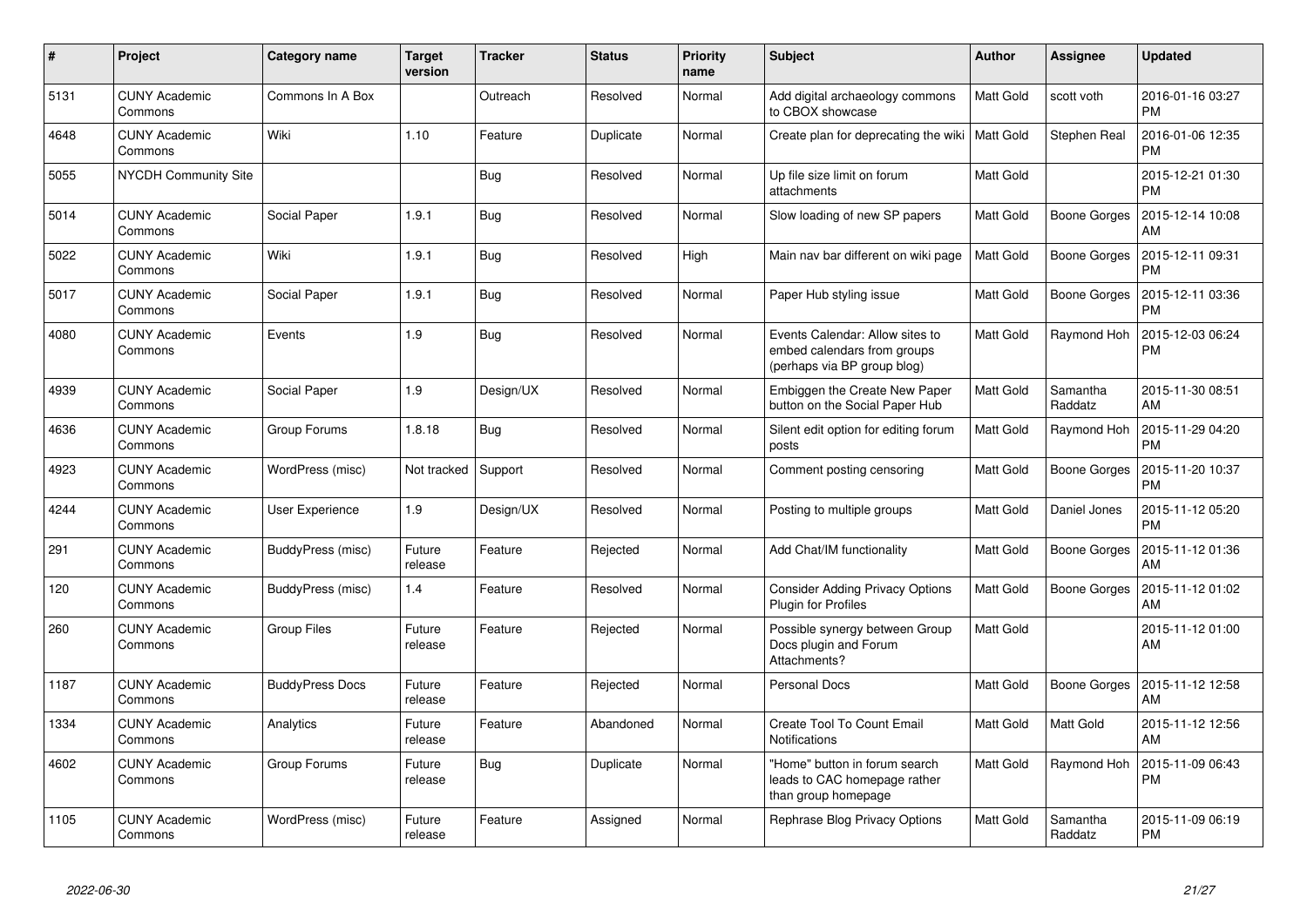| #    | Project                         | Category name              | Target<br>version | <b>Tracker</b> | <b>Status</b>        | <b>Priority</b><br>name | <b>Subject</b>                                                                | <b>Author</b> | Assignee            | <b>Updated</b>                |
|------|---------------------------------|----------------------------|-------------------|----------------|----------------------|-------------------------|-------------------------------------------------------------------------------|---------------|---------------------|-------------------------------|
| 554  | <b>CUNY Academic</b><br>Commons | BuddyPress (misc)          | Future<br>release | Feature        | Assigned             | Normal                  | Add Trackback notifications to<br>site-wide activity feed                     | Matt Gold     | Boone Gorges        | 2015-11-09 06:19<br><b>PM</b> |
| 365  | <b>CUNY Academic</b><br>Commons | WordPress (misc)           | Future<br>release | Feature        | Assigned             | Normal                  | <b>Create Mouseover Tooltips</b><br>throughout Site                           | Matt Gold     | Chris Stein         | 2015-11-09 06:18<br><b>PM</b> |
| 497  | <b>CUNY Academic</b><br>Commons | <b>WordPress Plugins</b>   | Future<br>release | Feature        | Assigned             | Normal                  | Drag and Drop Ordering on Gallery<br>Post Plugin                              | Matt Gold     | Ron Rennick         | 2015-11-09 06:18<br><b>PM</b> |
| 287  | <b>CUNY Academic</b><br>Commons | WordPress (misc)           | Future<br>release | Feature        | Assigned             | Normal                  | Create troubleshooting tool for<br>account sign-up                            | Matt Gold     | <b>Boone Gorges</b> | 2015-11-09 06:17<br><b>PM</b> |
| 2523 | <b>CUNY Academic</b><br>Commons | <b>BuddyPress Docs</b>     | Future<br>release | Feature        | Assigned             | Normal                  | Allow Users to Upload Images to<br><b>BP</b> Docs                             | Matt Gold     | Boone Gorges        | 2015-11-09 06:14<br><b>PM</b> |
| 2013 | <b>CUNY Academic</b><br>Commons | <b>Public Portfolio</b>    | Future<br>release | Feature        | Assigned             | Low                     | Have Profile Privacy Options show<br>up only for filled-in fields             | Matt Gold     | <b>Boone Gorges</b> | 2015-11-09 06:09<br><b>PM</b> |
| 333  | <b>CUNY Academic</b><br>Commons | <b>Email Notifications</b> | Future<br>release | Feature        | Assigned             | Low                     | Delay Forum Notification Email<br>Delivery Until After Editing Period<br>Ends | Matt Gold     | Raymond Hoh         | 2015-11-09 06:01<br><b>PM</b> |
| 1456 | <b>CUNY Academic</b><br>Commons | Group Invitations          | Future<br>release | Feature        | Reporter<br>Feedback | Low                     | Invite to Group Button from Profile<br>Field                                  | Matt Gold     | Samantha<br>Raddatz | 2015-11-09 05:59<br><b>PM</b> |
| 1192 | <b>CUNY Academic</b><br>Commons | <b>Group Files</b>         | Future<br>release | Feature        | Assigned             | Low                     | When posting group files, allow<br>users to add a category without<br>saving  | Matt Gold     | Raymond Hoh         | 2015-11-09 05:53<br><b>PM</b> |
| 1228 | <b>CUNY Academic</b><br>Commons | Groups (misc)              |                   | Feature        | Rejected             | Normal                  | Listserv-Like Group Email<br>Announcements for Non-Members                    | Matt Gold     | Boone Gorges        | 2015-11-09 05:53<br><b>PM</b> |
| 1191 | <b>CUNY Academic</b><br>Commons | BuddyPress (misc)          |                   | Feature        | Rejected             | Normal                  | Integrate Zotero Libraries into<br>Individual and Group Profiles              | Matt Gold     | Boone Gorges        | 2015-11-09 05:46<br><b>PM</b> |
| 653  | <b>CUNY Academic</b><br>Commons | Group Blogs                | Future<br>release | Feature        | Assigned             | Normal                  | Redesign Integration of Groups<br>and Blogs                                   | Matt Gold     | Samantha<br>Raddatz | 2015-11-09 05:40<br><b>PM</b> |
| 310  | <b>CUNY Academic</b><br>Commons | BuddyPress (misc)          | Future<br>release | Feature        | Assigned             | Low                     | <b>Friend Request Email</b>                                                   | Matt Gold     | Samantha<br>Raddatz | 2015-11-09 05:08<br><b>PM</b> |
| 253  | <b>CUNY Academic</b><br>Commons | Groups (misc)              | Future<br>release | Feature        | Duplicate            | Low                     | Group Keywords, Taxonomies, and<br><b>Suggestion Systems</b>                  | Matt Gold     | <b>Boone Gorges</b> | 2015-11-09 05:04<br><b>PM</b> |
| 1981 | <b>CUNY Academic</b><br>Commons | WordPress (misc)           |                   | Feature        | Rejected             | Normal                  | Create a WordPress-based<br>alternative to UserVoice                          | Matt Gold     | Boone Gorges        | 2015-11-09 02:50<br><b>PM</b> |
| 4402 | <b>CUNY Academic</b><br>Commons | <b>Public Portfolio</b>    | 1.9               | Bug            | Resolved             | Normal                  | Github link needs full URL rather<br>than ID                                  | Matt Gold     | Daniel Jones        | 2015-11-09 02:21<br><b>PM</b> |
| 3517 | <b>CUNY Academic</b><br>Commons | My Commons                 | Future<br>release | Feature        | Assigned             | Normal                  | Mute/Unmute My Commons<br>updates                                             | Matt Gold     | Raymond Hoh         | 2015-11-09 01:19<br><b>PM</b> |
| 2707 | <b>CUNY Academic</b><br>Commons | Group Invitations          | 1.9               | Feature        | Resolved             | Normal                  | Revise Group Invitation<br><b>Explanatory Text</b>                            | Matt Gold     | Boone Gorges        | 2015-11-09 01:00<br><b>PM</b> |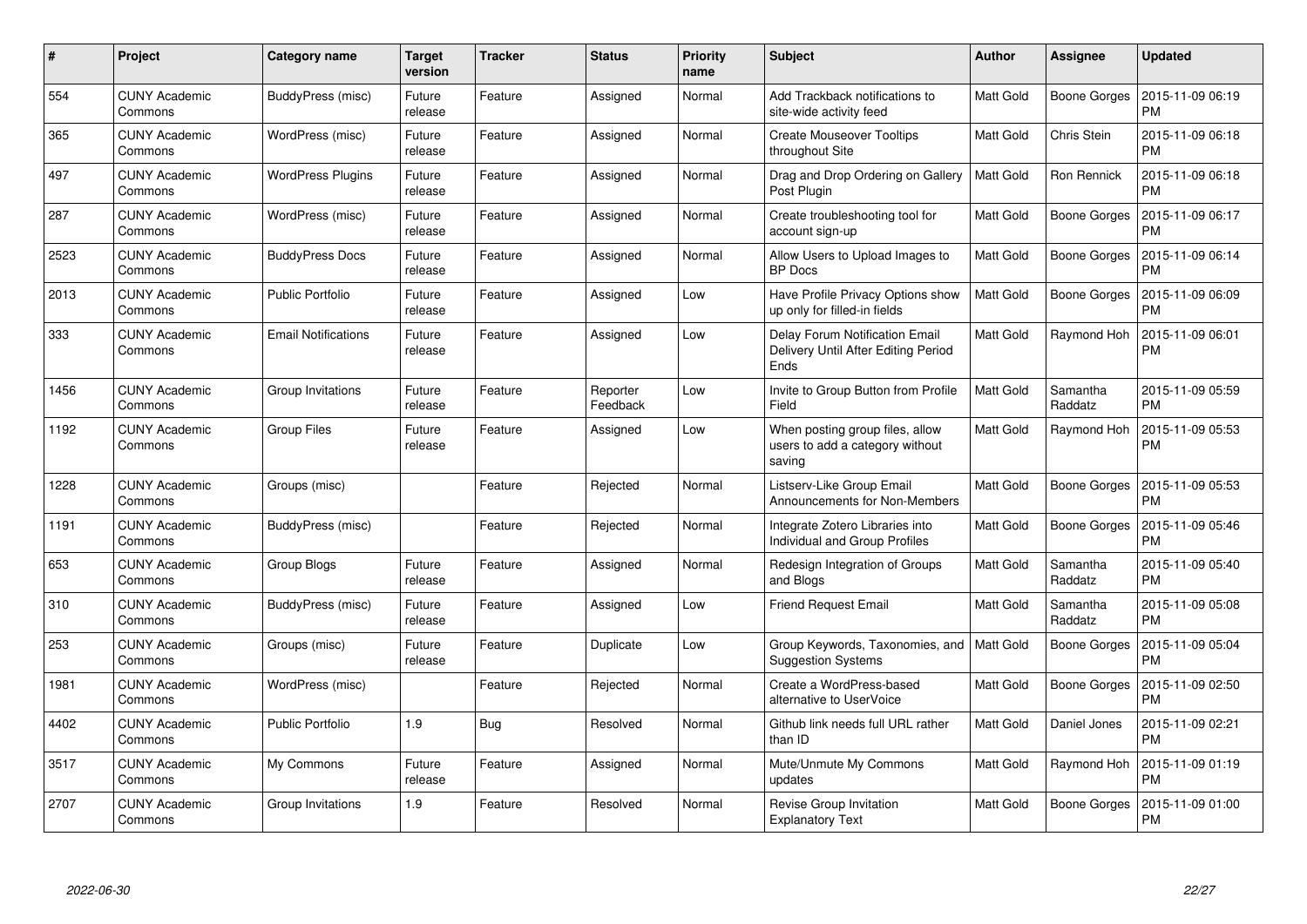| #    | Project                         | Category name              | <b>Target</b><br>version | <b>Tracker</b> | <b>Status</b> | <b>Priority</b><br>name | <b>Subject</b>                                                                         | <b>Author</b>    | Assignee            | <b>Updated</b>                |
|------|---------------------------------|----------------------------|--------------------------|----------------|---------------|-------------------------|----------------------------------------------------------------------------------------|------------------|---------------------|-------------------------------|
| 4081 | <b>CUNY Academic</b><br>Commons | Events                     | 1.9                      | <b>Bug</b>     | Duplicate     | Normal                  | Events Calendar: Allow restriction<br>of event creation ability to admins<br>on groups | Matt Gold        | Samantha<br>Raddatz | 2015-11-09 12:37<br><b>PM</b> |
| 4816 | <b>CUNY Academic</b><br>Commons | Group Invitations          | 1.8.15                   | <b>Bug</b>     | Resolved      | High                    | Group invite email notifications not<br>received                                       | Matt Gold        | Boone Gorges        | 2015-10-26 11:56<br>AM        |
| 4802 | <b>CUNY Academic</b><br>Commons | Events                     | Not tracked              | Feature        | Resolved      | Normal                  | Calendar Display                                                                       | Matt Gold        | Boone Gorges        | 2015-10-25 01:38<br><b>PM</b> |
| 4803 | <b>CUNY Academic</b><br>Commons | <b>WordPress Plugins</b>   | 1.8.14                   | Feature        | Resolved      | Normal                  | Update Slider Revolution Plugin                                                        | Matt Gold        | Boone Gorges        | 2015-10-22 03:26<br>AM        |
| 4798 | <b>CUNY Academic</b><br>Commons | DiRT Integration           | Not tracked              | Bug            | Resolved      | Normal                  | DiRT plugin seems to have<br>disappeared                                               | Matt Gold        | Boone Gorges        | 2015-10-20 10:05<br><b>PM</b> |
| 4765 | <b>CUNY Academic</b><br>Commons | Group Forums               | 1.8.13                   | Bug            | Resolved      | Normal                  | Forum preview not showing HTML<br>tags                                                 | Matt Gold        | Boone Gorges        | 2015-10-11 10:30<br><b>PM</b> |
| 4760 | <b>CUNY Academic</b><br>Commons | <b>Email Notifications</b> | Not tracked              | Bug            | Rejected      | Normal                  | email notification contains broken<br>image                                            | Matt Gold        | Boone Gorges        | 2015-10-11 10:24<br><b>PM</b> |
| 4722 | <b>CUNY Academic</b><br>Commons | <b>BuddyPress Docs</b>     | Not tracked              | Bug            | Rejected      | Normal                  | Doc listing overflow issue                                                             | Matt Gold        | Boone Gorges        | 2015-10-11 10:09<br><b>PM</b> |
| 4763 | <b>NYCDH Community Site</b>     |                            |                          | <b>Bug</b>     | Resolved      | Normal                  | Embedded HTML link doesn't<br>appear in email notification                             | Matt Gold        | Raymond Hoh         | 2015-10-10 10:11<br>AM        |
| 4736 | <b>NYCDH Community Site</b>     |                            |                          | Bug            | Resolved      | Normal                  | NYCDH email notifications don't list<br>attachments                                    | l Matt Gold      | Raymond Hoh         | 2015-10-08 09:35<br><b>PM</b> |
| 4661 | <b>CUNY Academic</b><br>Commons | User Experience            | Future<br>release        | Bug            | Assigned      | Normal                  | <b>Simplify Events text</b>                                                            | Matt Gold        | Samantha<br>Raddatz | 2015-10-02 09:06<br><b>PM</b> |
| 4078 | <b>CUNY Academic</b><br>Commons | Events                     | 1.8.12                   | Feature        | Resolved      | Normal                  | Add iCal link to Event Calendar<br>notification emails                                 | Matt Gold        | Raymond Hoh         | 2015-09-25 09:39<br><b>PM</b> |
| 3788 | <b>CUNY Academic</b><br>Commons | cuny.is                    | 1.8.11                   | <b>Bug</b>     | Resolved      | Normal                  | CUNY.is default links?                                                                 | <b>Matt Gold</b> | Boone Gorges        | 2015-09-25 12:53<br>AM        |
| 4662 | <b>CUNY Academic</b><br>Commons | Events                     |                          | Bug            | Resolved      | Normal                  | Events ICS download not working                                                        | Matt Gold        | Raymond Hoh         | 2015-09-23 05:37<br><b>PM</b> |
| 4663 | <b>CUNY Academic</b><br>Commons | Events                     |                          | Feature        | Duplicate     | Normal                  | Add ICS download link to events<br>email notification                                  | <b>Matt Gold</b> | Boone Gorges        | 2015-09-22 08:10<br><b>PM</b> |
| 4660 | <b>CUNY Academic</b><br>Commons | Events                     | Not tracked              | <b>Bug</b>     | Resolved      | High                    | Creating new event leads to<br>whitescreen                                             | Matt Gold        | <b>Boone Gorges</b> | 2015-09-22 05:56<br><b>PM</b> |
| 4641 | <b>CUNY Academic</b><br>Commons |                            | Not tracked              | Bug            | Resolved      | Normal                  | Reply by email going to the wrong<br>address                                           | <b>Matt Gold</b> | Boone Gorges        | 2015-09-21 04:05<br><b>PM</b> |
| 4639 | <b>CUNY Academic</b><br>Commons | Home Page                  | Not tracked              | <b>Bug</b>     | Resolved      | Urgent                  | Front page slider stopped working                                                      | Matt Gold        | Boone Gorges        | 2015-09-21 03:44<br><b>PM</b> |
| 4640 | <b>CUNY Academic</b><br>Commons |                            |                          | <b>Bug</b>     | Resolved      | Normal                  | Group forum problem                                                                    | Matt Gold        | Boone Gorges        | 2015-09-21 03:44<br><b>PM</b> |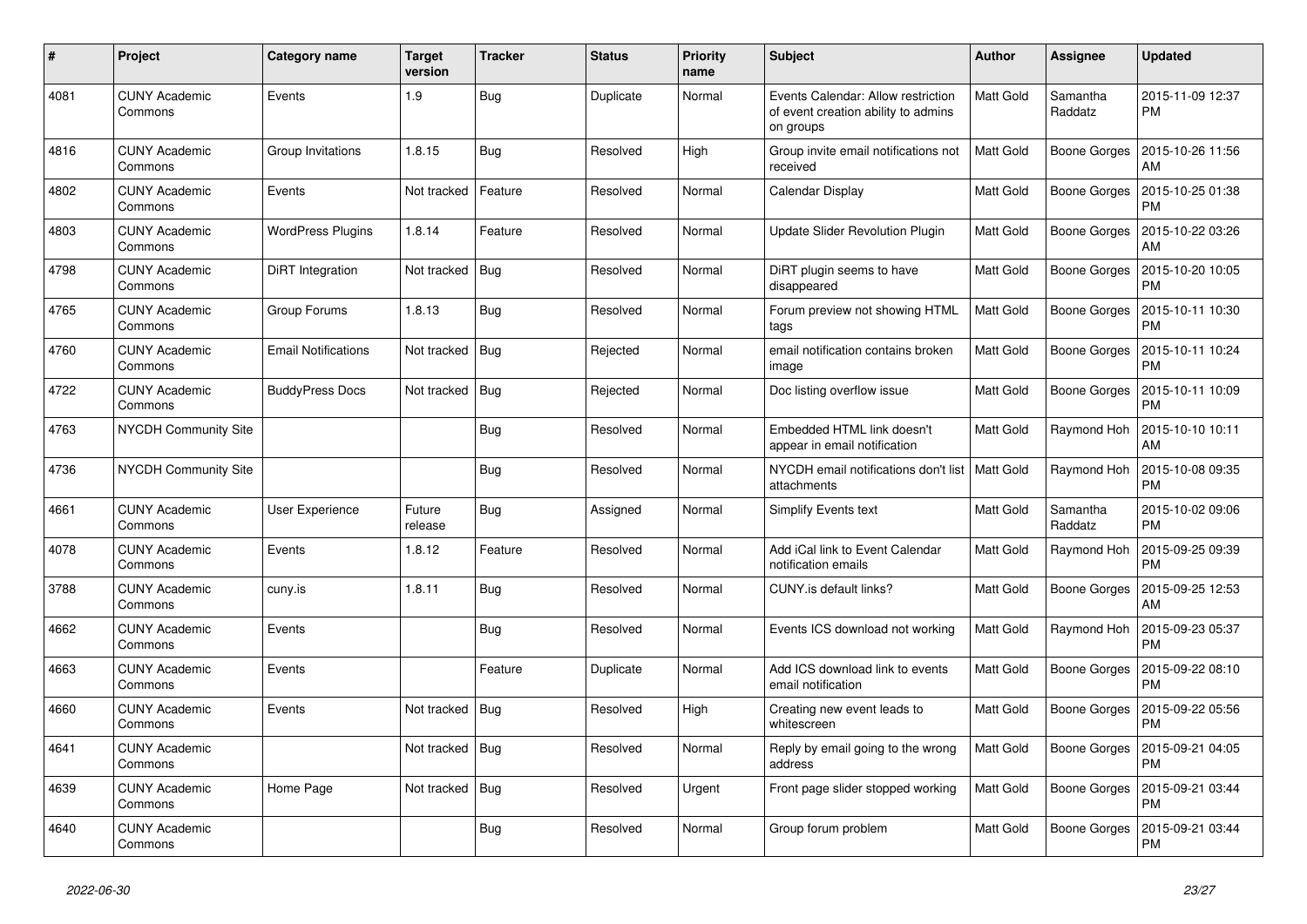| $\#$ | Project                         | Category name           | <b>Target</b><br>version | <b>Tracker</b> | <b>Status</b> | <b>Priority</b><br>name | <b>Subject</b>                                                           | <b>Author</b>    | <b>Assignee</b>     | <b>Updated</b>                |
|------|---------------------------------|-------------------------|--------------------------|----------------|---------------|-------------------------|--------------------------------------------------------------------------|------------------|---------------------|-------------------------------|
| 4564 | <b>CUNY Academic</b><br>Commons | Server                  |                          | <b>Bug</b>     | Rejected      | Low                     | Registration page blocked on<br>private browser windows                  | Matt Gold        | Boone Gorges        | 2015-09-06 05:02<br><b>PM</b> |
| 4472 | <b>CUNY Academic</b><br>Commons | <b>Public Portfolio</b> | 1.8.9                    | <b>Bug</b>     | Resolved      | Normal                  | Search links showing up on profiles                                      | Matt Gold        | Boone Gorges        | 2015-08-24 04:06<br>PM        |
| 4404 | <b>CUNY Academic</b><br>Commons | <b>Public Portfolio</b> | Future<br>release        | Design/UX      | Assigned      | Normal                  | Change color of permissions info<br>on portfolio editing interface       | Matt Gold        | Samantha<br>Raddatz | 2015-08-11 05:28<br><b>PM</b> |
| 4403 | <b>CUNY Academic</b><br>Commons | <b>Public Portfolio</b> |                          | <b>Bug</b>     | Duplicate     | Normal                  | Redesign social media accounts<br>section of portfolio editing interface | Matt Gold        | Boone Gorges        | 2015-08-10 04:08<br><b>PM</b> |
| 4151 | <b>CUNY Academic</b><br>Commons | <b>WordPress Themes</b> | Not tracked              | Support        | Resolved      | Normal                  | CUNY GCDI homepage image<br>links broken                                 | Matt Gold        | Daniel Jones        | 2015-08-10 02:43<br><b>PM</b> |
| 4367 | <b>CUNY Academic</b><br>Commons | DiRT Integration        | 1.8.6                    | <b>Bug</b>     | Resolved      | Normal                  | Thumbnail images broken on DiRT<br>tool listing                          | <b>Matt Gold</b> | Boone Gorges        | 2015-08-02 12:55<br>AM        |
| 4079 | <b>CUNY Academic</b><br>Commons | Events                  | 1.8.6                    | Bug            | Resolved      | Normal                  | Change ical label for Events<br>Calendar                                 | Matt Gold        | Raymond Hoh         | 2015-07-22 04:16<br><b>PM</b> |
| 4315 | <b>CUNY Academic</b><br>Commons | WordPress (misc)        | Not tracked              | Bug            | Resolved      | Normal                  | Authentication request                                                   | Matt Gold        | Boone Gorges        | 2015-07-21 05:55<br><b>PM</b> |
| 4028 | <b>CUNY Academic</b><br>Commons | Reply By Email          | Not tracked              | Bug            | Resolved      | Normal                  | Erroneous notice of Duplicate<br>posting                                 | Matt Gold        | Raymond Hoh         | 2015-07-21 10:26<br>AM        |
| 4235 | <b>CUNY Academic</b><br>Commons |                         | Not tracked              | Design/UX      | Assigned      | Normal                  | Explore user experience around<br>comments on forum topics vs docs       | Matt Gold        | Samantha<br>Raddatz | 2015-07-21 10:23<br>AM        |
| 4202 | <b>CUNY Academic</b><br>Commons | <b>WordPress Themes</b> | 1.8.4                    | Feature        | Resolved      | Normal                  | Upload new version of premium<br>Bridge theme                            | Matt Gold        | Boone Gorges        | 2015-07-02 10:12<br>AM        |
| 4187 | <b>CUNY Academic</b><br>Commons | <b>WordPress Themes</b> | 1.8.4                    | Feature        | Resolved      | Normal                  | Upload new version of premium<br>Planar theme                            | Matt Gold        | Boone Gorges        | 2015-07-02 10:11<br>AM        |
| 4238 | <b>CUNY Academic</b><br>Commons | Events                  | Future<br>release        | Feature        | Assigned      | Normal                  | Copy Events to Other Groups?                                             | Matt Gold        | Boone Gorges        | 2015-07-02 10:08<br>AM        |
| 4197 | <b>CUNY Academic</b><br>Commons | User Experience         | 1.8.4                    | <b>Bug</b>     | Resolved      | Normal                  | Open help link in same window                                            | Matt Gold        | Boone Gorges        | 2015-06-26 03:01<br><b>PM</b> |
| 4196 | <b>CUNY Academic</b><br>Commons |                         |                          | <b>Bug</b>     | Rejected      | High                    | News feed weirdness                                                      | Matt Gold        | Boone Gorges        | 2015-06-25 03:41<br><b>PM</b> |
| 4178 | <b>NYCDH Community Site</b>     |                         |                          | Outreach       | Resolved      | Normal                  | Please export member email<br>addresses for a site-wide mailing          | Matt Gold        | Raymond Hoh         | 2015-06-19 04:40<br>AM        |
| 4155 | <b>CUNY Academic</b><br>Commons | Group Forums            |                          | Bug            | Duplicate     | Normal                  | Don't see forum search                                                   | Matt Gold        | Boone Gorges        | 2015-06-16 12:32<br><b>PM</b> |
| 4111 | <b>CUNY Academic</b><br>Commons | commonsinabox.org       | Not tracked              | <b>Bug</b>     | Resolved      | Normal                  | Add Virginia DH site to CBOX<br>showcase                                 | Matt Gold        | scott voth          | 2015-06-08 10:01<br><b>PM</b> |
| 4125 | <b>CUNY Academic</b><br>Commons | <b>WordPress Themes</b> | 1.8.2                    | <b>Bug</b>     | Resolved      | Normal                  | Help overlay layer issue                                                 | Matt Gold        | Daniel Jones        | 2015-06-08 10:34<br>AM        |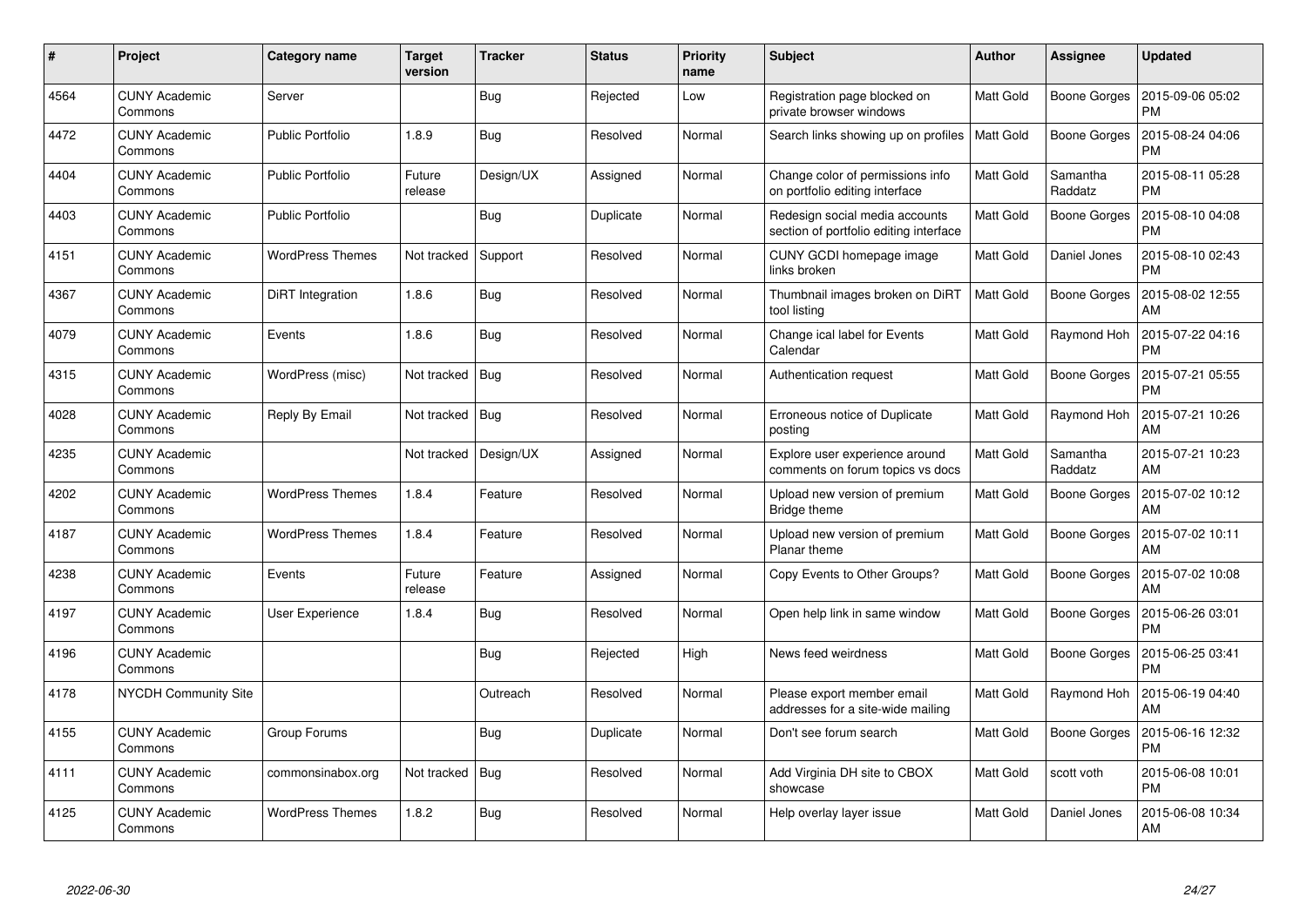| #    | Project                         | <b>Category name</b>       | <b>Target</b><br>version | <b>Tracker</b> | <b>Status</b> | <b>Priority</b><br>name | <b>Subject</b>                                                                        | Author           | <b>Assignee</b>     | <b>Updated</b>                |
|------|---------------------------------|----------------------------|--------------------------|----------------|---------------|-------------------------|---------------------------------------------------------------------------------------|------------------|---------------------|-------------------------------|
| 3625 | <b>CUNY Academic</b><br>Commons | WordPress (misc)           |                          | Bug            | Rejected      | Normal                  | Unable to manually create account<br>for non-CUNY (gmail) user                        | Matt Gold        | <b>Boone Gorges</b> | 2015-06-01 03:09<br><b>PM</b> |
| 4057 | <b>CUNY Academic</b><br>Commons | <b>BuddyPress Docs</b>     | 1.8.1                    | <b>Bug</b>     | Resolved      | Normal                  | Canceling edit mode of BP Doc<br>reloads editing screen                               | Matt Gold        | <b>Boone Gorges</b> | 2015-06-01 03:08<br><b>PM</b> |
| 3587 | CUNY Academic<br>Commons        | My Commons                 | 1.8.1                    | Bug            | Resolved      | Normal                  | Force SSL issue                                                                       | Matt Gold        | <b>Boone Gorges</b> | 2015-06-01 11:39<br>AM        |
| 4072 | <b>CUNY Academic</b><br>Commons | <b>Email Notifications</b> | 1.8.1                    | Bug            | Resolved      | Normal                  | Double email notification                                                             | <b>Matt Gold</b> | Raymond Hoh         | 2015-05-26 03:05<br>AM        |
| 3178 | <b>CUNY Academic</b><br>Commons | Group Forums               | 1.8                      | Design/UX      | Resolved      | Normal                  | Create ability to repost forums<br>posts to other forums                              | Matt Gold        | Daniel Jones        | 2015-05-21 12:55<br><b>PM</b> |
| 4053 | <b>CUNY Academic</b><br>Commons | Events                     | Future<br>release        | Feature        | Assigned      | Normal                  | Create new tab for past events                                                        | Matt Gold        | <b>Boone Gorges</b> | 2015-05-12 02:10<br><b>PM</b> |
| 4027 | <b>CUNY Academic</b><br>Commons | Commons In A Box           | Not tracked              | Design/UX      | Assigned      | Normal                  | Usability review of CBOX update<br>procedures                                         | Matt Gold        | Samantha<br>Raddatz | 2015-05-11 06:36<br><b>PM</b> |
| 3941 | <b>CUNY Academic</b><br>Commons | <b>Email Notifications</b> | 1.8.1                    | Feature        | Resolved      | Normal                  | Group forums -- Edited comment<br>notifications                                       | Matt Gold        | Daniel Jones        | 2015-05-11 04:08<br><b>PM</b> |
| 4039 | <b>CUNY Academic</b><br>Commons | <b>Group Files</b>         | 1.7.21                   | Feature        | Resolved      | Normal                  | Redirect to login when<br>non-logged-in user tries to view file<br>from private group | Matt Gold        | Boone Gorges        | 2015-05-11 11:30<br>AM        |
| 2765 | <b>CUNY Academic</b><br>Commons | Toolbar                    | 1.8                      | Bug            | Resolved      | Normal                  | Scrolling/layer issue on admin bar                                                    | <b>Matt Gold</b> | <b>Boone Gorges</b> | 2015-05-05 03:48<br><b>PM</b> |
| 3924 | <b>CUNY Academic</b><br>Commons | Commons In A Box           | Not tracked              | Publicity      | Rejected      | Normal                  | Update CBOX showcase                                                                  | Matt Gold        | scott voth          | 2015-04-28 10:34<br><b>PM</b> |
| 4010 | <b>CUNY Academic</b><br>Commons | <b>WordPress Plugins</b>   | 1.7.20                   | Bug            | Resolved      | High                    | GC Digital Fellows site down                                                          | Matt Gold        |                     | 2015-04-22 10:30<br>AM        |
| 3652 | <b>CUNY Academic</b><br>Commons | Group Forums               | 1.8                      | Bug            | Resolved      | Low                     | Forum preview doesn't show live<br>link                                               | Matt Gold        | Raymond Hoh         | 2015-04-21 06:46<br><b>PM</b> |
| 3991 | <b>CUNY Academic</b><br>Commons | Toolbar                    | 1.7.19                   | Bug            | Resolved      | Normal                  | WP-Admin Bar positioning error on<br>mobile devices                                   | Matt Gold        | Boone Gorges        | 2015-04-21 02:30<br><b>PM</b> |
| 4004 | CUNY Academic<br>Commons        | Group Forums               | Not tracked              | Support        | Resolved      | High                    | "Duplicate topic detected" error<br>message when posting to group<br>forum            | Matt Gold        | <b>Boone Gorges</b> | 2015-04-20 10:21<br>AM        |
| 3990 | <b>CUNY Academic</b><br>Commons | commonsinabox.org          | Not tracked   Publicity  |                | Resolved      | Normal                  | Update CBOX showcase                                                                  | Matt Gold        | scott voth          | 2015-04-16 10:27<br>PM        |
| 3995 | <b>CUNY Academic</b><br>Commons | BuddyPress (misc)          | Not tracked              | Bug            | Resolved      | Normal                  | Possible People Page filter error                                                     | Matt Gold        | Boone Gorges        | 2015-04-16 07:51<br>AM        |
| 3605 | <b>CUNY Academic</b><br>Commons | <b>Group Announcments</b>  |                          | Feature        | Rejected      | Normal                  | Revise Announcements Group<br>Page Explanatory Text                                   | Matt Gold        | Daniel Jones        | 2015-04-13 04:45<br><b>PM</b> |
| 3536 | <b>CUNY Academic</b><br>Commons | My Commons                 | Future<br>release        | Feature        | Assigned      | Normal                  | Infinite Scroll on My Commons<br>page                                                 | Matt Gold        | Raymond Hoh         | 2015-04-13 04:42<br><b>PM</b> |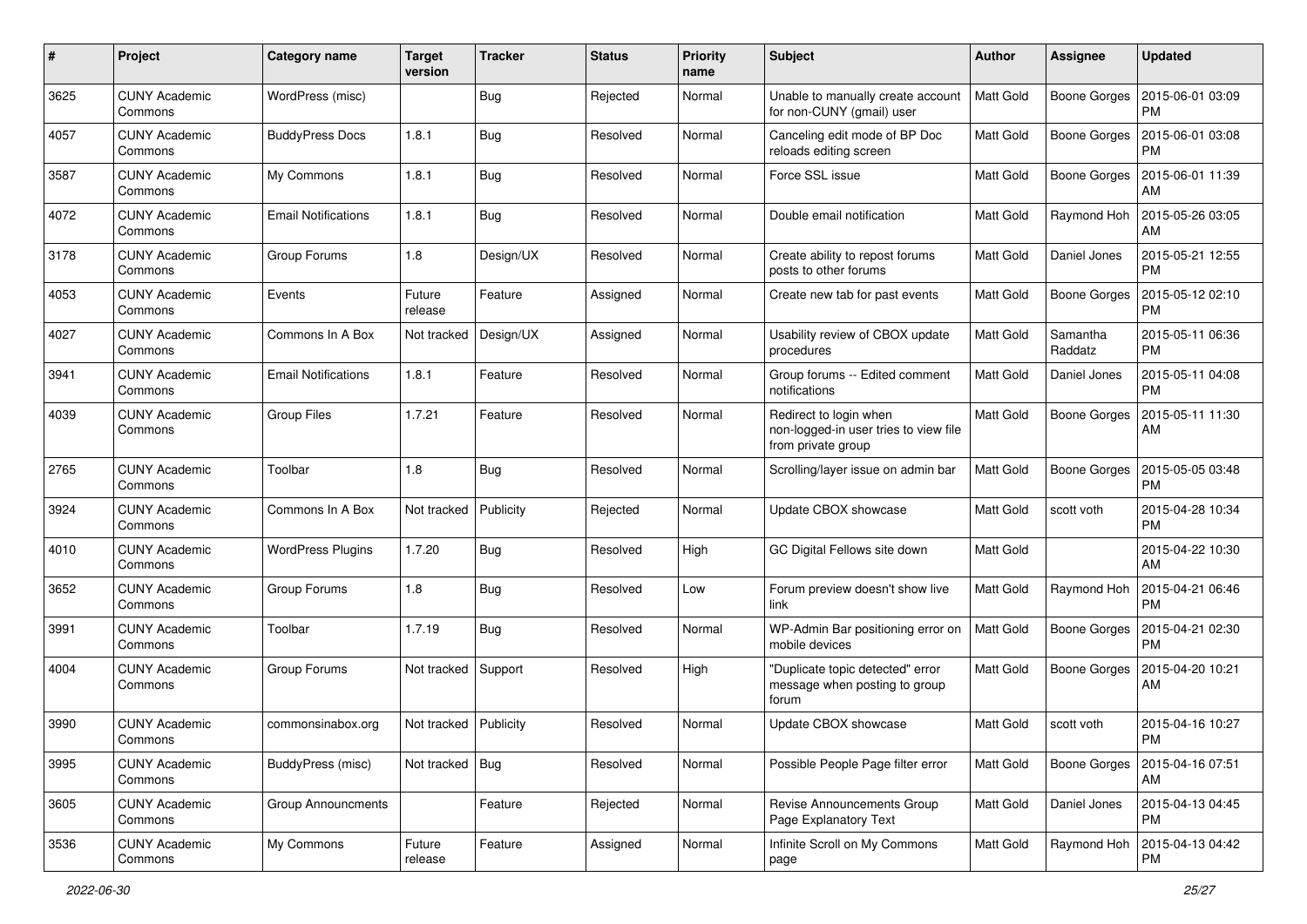| $\#$ | Project                         | Category name              | <b>Target</b><br>version | <b>Tracker</b> | <b>Status</b> | <b>Priority</b><br>name | <b>Subject</b>                                                              | <b>Author</b> | Assignee            | <b>Updated</b>                |
|------|---------------------------------|----------------------------|--------------------------|----------------|---------------|-------------------------|-----------------------------------------------------------------------------|---------------|---------------------|-------------------------------|
| 3574 | <b>CUNY Academic</b><br>Commons | My Commons                 |                          | Bug            | Duplicate     | Normal                  | Address awkward possessive<br>cases on My Commons page                      | Matt Gold     | Raymond Hoh         | 2015-04-13 04:41<br><b>PM</b> |
| 3662 | <b>CUNY Academic</b><br>Commons | <b>SEO</b>                 | Future<br>release        | Feature        | Assigned      | Normal                  | Duplicate Content/SEO/Google<br>issues                                      | Matt Gold     | Raymond Hoh         | 2015-04-13 04:37<br><b>PM</b> |
| 3564 | <b>CUNY Academic</b><br>Commons | User Experience            |                          | Design/UX      | Rejected      | Normal                  | Consider repositioning Forum link<br>in group nav                           | Matt Gold     | Chris Stein         | 2015-04-13 04:32<br><b>PM</b> |
| 3969 | <b>CUNY Academic</b><br>Commons | <b>WordPress Plugins</b>   | 1.7.18                   | Bug            | Resolved      | Normal                  | External Group Blogs plugin<br>causing duplicate items of the<br>same post: | Matt Gold     | Raymond Hoh         | 2015-04-10 07:51<br><b>PM</b> |
| 370  | <b>CUNY Academic</b><br>Commons | Registration               | Future<br>release        | Feature        | Assigned      | High                    | <b>Guest Accounts</b>                                                       | Matt Gold     | Matt Gold           | 2015-04-09 09:33<br><b>PM</b> |
| 3577 | CUNY Academic<br>Commons        | My Commons                 | Future<br>release        | Design/UX      | Assigned      | Normal                  | Replies to items in My Commons                                              | Matt Gold     | Raymond Hoh         | 2015-04-09 05:19<br><b>PM</b> |
| 827  | <b>CUNY Academic</b><br>Commons | Groups (misc)              |                          | Feature        | Deferred      | Normal                  | Allow Groups to have sub-groups                                             | Matt Gold     | Chris Stein         | 2015-04-08 05:40<br><b>PM</b> |
| 3954 | <b>CUNY Academic</b><br>Commons | <b>Email Notifications</b> | 1.7.18                   | Bug            | Resolved      | Normal                  | Issues with Email notifications for<br>Groups w/RSS Feeds attached          | Matt Gold     | Raymond Hoh         | 2015-04-08 05:04<br><b>PM</b> |
| 262  | <b>CUNY Academic</b><br>Commons | <b>Group Files</b>         |                          | Feature        | Deferred      | Normal                  | Ideas for Improvements to Group<br>Docs                                     | Matt Gold     |                     | 2015-04-03 09:29<br>AM        |
| 275  | <b>CUNY Academic</b><br>Commons | <b>WordPress Plugins</b>   |                          | Feature        | Deferred      | Normal                  | Develop Document Repository<br><b>Plugin for Wordpress</b>                  | Matt Gold     | <b>Boone Gorges</b> | 2015-04-01 09:27<br><b>PM</b> |
| 94   | <b>CUNY Academic</b><br>Commons | Upgrades                   |                          | Feature        | Deferred      | Normal                  | Create new favicon                                                          | Matt Gold     | Matt Gold           | 2015-04-01 09:20<br><b>PM</b> |
| 54   | <b>CUNY Academic</b><br>Commons | Wiki                       |                          | Feature        | Rejected      | Normal                  | Install MediaWiki Stat Extension                                            | Matt Gold     |                     | 2015-04-01 09:19<br><b>PM</b> |
| 52   | <b>CUNY Academic</b><br>Commons | Wiki                       |                          | Feature        | Deferred      | Low                     | Upgrade FCK Editor to Latest<br>version                                     | Matt Gold     |                     | 2015-04-01 09:18<br><b>PM</b> |
| 38   | <b>CUNY Academic</b><br>Commons | <b>WordPress Plugins</b>   | Future<br>release        | Feature        | Deferred      | Normal                  | Possible Upgrade to Sitewide Tags<br>Plugin                                 | Matt Gold     |                     | 2015-04-01 09:18<br><b>PM</b> |
| 3770 | <b>CUNY Academic</b><br>Commons | <b>Public Portfolio</b>    | Future<br>release        | Feature        | Assigned      | Normal                  | Improve Layout/Formatting of<br>Positions Area on Public Portfolios         | Matt Gold     | Chris Stein         | 2015-04-01 09:17<br><b>PM</b> |
| 3342 | <b>CUNY Academic</b><br>Commons | <b>Email Notifications</b> |                          | Bug            | Duplicate     | Normal                  | Group Invitation Email Links<br>Incorrect/Non-Working                       | Matt Gold     | <b>Boone Gorges</b> | 2015-04-01 09:04<br><b>PM</b> |
| 2978 | <b>CUNY Academic</b><br>Commons | BuddyPress (misc)          |                          | Feature        | Deferred      | Normal                  | Revise Invite Anyone Workflow                                               | Matt Gold     | Chris Stein         | 2015-04-01 08:54<br><b>PM</b> |
| 3308 | <b>CUNY Academic</b><br>Commons | Group Invitations          | Future<br>release        | Feature        | Assigned      | Normal                  | Allow members to rescind group<br>invitations                               | Matt Gold     | <b>Boone Gorges</b> | 2015-04-01 08:53<br><b>PM</b> |
| 3759 | <b>CUNY Academic</b><br>Commons | WordPress (misc)           | Future<br>release        | Feature        | Assigned      | Normal                  | Review Interface for Adding Users<br>to Blogs                               | Matt Gold     | <b>Boone Gorges</b> | 2015-03-24 05:52<br><b>PM</b> |